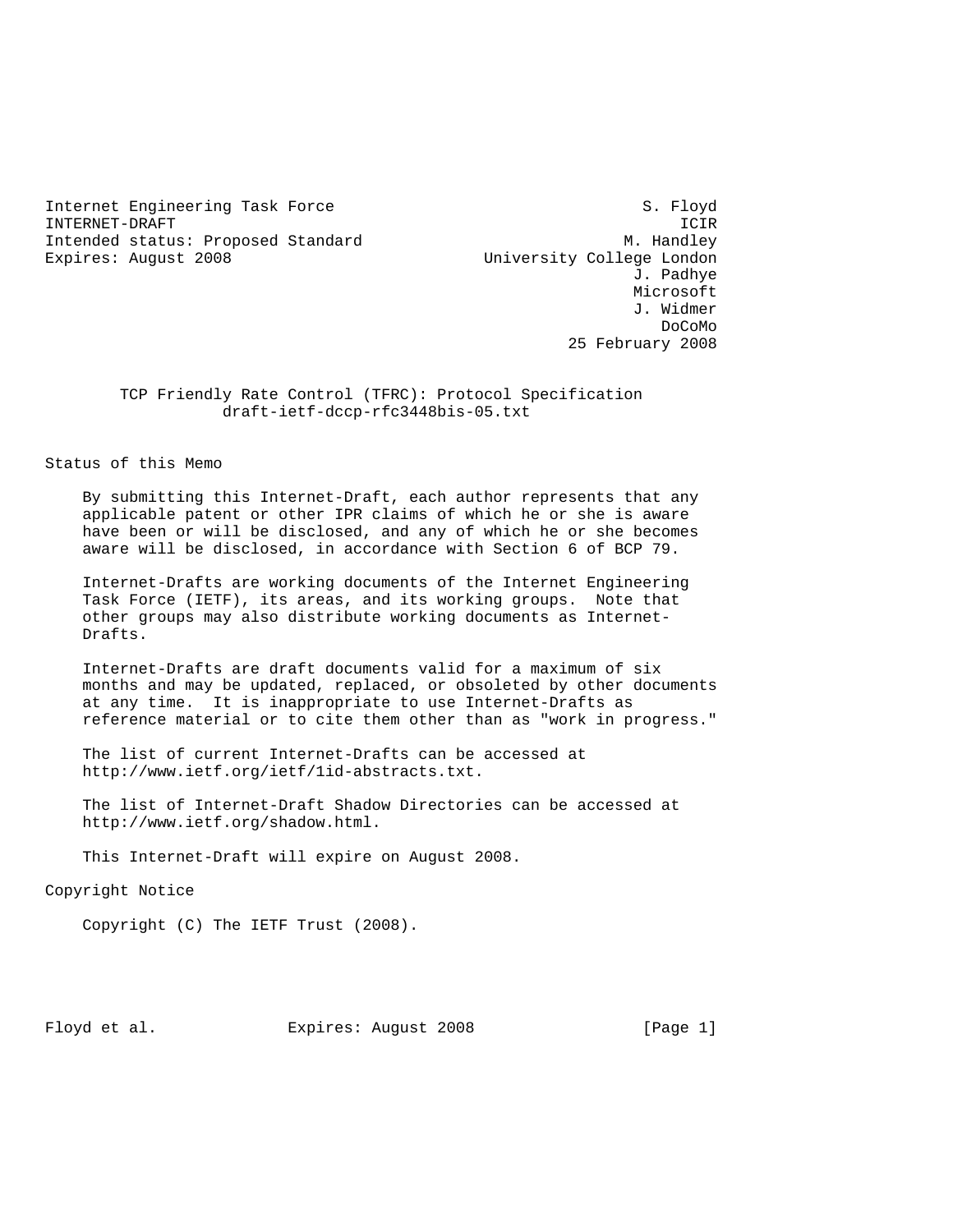## Abstract

 This document specifies TCP-Friendly Rate Control (TFRC). TFRC is a congestion control mechanism for unicast flows operating in a best effort Internet environment. It is reasonably fair when competing for bandwidth with TCP flows, but has a much lower variation of throughput over time compared with TCP, making it more suitable for applications such as streaming media where a relatively smooth sending rate is of importance.

Floyd et al. Expires: August 2008 [Page 2]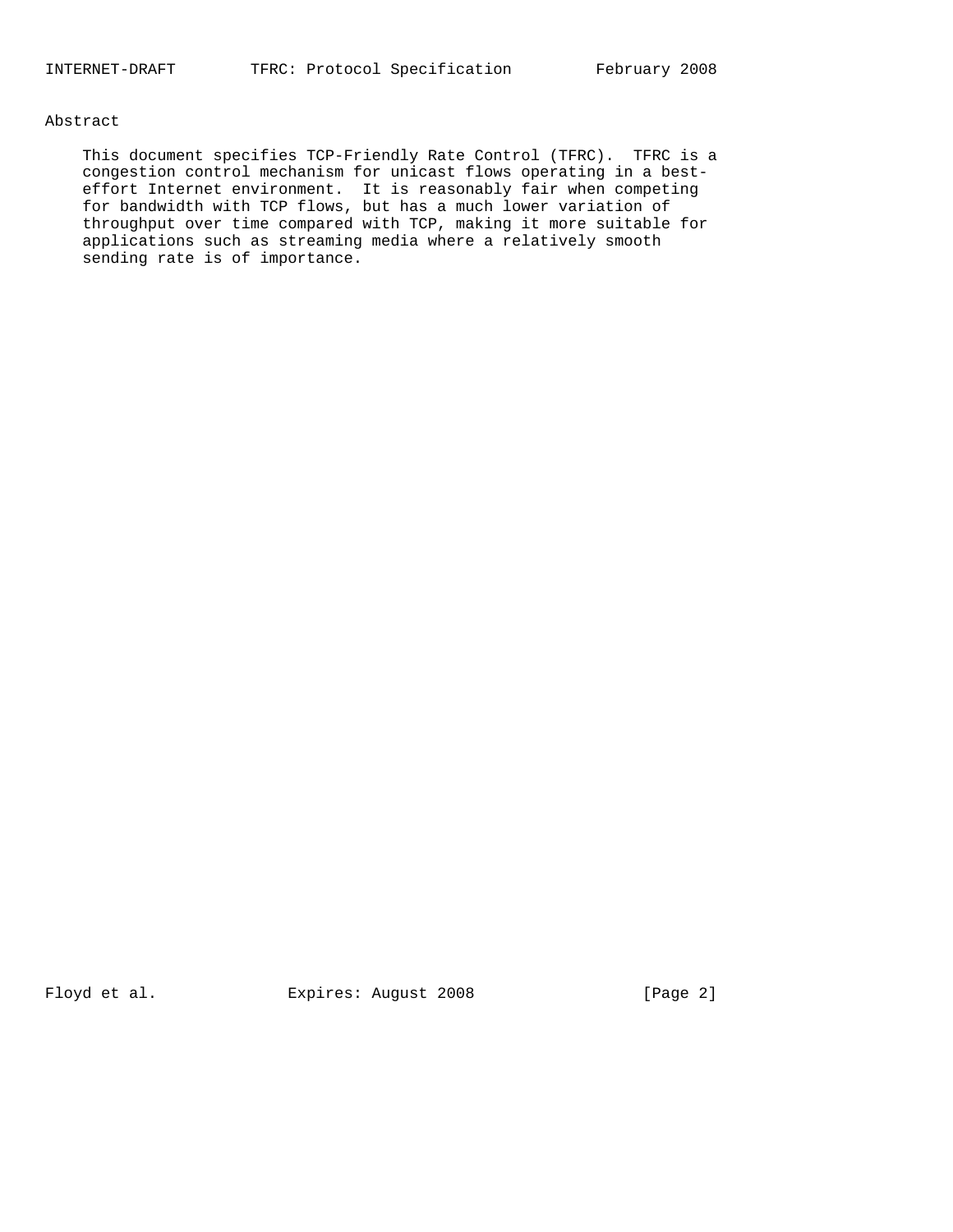# Table of Contents

| 4.1. Measuring the Seqment Size 17                          |
|-------------------------------------------------------------|
|                                                             |
| 4.3. Sender Behavior When a Feedback Packet is Received  18 |
| 4.4. Expiration of Nofeedback Timer 22                      |
|                                                             |
| 4.6. Scheduling of Packet Transmissions 26                  |
|                                                             |
| 5.1. Detection of Lost or Marked Packets 27                 |
| 5.2. Translation from Loss History to Loss Events 28        |
| 5.3. Inter-loss Event Interval 30                           |
|                                                             |
|                                                             |
|                                                             |
| 6.1. Receiver Behavior When a Data Packet is Received 34    |
| 6.2. Expiration of Feedback Timer 35                        |
|                                                             |
| 6.3.1. Initializing the Loss History after the First Loss   |
|                                                             |
|                                                             |
|                                                             |
| 8.1. Computing the Throughput Equation 39                   |
| 8.2. Sender Behavior When a Feedback Packet is Received 39  |
| 8.2.1. Determining If an Interval Was a Data-limited        |
|                                                             |
| 8.2.2. Maintaining X_recv_set 41                            |
| 8.3. Sending Packets Before their Nominal Send Time 41      |
| 8.4. Calculation of the Average Loss Interval 43            |
| 8.5. The Optional History Discounting Mechanism 43          |
|                                                             |
|                                                             |
| 9.2. Changes in each Section 44                             |
|                                                             |
|                                                             |
|                                                             |
|                                                             |
| B. The Initial Value of the Nofeedback Timer 50             |
| C. Response to Idle or Data-limited Periods 51              |
| C.1. Long Idle or Data-limited Periods 52                   |
|                                                             |

Floyd et al. Expires: August 2008 [Page 3]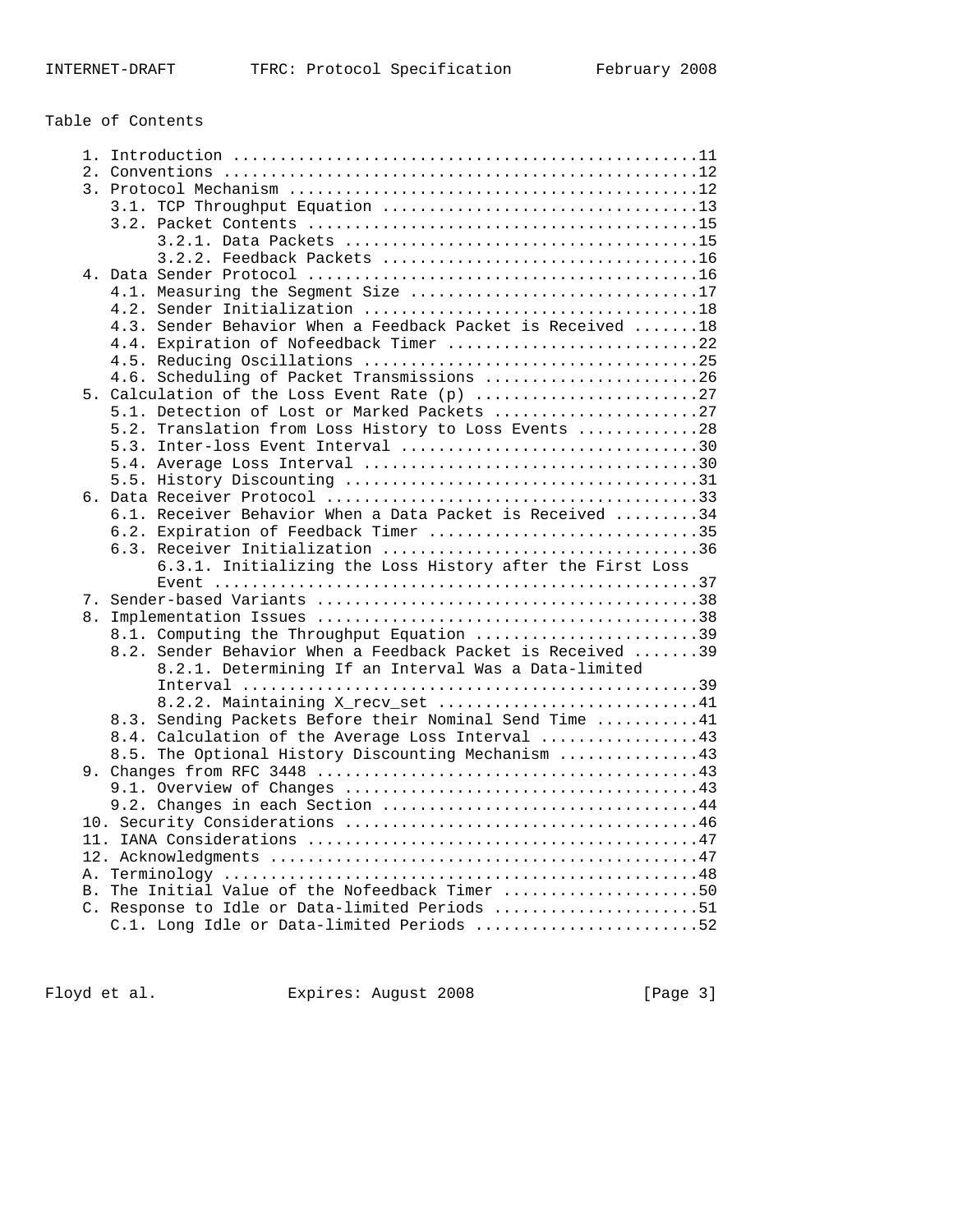| C.2. Short Idle or Data-limited Periods 55         |
|----------------------------------------------------|
| C.3. Moderate Idle or Data-limited Periods 56      |
| C.4. Losses During Data-Limited Periods 57         |
|                                                    |
| C.6. Evaluating TFRC's Response to Idle Periods 60 |
|                                                    |
|                                                    |
|                                                    |
|                                                    |
|                                                    |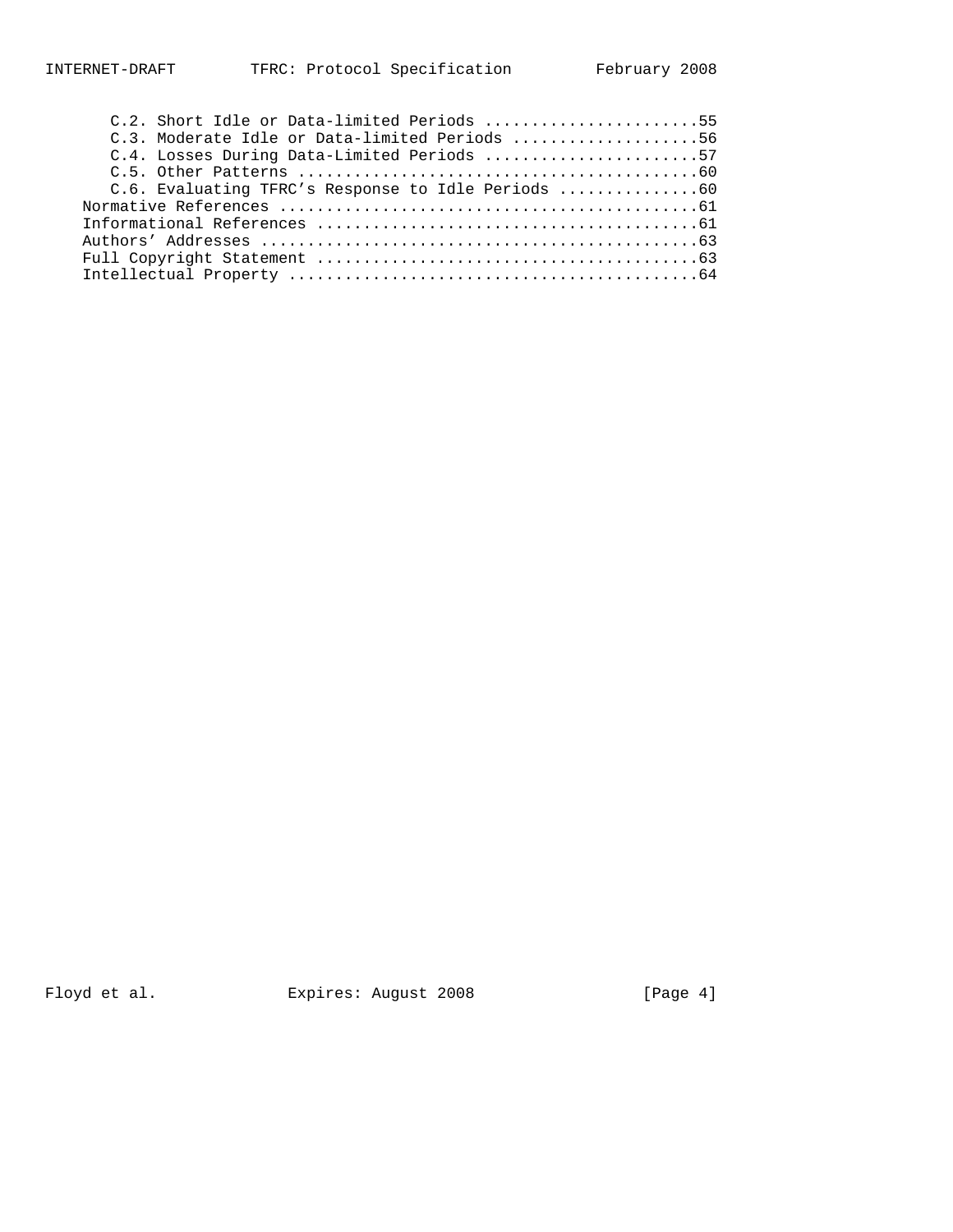NOTE TO RFC EDITOR: PLEASE DELETE THIS NOTE UPON PUBLICATION.

Changes from draft-ietf-dccp-rfc3448bis-04.txt:

- \* Added a mechanism for decaying the value in X\_recv\_set following a loss event in a data-limited interval, and restricting recv\_limit to "max (X\_recv\_set)" for the next RTT. Also added a discussion to Appendix C of the response to a loss during a data-limited period. Following feedback from Gorry and Arjuna.
- \* Removed a restriction in step 4) of Section 4.3 about checking if the sender was not data-limited, when the sender has been in initial slow-start. It is no longer needed. Feedback from Arjuna.
- \* Added pseudocode to Section 8.2.1 on "Determining If an Interval Was a Data-limited Interval", fixing a bug in the procedure. Feedback from Arjuna.

Changes from draft-ietf-dccp-rfc3448bis-03.txt:

- \* Added text that the choice of b=1 is consistent with RFC3465bis. Feedback from Gorry.
- \* Typos and such reported by Arjuna.
- \* Updated terminology section, fixed typos and such. Feedback from Vladimir Moltchanov.
- \* Added a section to the Appendix about how one would add CWV-styoe behavior to TFRC for data-limited periods, if one wanted to. Feedback from Gorry.
- \* Added an implementation section about X\_recv\_set.

Changes from draft-ietf-dccp-rfc3448bis-02.txt:

- \* In a data-limited period, instead of setting the receive rate to Infinity, set it to the maximum of (X\_recv, values in X\_recv\_set). Step (4) of Section 4.3.
- \* Added a fix so that when data-limited and p = 0, the sender doesn't double the allowed sending rate after each feedback packet. Step (4) of Section 4.3. Problem reported by Arjuna.
- \* Added a line to the pseudocode for reducing the sending rate during idle periods during initial slow-start. This fixes

Floyd et al. Expires: August 2008 [Page 5]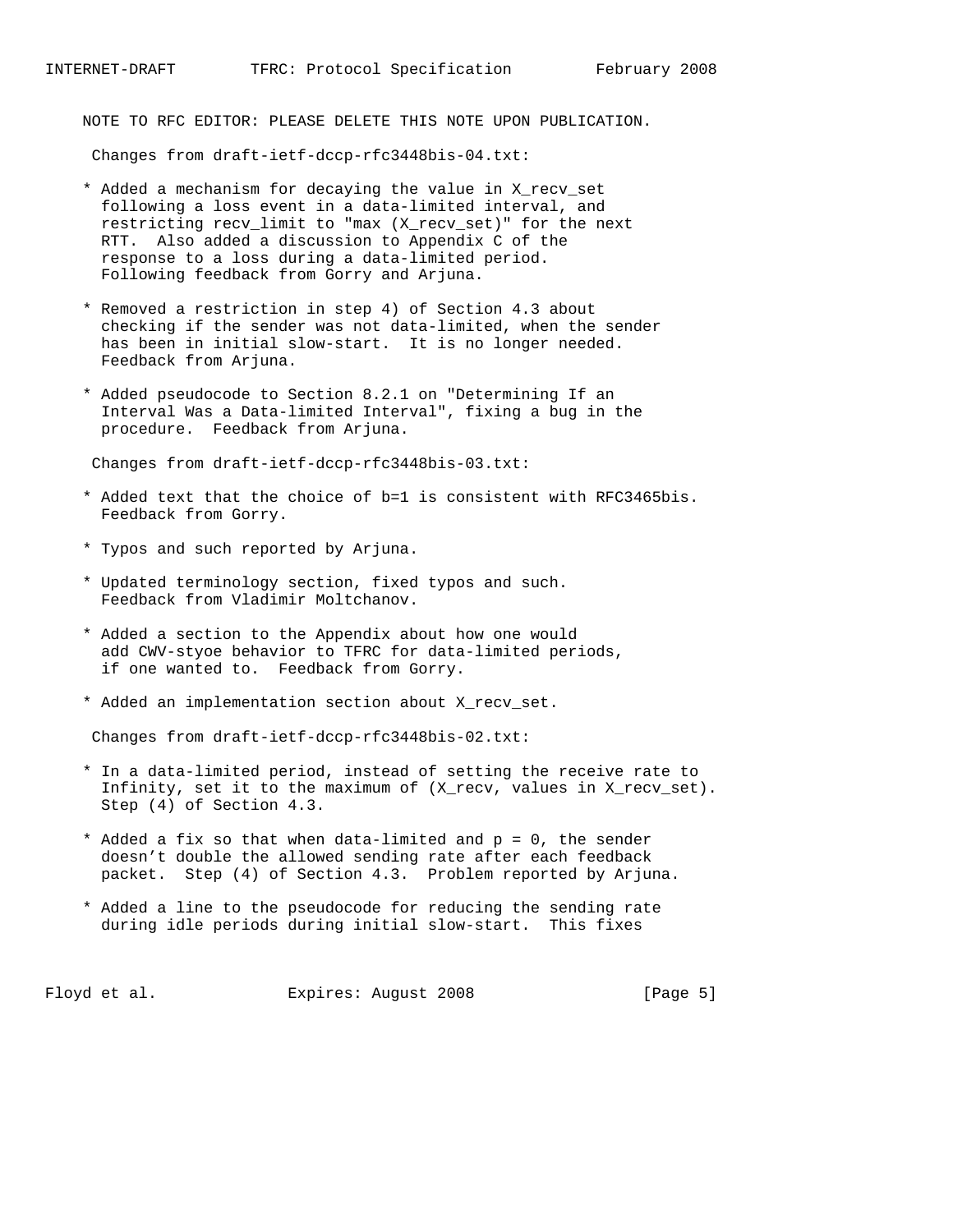a problem when the sender is in initial slow-start, has an allowed sending rate less than twice the initial sending rate, and has been idle since the nofeedback timer was set. Step (1) of Section 4.4. Problem reported by Arjuna.

- \* Added one line to the pseudocode in Section 4.4 on "Expiration of Nofeedback Timer" so that when the nofeedback timer expires and the sender does not have an RTT sample and has not yet received feedback from the receiver, we also look at whether the sender has been idle during the entire nofeedback interval.
- \* General editing from feedback from Colin Perkins.
- \* General editing from feedback from Gerrit Renker. This includes the following:
	- Added a subsection to Section 8 on implementation issues about "Sender Behavior When a Feedback Packet is Received". - Moved Section 4.6.1 on "Sending Packets Before their Nominal
	- Send Time" to Section 8 on "Implementation Issues".
- \* Added a subsection on "Evaluating TFRC's Response to Idle Periods" to the Appendix, encouraging future work on TFRC's responses to idle and data-limited periods.

Changes from draft-ietf-dccp-rfc3448bis-01.txt:

- \* Specified that the sender is not limited by the receive rate if the sender has been data-limited for an entire feedback interval.
- \* Added variables "initial\_rate" and "recover\_rate, for the initial transmit rate and the rate for resuming after an idle period, for easier specification of Faster Restart (in a separate document). Also added the variable "recv\_limit" to specify the limit on the sending rate that is computed from the receive rate, and the variable "timer\_limit" to specify the limit on the sending rate from the expiration of the nofeedback timer. Explained why recover\_rate is not used as lower bound for nofeedback timer expirations after a data-limited period.
- \* Added Appendix C on "Response to Idle or Data-limited Periods".
- \* Revised the section on "Scheduling of Packet Transmissions" to make clear what is specification, and what is implementation. From Gerrit Renker. Also stated that the accumulation of sending credits should be limited to a round-trip time's worth of packets.

Floyd et al. Expires: August 2008 [Page 6]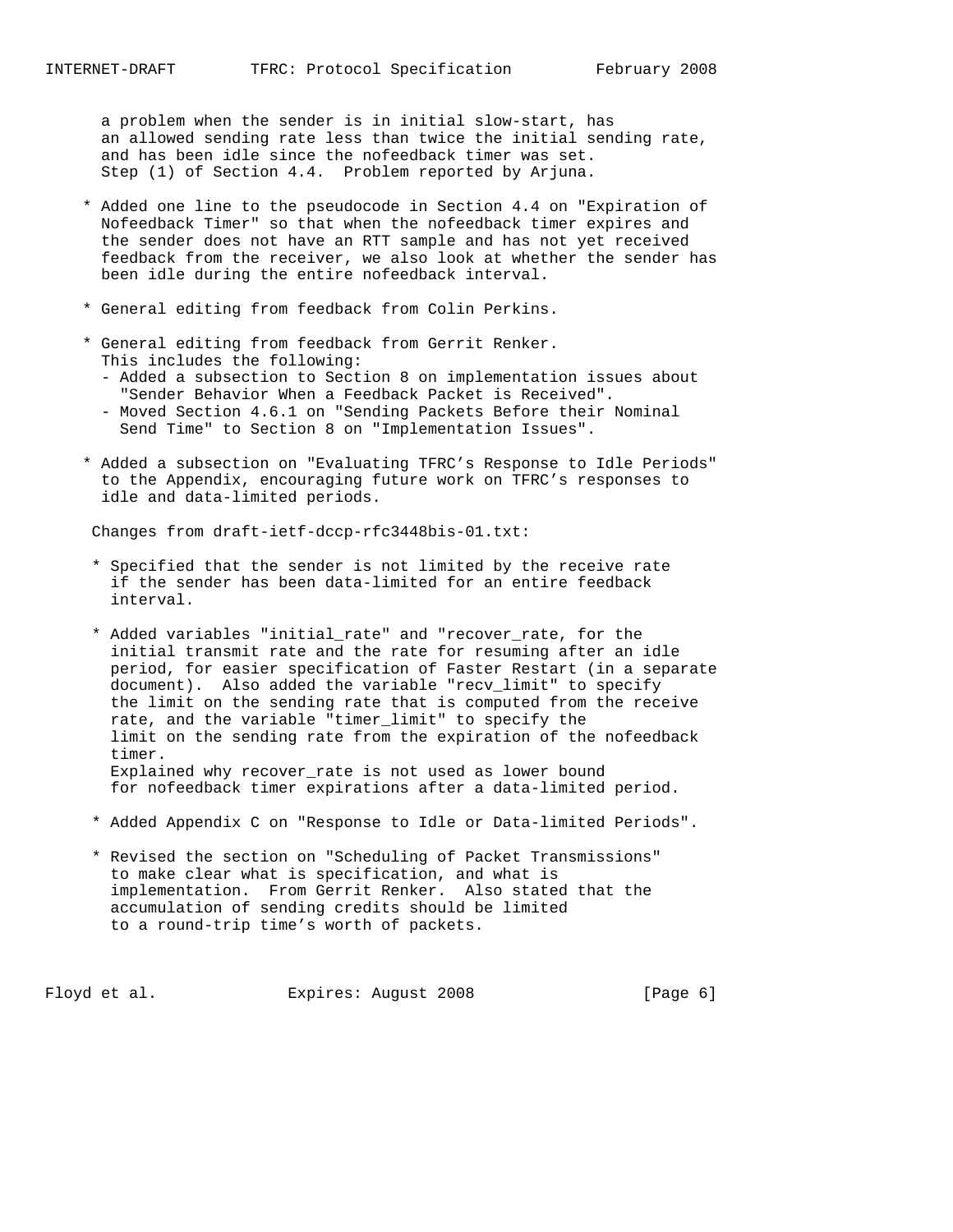- \* For measuring the receive rate, added that after a loss event, the receive rate SHOULD be measured over the most recent RTT, but for simplicity of implementation, MAY be measured over a slightly longer time interval.
- \* Clarified that RTT measurements do not necessarily come from feedback packets; they could also come from other places, e.g., from the SYN exchange.
- \* Specified that the sender may maintain unused sent credits up to one RTT. This gives behavior similar to TCP. Also specified that the sender should not sent packets more that rtt/2 seconds before their nominal send time.
- \* Reinserted the last paragraph of Section 4.4 from RFC 3448. It must have been deleted accidently.
- \* Feedback from Arjuna Sathiaseelan: - Changing W\_init to be in terms of segment size s, not MSS.
- \* Changed THRESHOLD, the lower bound on the history discounting parameter DF, from 0.5 to 0.25, for more history discounting when the current interval is long.
- \* Relying on the sender not to use X\_recv from data-limited periods. This gives behavior similar to TCP, when ACK-clocking is not in effect in data-limited periods. The largest X\_recv over the most recent two round-trip times is used to limit the sending rate. This is maintained using X\_recv\_set. Taken together, these avoid problems with the first feedback packet after an idle period, and this avoids problems with limitations from X\_recv during data-limited periods.
- \* Clarified that when the receiver receives a data packet, and didn't send a feedback packet when the feedback timer last expired (because no data packets were received), then the receiver sends a feedback packet immediately.
- \* Clarified that the feedback packet reports the rate over the last RTT, not necessarily the rate since the last feedback packet was sent (if no feedback packet was sent when the feedback timer last expired).
- \* Corrected earlier code designed to prevent the receive rate from limiting the sending rate when the first feedback packet received, or for the first feedback packet received after an idle period.

Floyd et al. Expires: August 2008 [Page 7]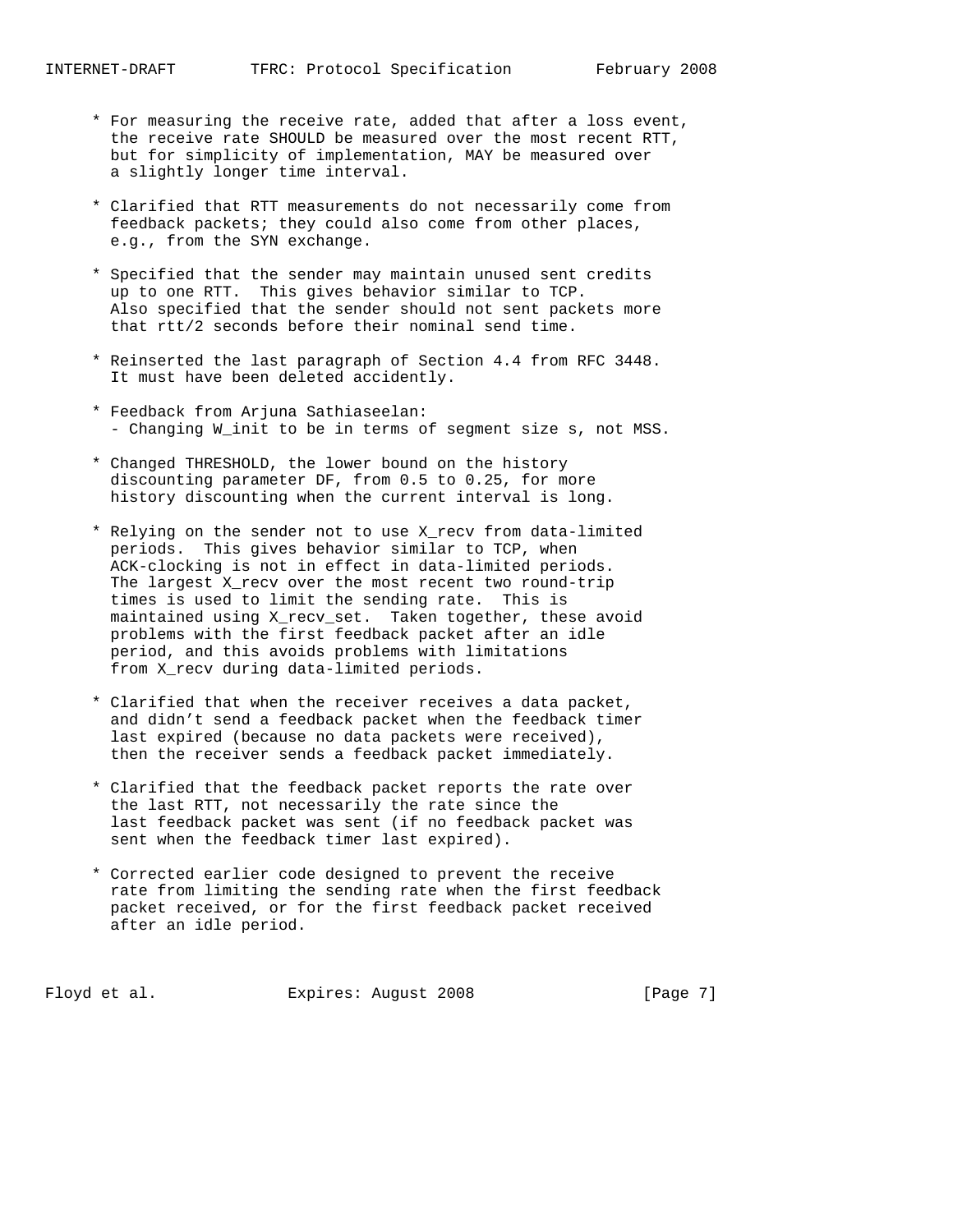- \* Clarified that we have p=0 only until the first loss event. After the first loss event, p>0, and it is not possible to go back to p=0. In response to old email.
- \* Clarified in Section 6.1 that the loss event rate does not have to be recalculated with the arrival of each new data packet.
- \* Clarified the section on Reducing Oscillations. Feedback from Gerrit Renker.

Changes from draft-ietf-dccp-rfc3448bis-00.txt:

- \* When initializing the loss history after the first data packet sent is lost or ECN-marked, TFRC uses a minimum receive rate of 0.5 packets per second.
- \* For initializing the estimated packet drop rate for the first loss interval when coming out of slow-start, it is ok to use the maximum receive rate so far, not just the receive rate in the last round-trip time. Feedback from Ladan Gharai.
- \* General feedback from Gorry Fairhurst: - Added a reference for RFC4828.
	- Clarified that R\_m is sender's estimate of RTT, as reported in Section 3.2.1.
	- Added a definition of terms.
	- Added a discussion of why the initial value of the nofeedback timer is two seconds, instead of three seconds for the recommended initial value for TCP's retransmit timer.
- \* General feedback from Arjuna Sathiaseelan: - Added more details about sending multiple feedback
	- packets per RTT. - Added change to Section 4.3 to use the first feedback
	- packet, or the first feedback packet after a nofeedback timer during slow-start, \*if min\_rate > X\*.
- \* General feedback from Gerrit Renker:
	- Changed "delta" to "t\_delta".
	- Changed X\_calc to X\_Bps, clarified X.
	- Clarified send times in "Scheduling of Packet Transmissions".
	- Changed so that tld can be initialized to either 0 or -1.
	- Fixed Section 5.5 to say that the most recent lost interval has weight 1/(0.75\*n) \*when there have been at least eight loss intervals\*.
	- Clarified introduction about fixed-size and variable-size

Floyd et al. Expires: August 2008 [Page 8]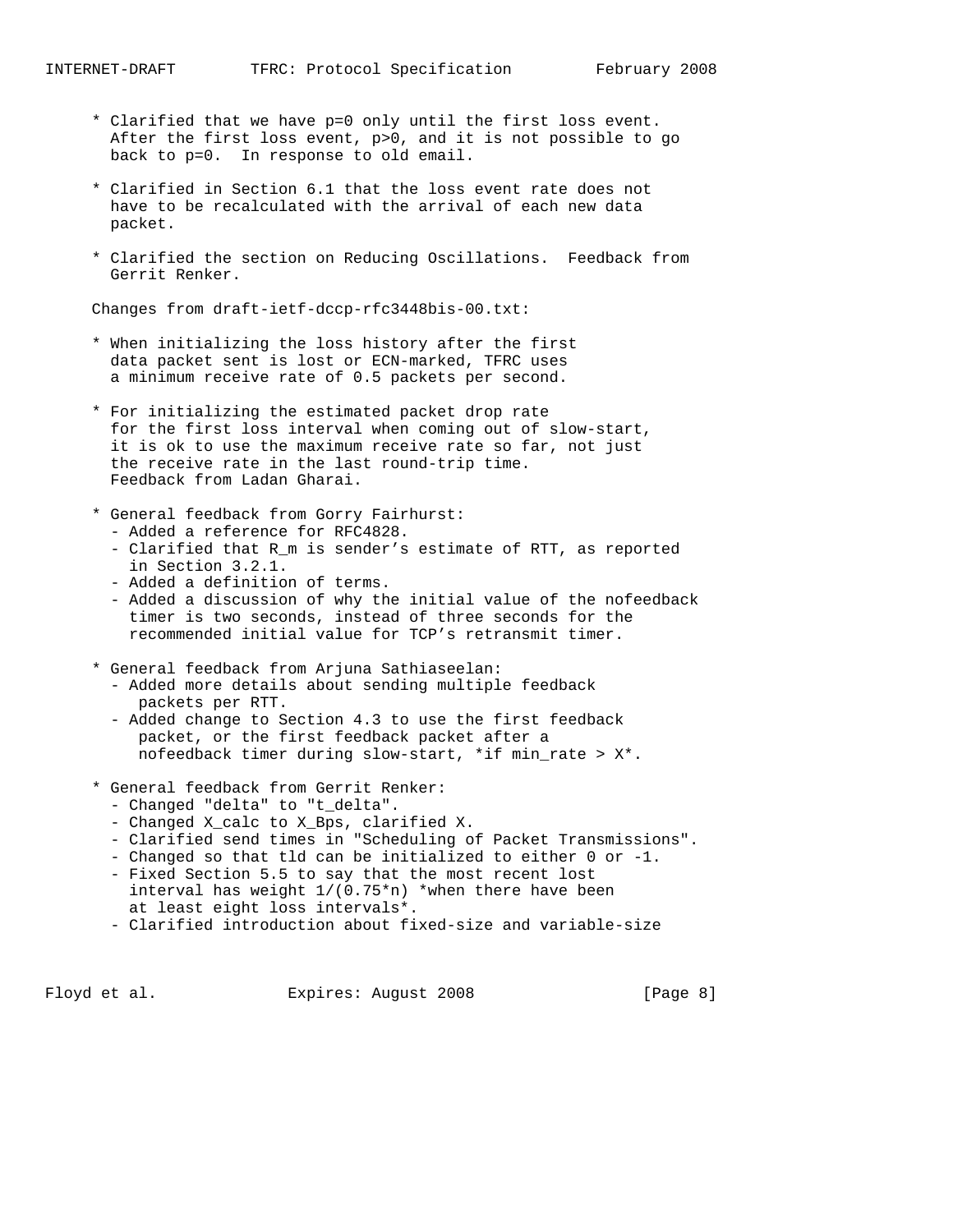packets.

- \* Added more about sender-based variants. Feedback from Guillaume Jourjon.
- \* Corrected that the loss interval I\_0 includes all transmitted packets, including lost and marked packets (as defined in Section 5.3 in the general definition.) Email from Eddie Kohler and Gerrit Renker.
- \* Not done: I didn't add a minimum value for the nofeedback timer. (Why would a nofeedback timer need to be bigger than  $max(4*R, 2*s/X)$ ? Email discussing pros and cons from Arjuna.

Changes from draft-floyd-rfc3448bis-00.txt:

- \* Name change to draft-ietf-dccp-rfc3448bis-00.txt.
- \* Specified the receiver's initialization of the feedback timer when the first data packet doesn't have an estimate of the RTT. From feedback from Dado Colussi.
- \* Added the procedure for sending receiver feedback packets when a coarse-grained timestamp is used. From RFC 4243.

Changes from RFC 3448:

- \* Incorporated changes in the RFC 3448 errata:
	- "If the sender does not receive a feedback report for four round trip times, it cuts its sending rate in half." ("Two" changed to "four", for consistency with the rest of the document. Reported by Joerg Widmer).
	- "If the nofeedback timer expires when the sender does not yet have an RTT sample, and has not yet received any feedback from the receiver, or when  $p == 0, ...$ (Added "or when p == 0,", reported by Wim Heirman).
	- In Section 5.5, changed: for (i = 1 to n) {  $DF_i = 1$ ; } to: for  $(i = 0 \text{ to } n)$  {  $DF_i = 1;$  } Reported by Michele R.
- \* Changed RFC 3448 to correspond to the larger initial windows

Floyd et al. Expires: August 2008 [Page 9]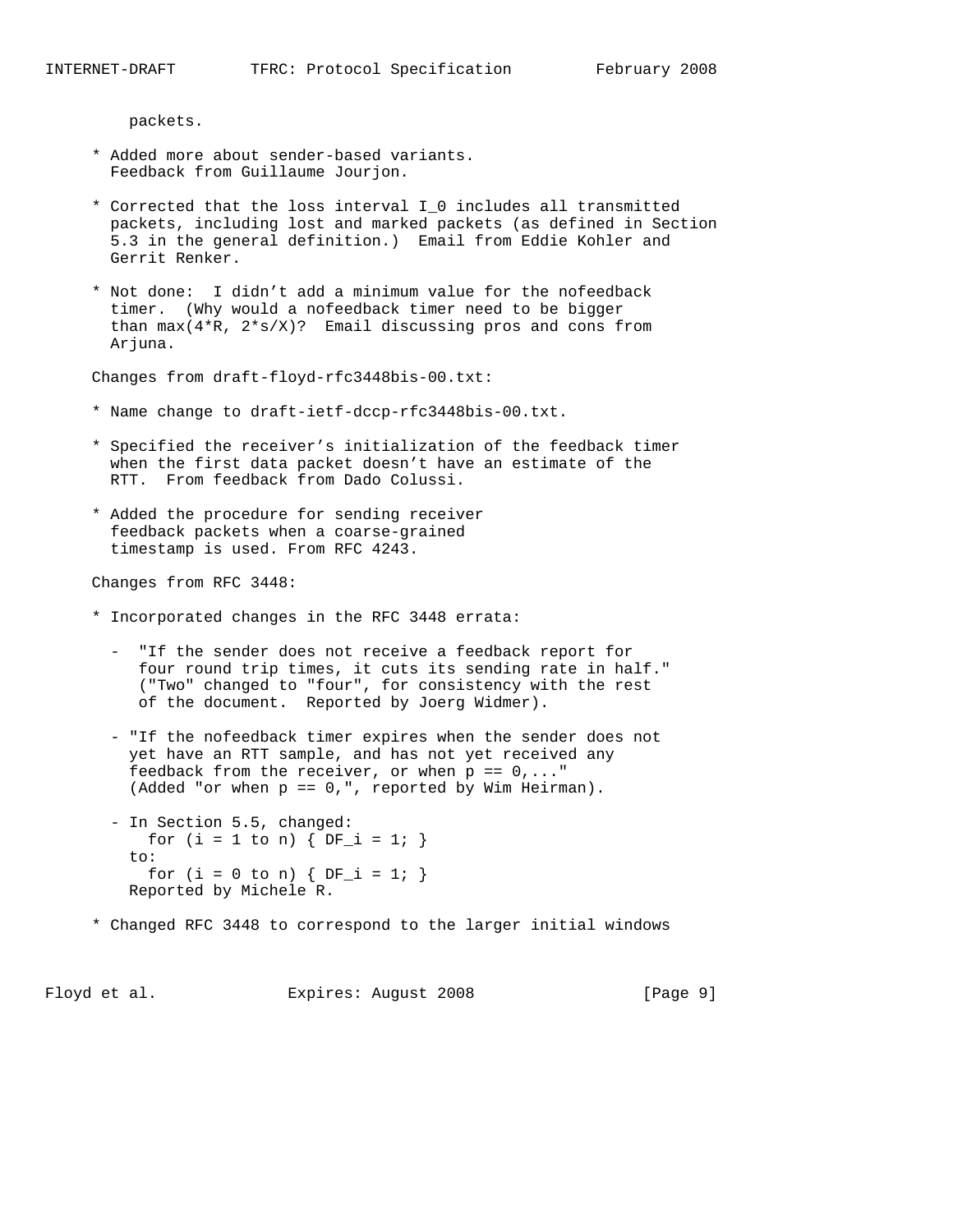specified in RFC 3390. This includes the following:

- Incorporated Section 5.1 from [RFC4342], saying that when reducing the sending rate after an idle period, do not reduce the sending rate below the initial sending rate.
- Change for a data-limited sender: When the sender has been data-limited, the sender doesn't let the receive rate limit it to a sending rate less than the initial rate.
- Small change to slow-start: Changed so that for the first feedback packet received, or for the first feedback packet received after an idle period, the receive rate is not used to limit the sending rate. This is because the receiver might not yet have seen an entire window of data.
- \* Clarified how the average loss interval is calculated when the receiver has not yet seen eight loss intervals.
- \* Discussed more about estimating the average segment size:
	- For initializing the loss history after the first loss event, either the receiver knows the sender's value for s, or the receiver uses the throughput equation for X\_pps and does not need to know an estimate for s.
	- Added a discussion about estimating the average segment size s in Section 4.1 on "Measuring the Segment Size".
	- Changed "packet size" to "segment size".

END OF NOTE TO RFC EDITOR.

Floyd et al. Expires: August 2008 [Page 10]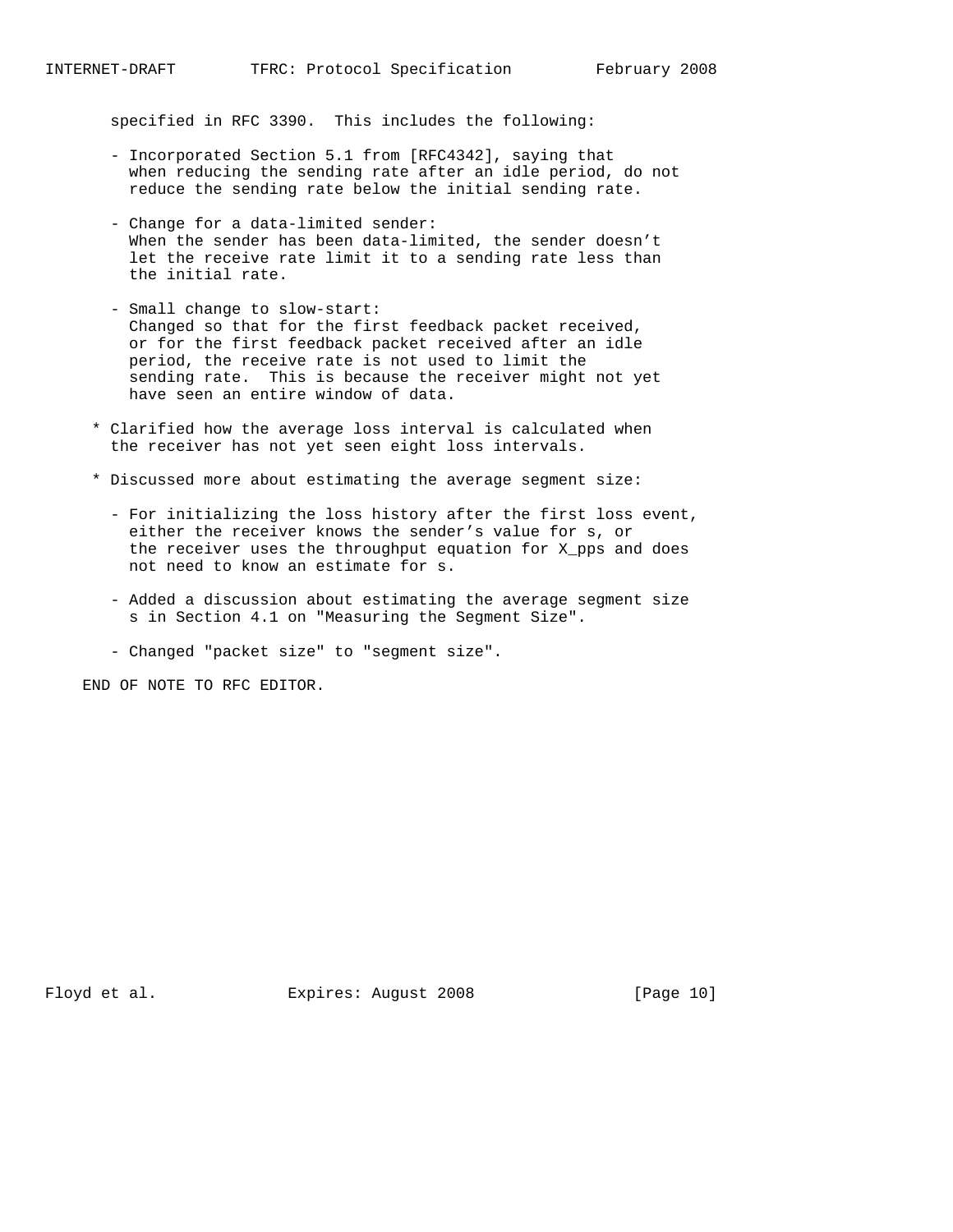### 1. Introduction

 This document specifies TCP-Friendly Rate Control (TFRC). TFRC is a congestion control mechanism designed for unicast flows operating in an Internet environment and competing with TCP traffic [FHPW00]. Instead of specifying a complete protocol, this document simply specifies a congestion control mechanism that could be used in a transport protocol such as DCCP (Datagram Congestion Control Protocol) [RFC4340], in an application incorporating end-to-end congestion control at the application level, or in the context of endpoint congestion management [BRS99]. This document does not discuss packet formats or reliability. Implementation-related issues are discussed only briefly, in Section 8.

 TFRC is designed to be reasonably fair when competing for bandwidth with TCP flows, where we call a flow "reasonably fair" if its sending rate is generally within a factor of two of the sending rate of a TCP flow under the same conditions. However, TFRC has a much lower variation of throughput over time compared with TCP, which makes it more suitable for applications such as telephony or streaming media where a relatively smooth sending rate is of importance.

 The penalty of having smoother throughput than TCP while competing fairly for bandwidth is that TFRC responds slower than TCP to changes in available bandwidth. Thus, TFRC should only be used when the application has a requirement for smooth throughput, in particular, avoiding TCP's halving of the sending rate in response to a single packet drop. For applications that simply need to transfer as much data as possible in as short a time as possible we recommend using TCP, or if reliability is not required, using an Additive-Increase, Multiplicative-Decrease (AIMD) congestion control scheme with similar parameters to those used by TCP.

 TFRC is designed for best performance with applications that use a fixed segment size, and vary their sending rate in packets per second in response to congestion. TFRC can also be used, perhaps with less optimal performance, with applications that do not have a fixed segment size, but where the segment size varies according to the needs of the application (e.g., video applications).

 Some applications (e.g., some audio applications) require a fixed interval of time between packets and vary their segment size instead of their packet rate in response to congestion. The congestion control mechanism in this document is not designed for those applications; TFRC-SP (Small-Packet TFRC) is a variant of TFRC for applications that have a fixed sending rate in packets per second but either use small packets, or vary their packet size in response

Floyd et al. Expires: August 2008 [Page 11]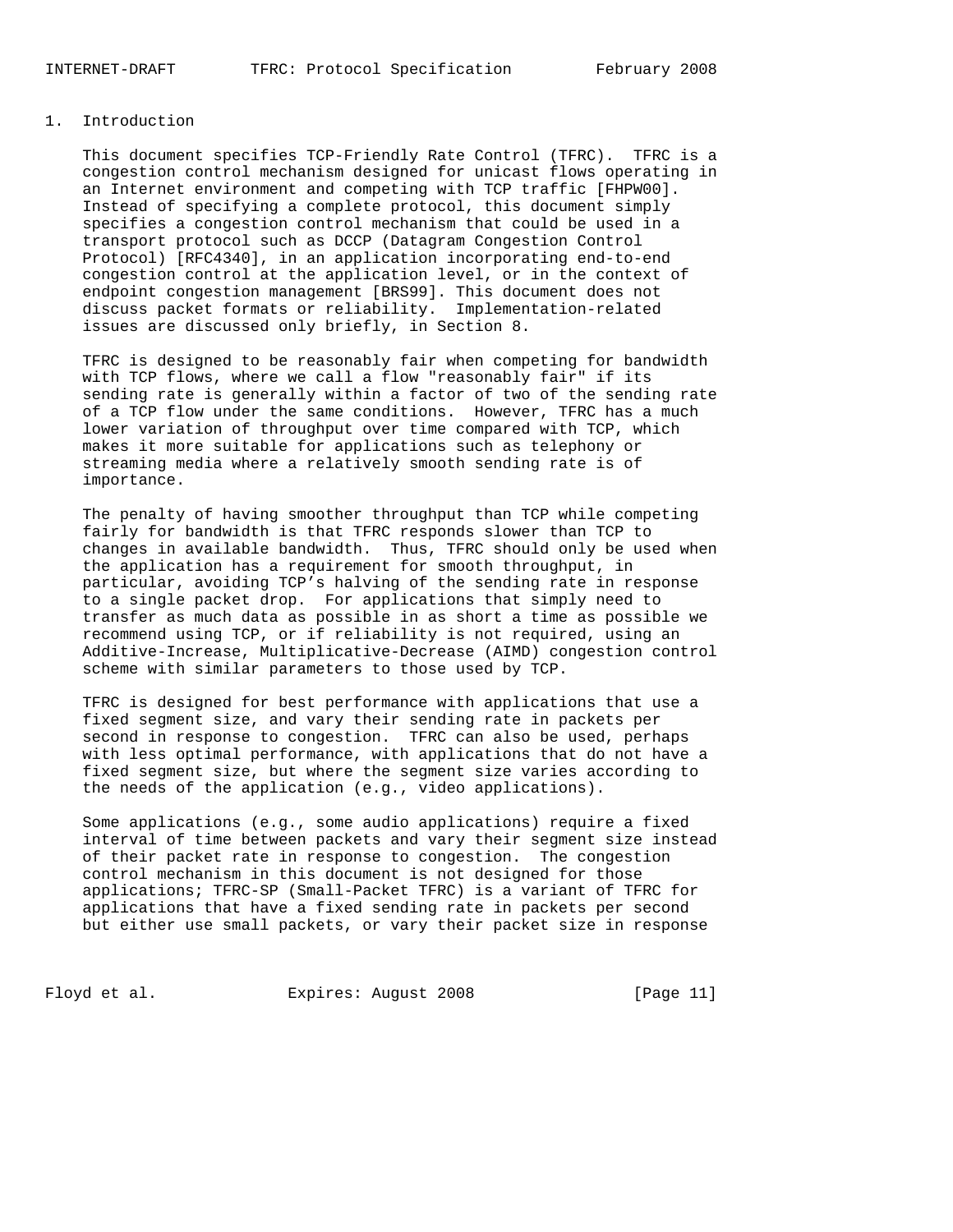to congestion. TFRC-SP is specified in a separate document [RFC4828].

 This document specifies TFRC as a receiver-based mechanism, with the calculation of the congestion control information (i.e., the loss event rate) in the data receiver rather in the data sender. This is well-suited to an application where the sender is a large server handling many concurrent connections, and the receiver has more memory and CPU cycles available for computation. In addition, a receiver-based mechanism is more suitable as a building block for multicast congestion control. However, it is also possible to implement TFRC in sender-based variants, as allowed in DCCP's Congestion Control ID 3 (CCID 3) [RFC4342].

### 2. Conventions

 The key words "MUST", "MUST NOT", "REQUIRED", "SHALL", "SHALL NOT", "SHOULD", "SHOULD NOT", "RECOMMENDED", "MAY", and "OPTIONAL" in this document are to be interpreted as described in [RFC2119].

Appendix A gives a list of technical terms used in this document.

3. Protocol Mechanism

 For its congestion control mechanism, TFRC directly uses a throughput equation for the allowed sending rate as a function of the loss event rate and round-trip time. In order to compete fairly with TCP, TFRC uses the TCP throughput equation, which roughly describes TCP's sending rate as a function of the loss event rate, round-trip time, and segment size. We define a loss event as one or more lost or marked packets from a window of data, where a marked packet refers to a congestion indication from Explicit Congestion Notification (ECN) [RFC3168].

 Generally speaking, TFRC's congestion control mechanism works as follows:

- o The receiver measures the loss event rate and feeds this information back to the sender.
- o The sender also uses these feedback messages to measure the round-trip time (RTT).
- o The loss event rate and RTT are then fed into TFRC's throughput equation, and the resulting sending rate is limited to at most twice the receive rate to give the allowed transmit rate X.

Floyd et al. Expires: August 2008 [Page 12]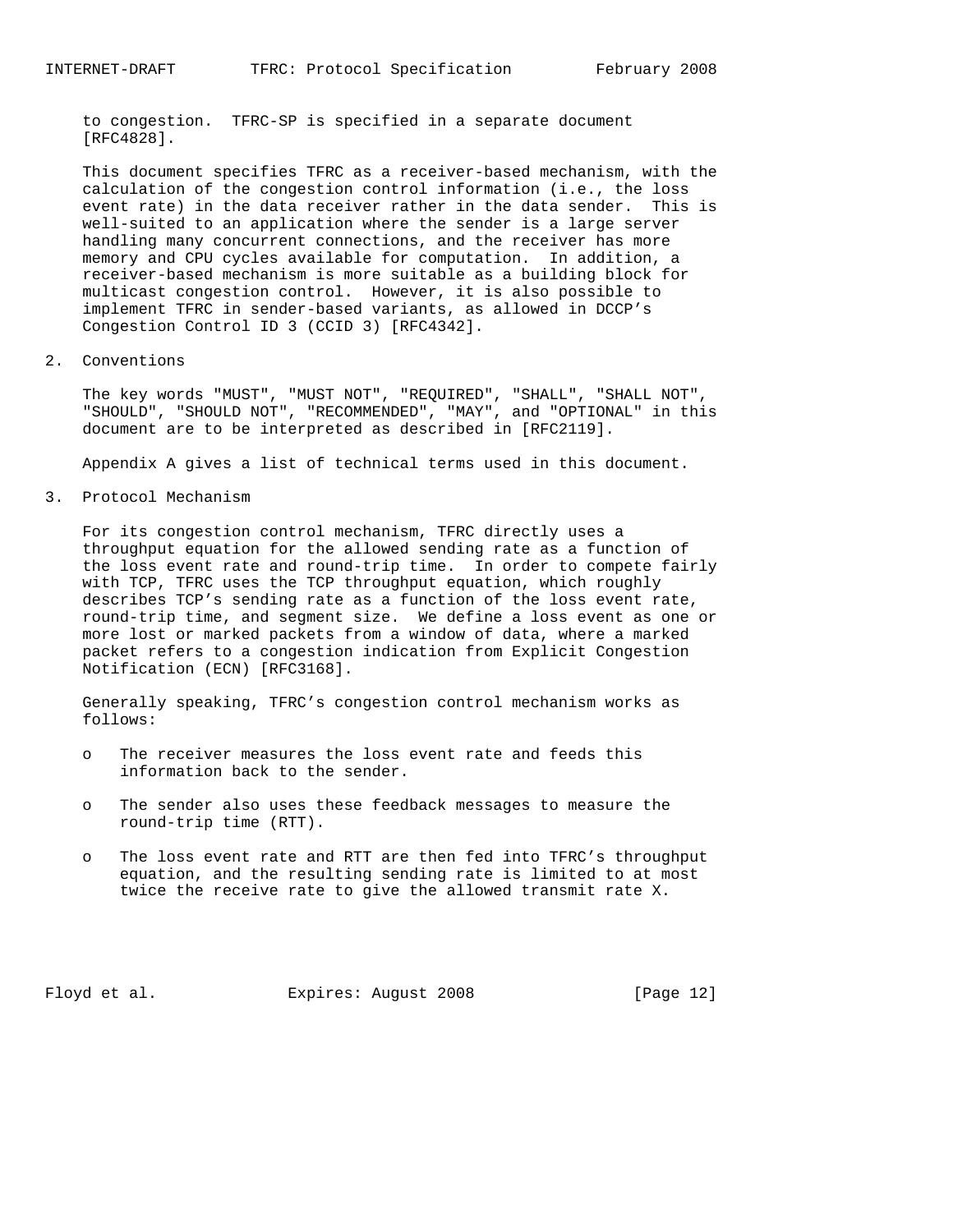o The sender then adjusts its transmit rate to match the allowed transmit rate X.

 The dynamics of TFRC are sensitive to how the measurements are performed and applied. We recommend specific mechanisms below to perform and apply these measurements. Other mechanisms are possible, but it is important to understand how the interactions between mechanisms affect the dynamics of TFRC.

### 3.1. TCP Throughput Equation

 Any realistic equation giving TCP throughput as a function of loss event rate and RTT should be suitable for use in TFRC. However, we note that the TCP throughput equation used must reflect TCP's retransmit timeout behavior, as this dominates TCP throughput at higher loss rates. We also note that the assumptions implicit in the throughput equation about the loss event rate parameter have to be a reasonable match to how the loss rate or loss event rate is actually measured. While this match is not perfect for the throughput equation and loss rate measurement mechanisms given below, in practice the assumptions turn out to be close enough.

 The throughput equation we currently recommend for TFRC is a slightly simplified version of the throughput equation for Reno TCP from [PFTK98]. Ideally we would prefer a throughput equation based on SACK TCP, but no one has yet derived the throughput equation for SACK TCP, and from both simulations and experiments, the differences between the two equations are relatively minor.

The throughput equation is:

 s X\_Bps = ----------------------------------------------------------  $R*sqrt(2*b*p/3) + (t_RTO * (3*sqrt(3*b*p/8)*p*(1+32*p^2)))$ 

Where:

 X\_Bps is the transmit rate in bytes/second. (X\_Bps is the same as X\_calc in RFC 3448.)

s is the segment size in bytes.

R is the round trip time in seconds.

 p is the loss event rate, between 0 and 1.0, of the number of loss events as a fraction of the number of packets transmitted.

Floyd et al. Expires: August 2008 [Page 13]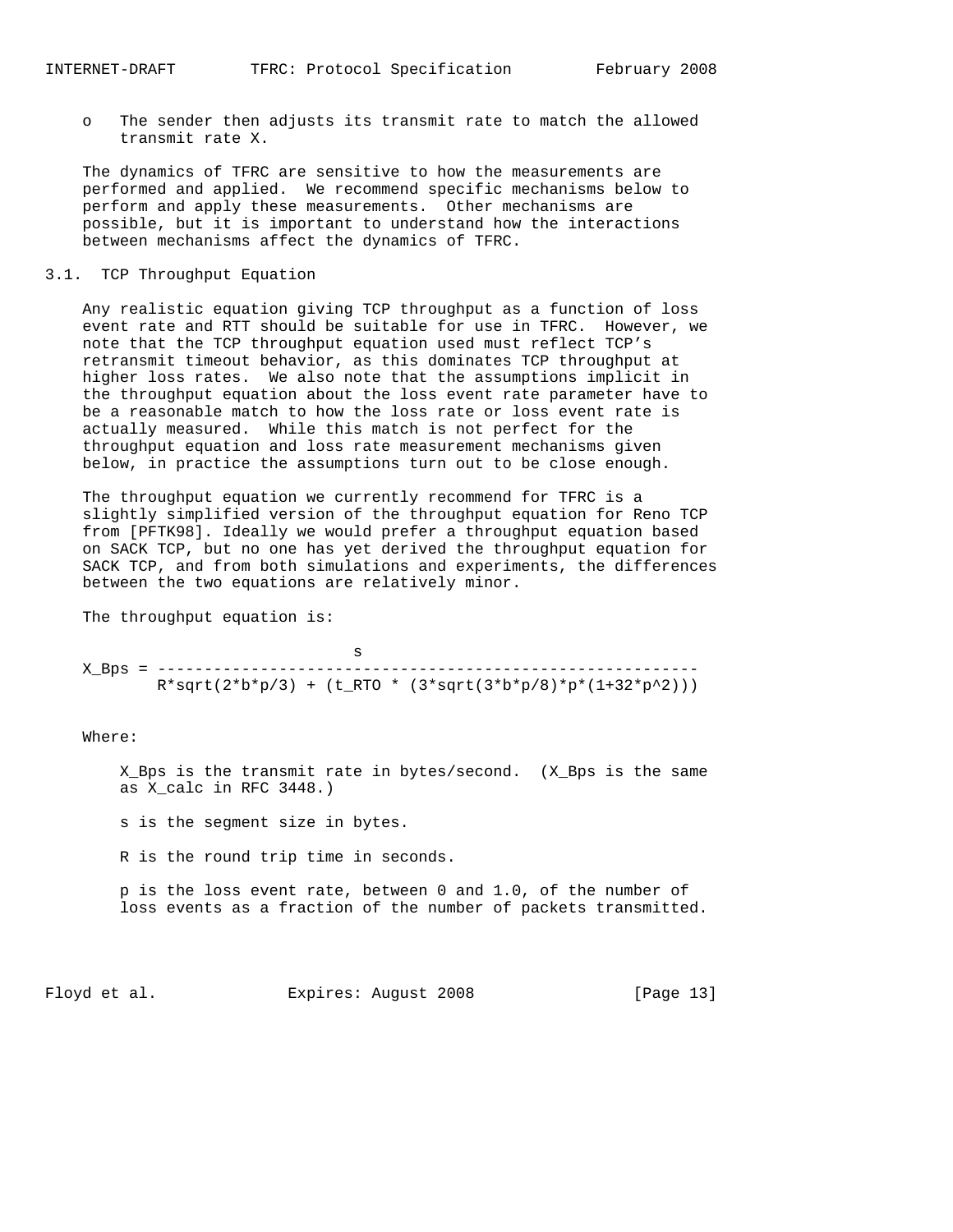t\_RTO is the TCP retransmission timeout value in seconds.

 b is the maximum number of packets acknowledged by a single TCP acknowledgement.

 Setting the TCP retransmission timeout value t\_RTO: We further simplify this by setting  $t_RTO = 4*R$ . A more accurate calculation of t\_RTO is possible, but experiments with the current setting have resulted in reasonable fairness with existing TCP implementations [W00]. Another possibility would be to set t\_RTO to max(4R, one second), to match the recommended minimum of one second on the RTO [RFC2988].

 Setting the parameter b for delayed acknowledgements: Many current TCP connections use delayed acknowledgements, sending an acknowledgement for every two data packets received, and thus have a sending rate modeled by b = 2. However, TCP is also allowed to send an acknowledgement for every data packet, and this would be modeled by b = 1. Because many TCP implementations do not use delayed acknowledgements, we recommend  $b = 1$ . For the revised TCP congestion control mechanisms, [RFC2581bis] currently specifies that the delayed acknowledgement algorithm SHOULD be used with TCP. However, [RFC2581bis] recommends increasing the congestion window during congestion avoidance by one segment per RTT even in the face of delayed acknowledgements, consistent with a TCP throughput equation with b = 1. On an experimental basis, [RFC2581bis] allows for increases of the congestion window during slow-start that are also consistent with a TCP throughput equation with  $b = 1$ . Thus, the use of  $b = 1$  is consistent with  $[RFC2581bis]$ .

With t RTO=4\*R and b=1, the throughput equation can be simplified as:

 s X\_Bps = -----------------------------------------------  $R * (sqrt(2*p/3) + 12*sqrt(3*p/8)*p*(1+32*p^2))$ 

 In future, different TCP equations may be substituted for this equation. The requirement is that the throughput equation be a reasonable approximation of the sending rate of TCP for conformant TCP congestion control.

The throughput equation can also be expressed as

 $X_Bps = X_pps * s$ ,

with X\_pps, the sending rate in packets per second, given as

Floyd et al. **Expires:** August 2008 [Page 14]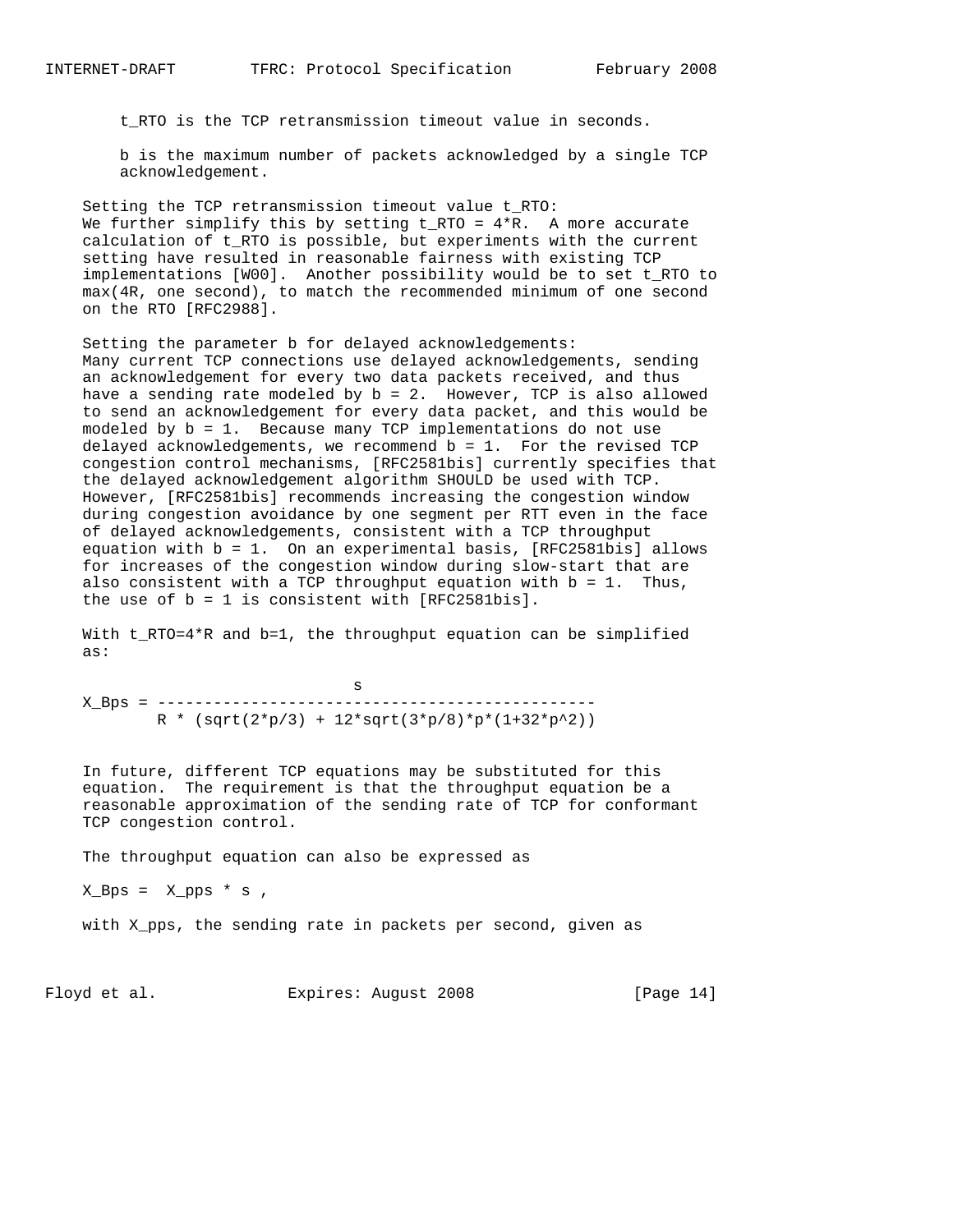X\_pps = --------------------------------------------------------  $R*sqrt(2*b*p/3) + (t_RTO*(3*sqrt(3*b*p/8)*p*(1+32*p^2)))$ 

 The parameters s (segment size), p (loss event rate) and R (RTT) need to be measured or calculated by a TFRC implementation. The measurement of s is specified in Section 4.1, measurement of R is specified in Section 4.3, and measurement of p is specified in Section 5. In the rest of this document data rates are measured in bytes/second unless otherwise specified.

3.2. Packet Contents

 Before specifying the sender and receiver functionality, we describe the contents of the data packets sent by the sender and feedback packets sent by the receiver. As TFRC will be used along with a transport protocol, we do not specify packet formats, as these depend on the details of the transport protocol used.

### 3.2.1. Data Packets

 Each data packet sent by the data sender contains the following information:

- o A sequence number. This number is incremented by one for each data packet transmitted. The field must be sufficiently large that it does not wrap causing two different packets with the same sequence number to be in the receiver's recent packet history at the same time.
- o A timestamp indicating when the packet is sent. We denote by ts\_i the timestamp of the packet with sequence number i. The resolution of the timestamp should typically be measured in milliseconds.

 This timestamp is used by the receiver to determine which losses belong to the same loss event. The timestamp is also echoed by the receiver to enable the sender to estimate the round-trip time, for senders that do not save timestamps of transmitted data packets.

 We note that as an alternative to a timestamp incremented in milliseconds, a "timestamp" that increments every quarter of a round-trip time would be sufficient for determining when losses belong to the same loss event, in the context of a protocol where this is understood by both sender and receiver, and where

Floyd et al. Expires: August 2008 [Page 15]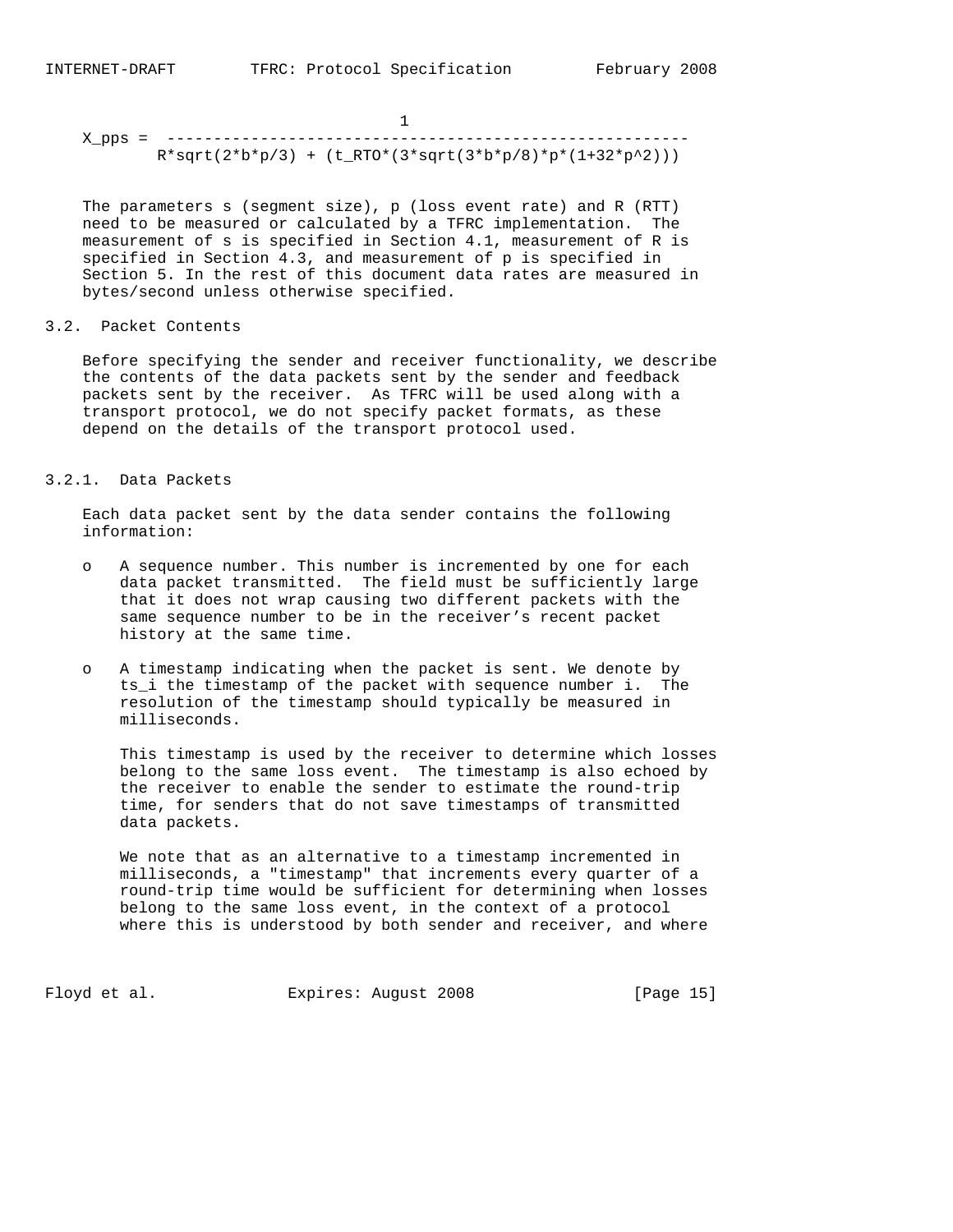the sender saves the timestamps of transmitted data packets.

 o The sender's current estimate of the round trip time. The estimate reported in packet i is denoted by R\_i. The round-trip time estimate is used by the receiver, along with the timestamp, to determine when multiple losses belong to the same loss event. The round-trip time estimate is also used by the receiver to determine the interval to use for calculating the receive rate, and to determine when to send feedback packets.

 If the sender sends a coarse-grained "timestamp" that increments every quarter of a round-trip time, as discussed above, then the sender does not need to send its current estimate of the round trip time.

#### 3.2.2. Feedback Packets

 Each feedback packet sent by the data receiver contains the following information:

- o The timestamp of the last data packet received. We denote this by t\_recvdata. If the last packet received at the receiver has sequence number i, then t\_recvdata = ts\_i. This timestamp is used by the sender to estimate the round-trip time, and is only needed if the sender does not save timestamps of transmitted data packets.
- o The amount of time elapsed between the receipt of the last data packet at the receiver, and the generation of this feedback report. We denote this by t\_delay.
- o The rate at which the receiver estimates that data was received in the previous round-trip time. We denote this by X\_recv.
- o The receiver's current estimate of the loss event rate p.
- 4. Data Sender Protocol

 The data sender sends a stream of data packets to the data receiver at a controlled rate. When a feedback packet is received from the data receiver, the data sender changes its sending rate, based on the information contained in the feedback report. If the sender does not receive a feedback report for four round trip times, then the sender cuts its sending rate in half. This is achieved by means of a timer called the nofeedback timer.

Floyd et al. Expires: August 2008 [Page 16]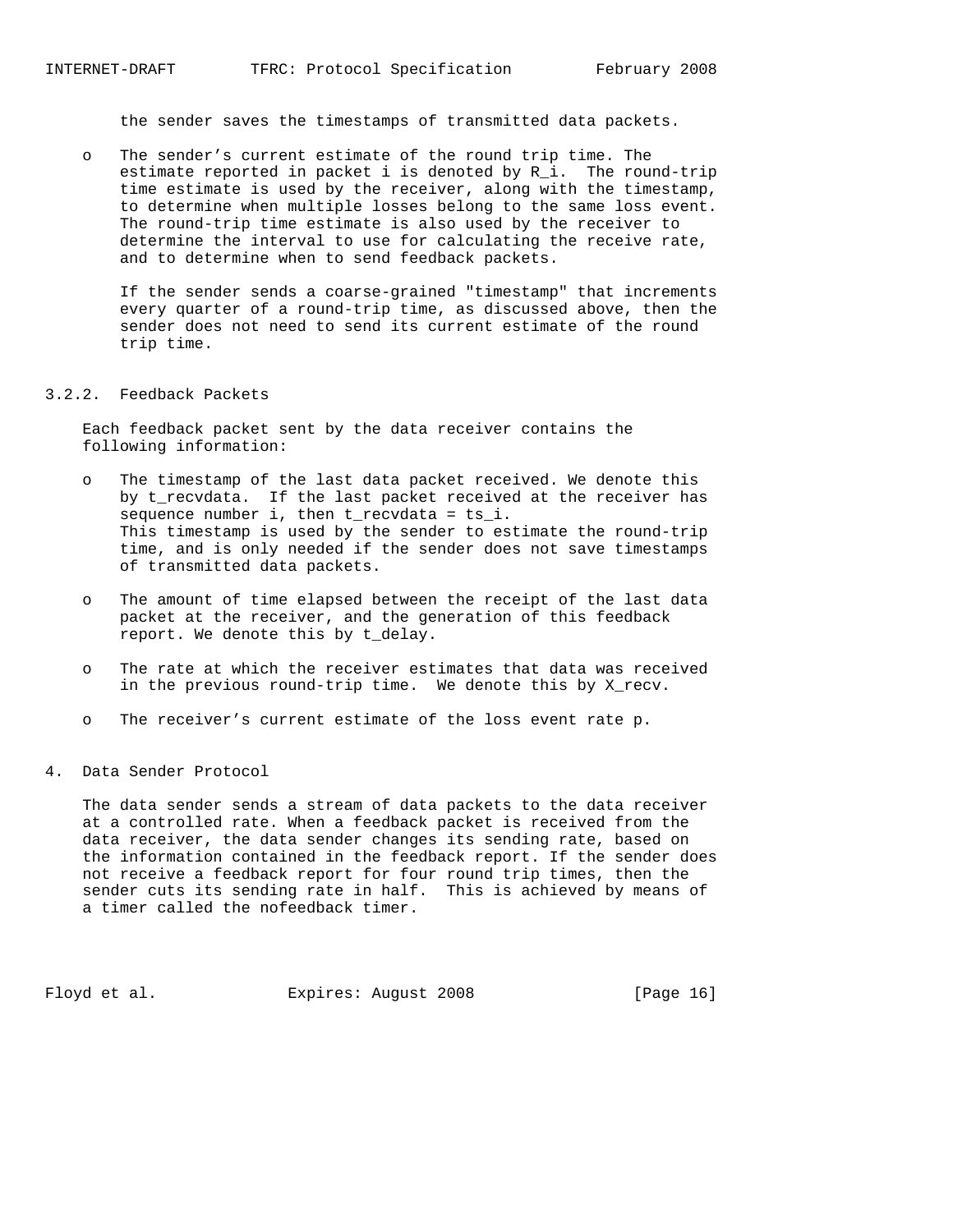We specify the sender-side protocol in the following steps:

- o Measurement of the mean segment size being sent.
- o Sender initialization.
- o The sender behavior when a feedback packet is received.
- o The sender behavior when the nofeedback timer expires.
- o Oscillation prevention (optional)
- o Scheduling of packet transmission and allowed burstiness.

### 4.1. Measuring the Segment Size

 The parameter s (segment size) is normally known to an application. This may not be so in two cases:

- 1) The segment size naturally varies depending on the data. In this case, although the segment size varies, that variation is not coupled to the transmit rate. The TFRC sender can either compute the average segment size or use the maximum segment size for the segment size s.
- 2) The application needs to change the segment size rather than the number of segments per second to perform congestion control. This would normally be the case with packet audio applications where a fixed interval of time needs to be represented by each packet. Such applications need to have a completely different way of measuring parameters.

 For the first class of applications where the segment size varies depending on the data, the sender MAY estimate the segment size s as the average segment size over the last four loss intervals. The sender MAY also estimate the average segment size over longer time intervals, if so desired. The TFRC sender uses the segment size s in the throughput equation, in the setting of the maximum receive rate and the minimum and initial sending rates, and in the setting of the nofeedback timer.

 The TFRC receiver may use the average segment size s in initializing the loss history after the first loss event, but Section 6.3.1 also gives an alternate procedure that does not use the average segment size s.

Floyd et al. Expires: August 2008 [Page 17]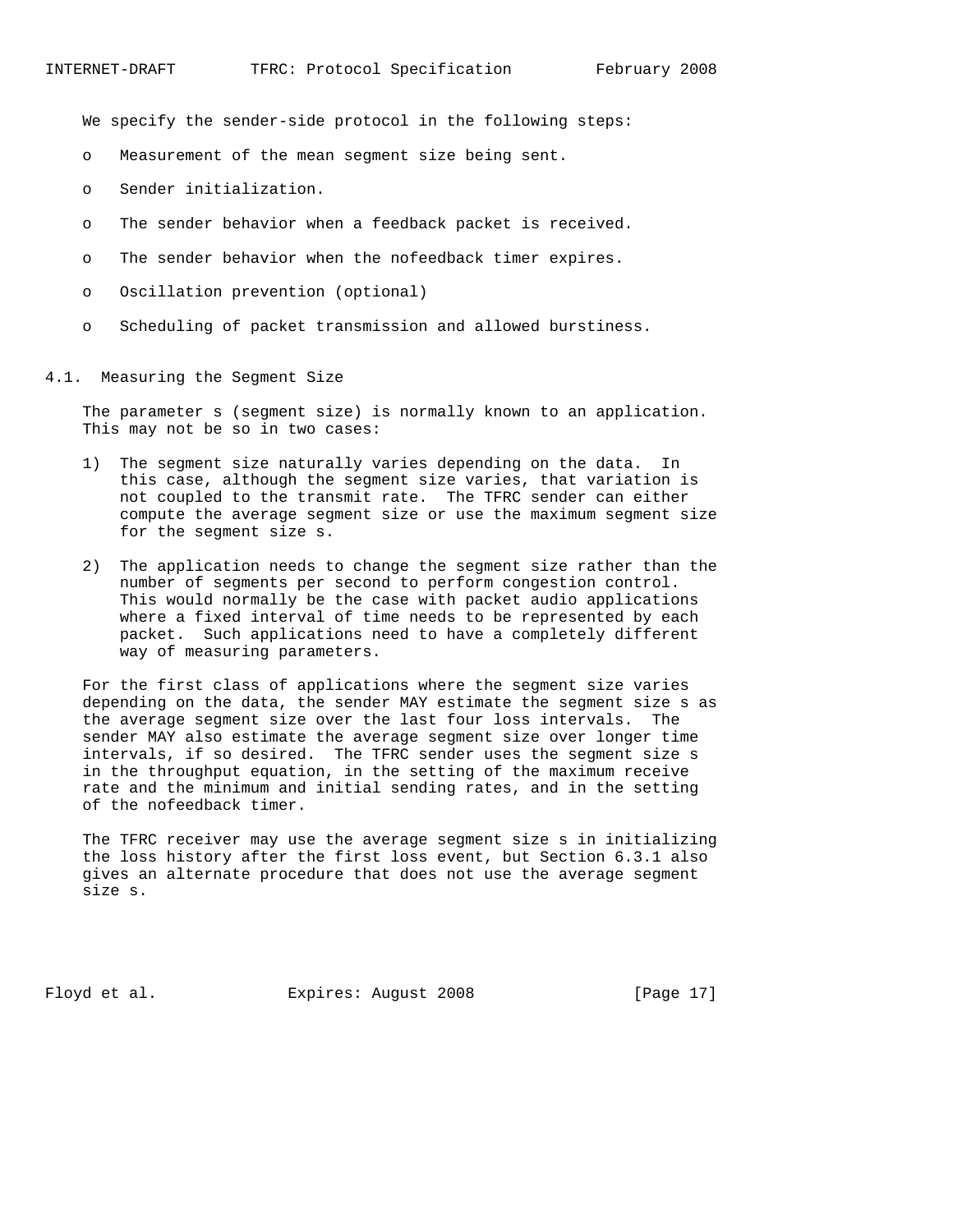The second class of applications are discussed separately in a separate document on TFRC-SP. For the remainder of this section we assume the sender can estimate the segment size, and that congestion control is performed by adjusting the number of packets sent per second.

### 4.2. Sender Initialization

 The initial values for X (the allowed sending rate in bytes per second) and tld (the Time Last Doubled during slow-start, in seconds) are undefined until they are set as described below. If the sender is ready to send data when it does not yet have a round trip sample, the value of X is set to s bytes per second, for segment size s, the nofeedback timer is set to expire after two seconds, and tld is set to 0 (or to -1, either one is okay). Upon receiving the first round trip time measurement (e.g., after the first feedback packet or the SYN exchange from connection set-up, or from a previous connection [RFC2140]), tld is set to the current time, and the allowed transmit rate X is set to the initial\_rate, specified as W\_init/R, for W\_init based on [RFC3390]:

 $W_$ init = min( $4*s$ , max( $2*s$ , 4380)).

 For responding to the initial feedback packet, this replaces step (4) of Section 4.3 below.

 Appendix B explains why the initial value of TFRC's nofeedback timer is set to two seconds, instead of the recommended initial value of three seconds for TCP's retransmit timer from [RFC2988].

### 4.3. Sender Behavior When a Feedback Packet is Received

 The sender knows its current allowed sending rate X, and maintains an estimate of the current round trip time R. The sender also maintains X\_recv\_set as a small set of recent X\_recv values (typically only two values). X\_recv\_set is first initialized to contain a single item, with value Infinity (or a suitably large number). The variable recv\_limit is defined as the limit on the sending rate that is computed from the receive rate that has been saved or modified in X\_recv\_set. In this document, in step (4) below, recv\_limit is specified as twice the maximum value in X\_recv\_set. Future documents [KFS07] might specify alternate values for recv\_limit.

 When a feedback packet is received by the sender at time t\_now, the current time in seconds, the following actions should be performed.

Floyd et al. Expires: August 2008 [Page 18]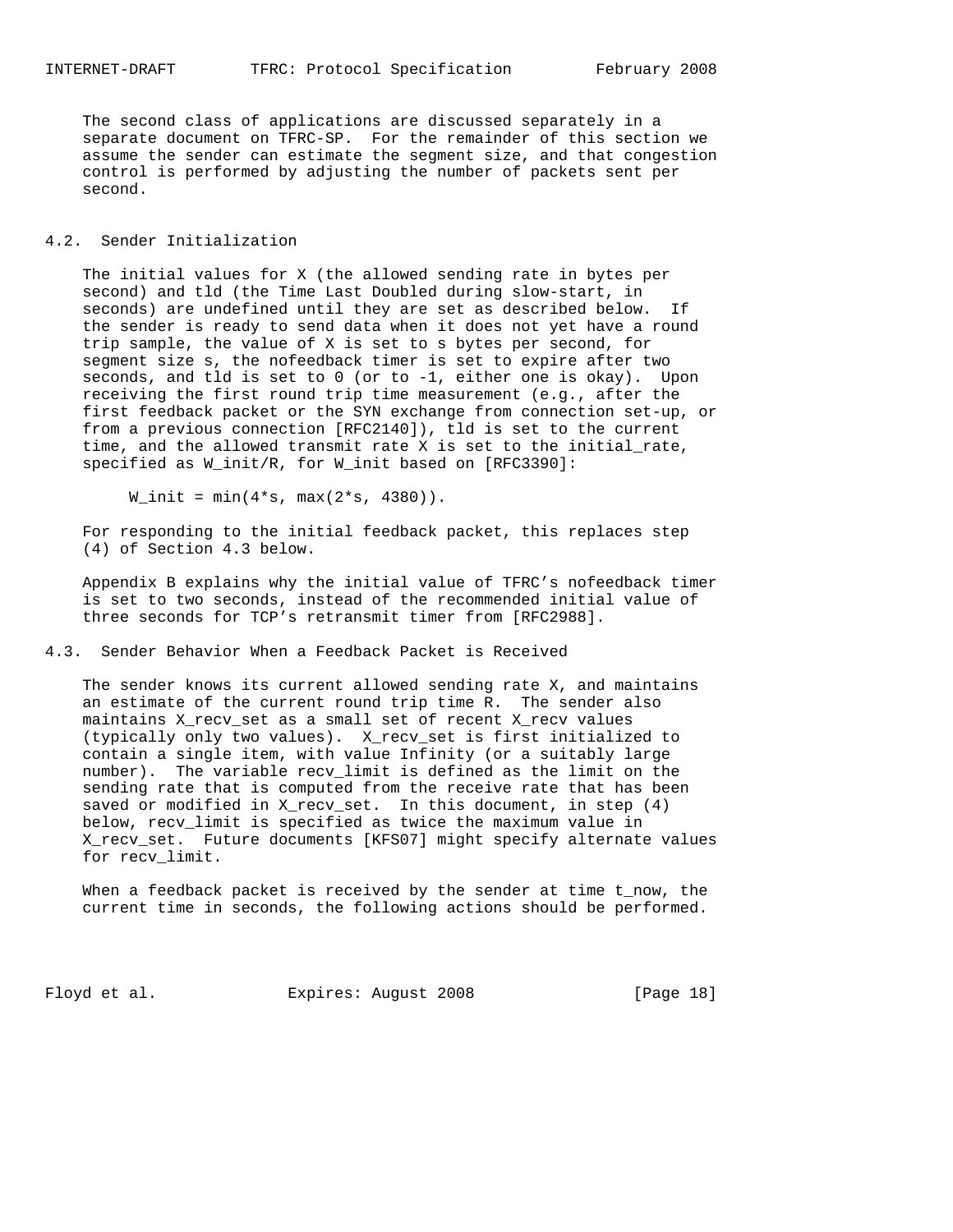```
 1) Calculate a new round trip sample:
           R_sample = (t_now - t_recvdata) - t_delay.
   2) Update the round trip time estimate:
            If no feedback has been received before {
              R = R sample;
            } Else {
           R = q^*R + (1-q)^*R _sample;
}
       TFRC is not sensitive to the precise value for the filter
       constant q, but we recommend a default value of 0.9.
   3) Update the timeout interval:
           RTO = max(4*R, 2*s/X)
```
INTERNET-DRAFT TFRC: Protocol Specification February 2008

 4) Update the allowed sending rate as follows. This procedure uses the following new variable:

t\_mbi: the maximum backoff interval of 64 seconds.

The procedure for updating the allowed sending rate:

Floyd et al. Expires: August 2008 [Page 19]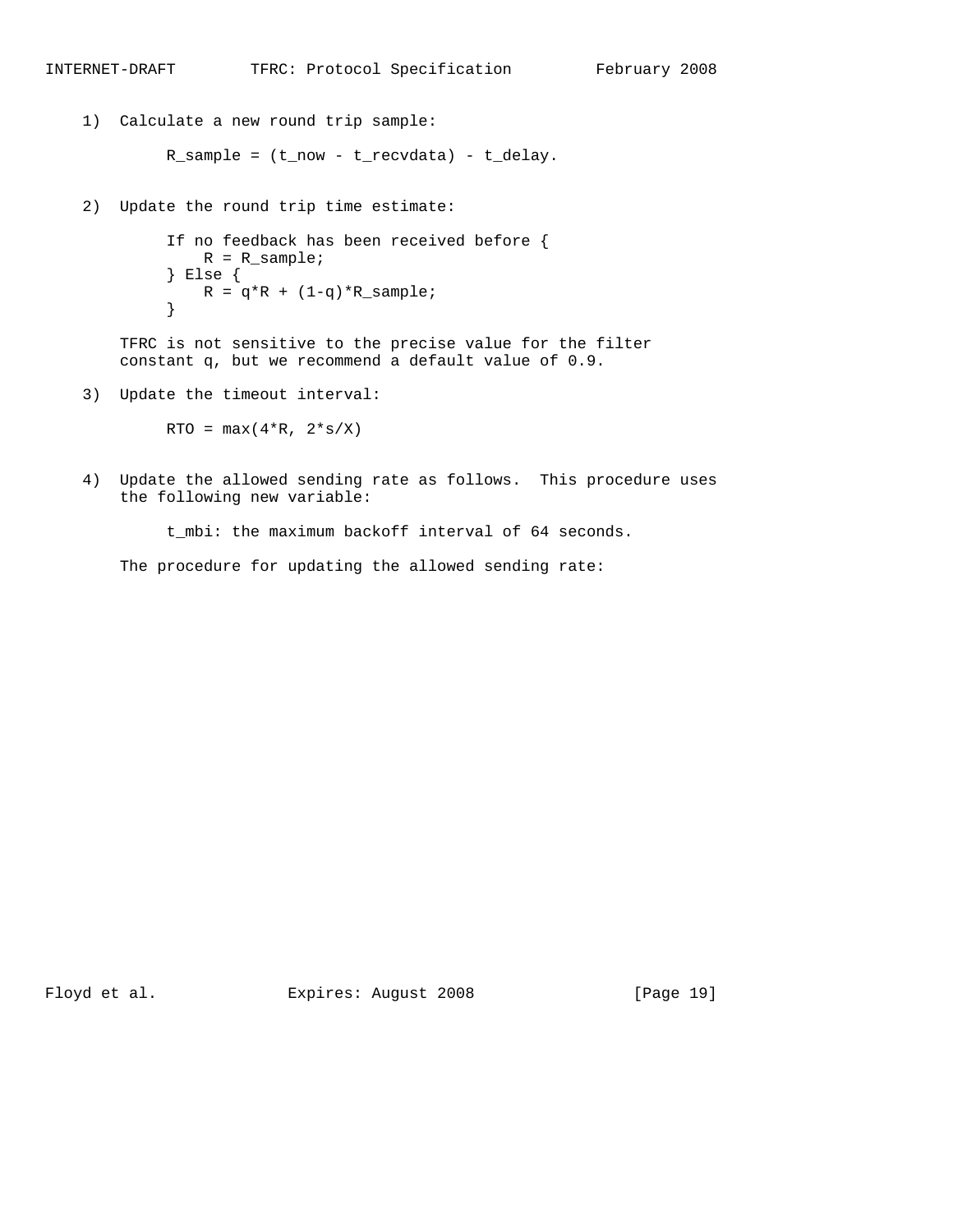If (the entire interval covered by the feedback packet was a data-limited interval) { If the feedback packet reports a new loss event (or an increase in the loss event rate p) { Halve entries in X\_recv\_set;  $X_{recv} = 0.85 * X_{recvi}$  Maximize X\_recv\_set;  $recv_limit = max (X_recv_set);$  } Else { Maximize X\_recv\_set;  $recv_limit = 2 * max (X_recv_set);$  } } Else { // typical behavior Update X\_recv\_set;  $recv_limit = 2 * max (X-recv_set);$  } If  $(p > 0)$  {  $//$  congestion avoidance phase Calculate X\_Bps using the TCP throughput equation.  $X = max(min(X_Bps, recv_limit), s/t_mbi);$  $\}$  Else if (t\_now - tld >= R)  $\}$  // initial slow-start  $X = max(min(2*X, recv_limit), initial_rate);$ tld =  $t_{now};$ }

- 5) If oscillation reduction is used, calculate the instantaneous transmit rate X\_inst, following Section 4.5.
- 6) Reset the nofeedback timer to expire after RTO seconds.

 The subroutine for maximizing X\_recv\_set keeps a single value, the largest value from X\_recv\_set and the new X\_recv.

 Maximize X\_recv\_set: Add X\_recv to X\_recv\_set; Set the timestamp of the largest item to the current time; Delete all other items.

 The subroutine for updating X\_recv\_set keeps a set of X\_recv values with timestamps from the most recent two round-trip times.

 Update X\_recv\_set: Add X\_recv to X\_recv\_set; Delete from X\_recv\_set values older than two round-trip times.

Floyd et al. **Expires:** August 2008 [Page 20]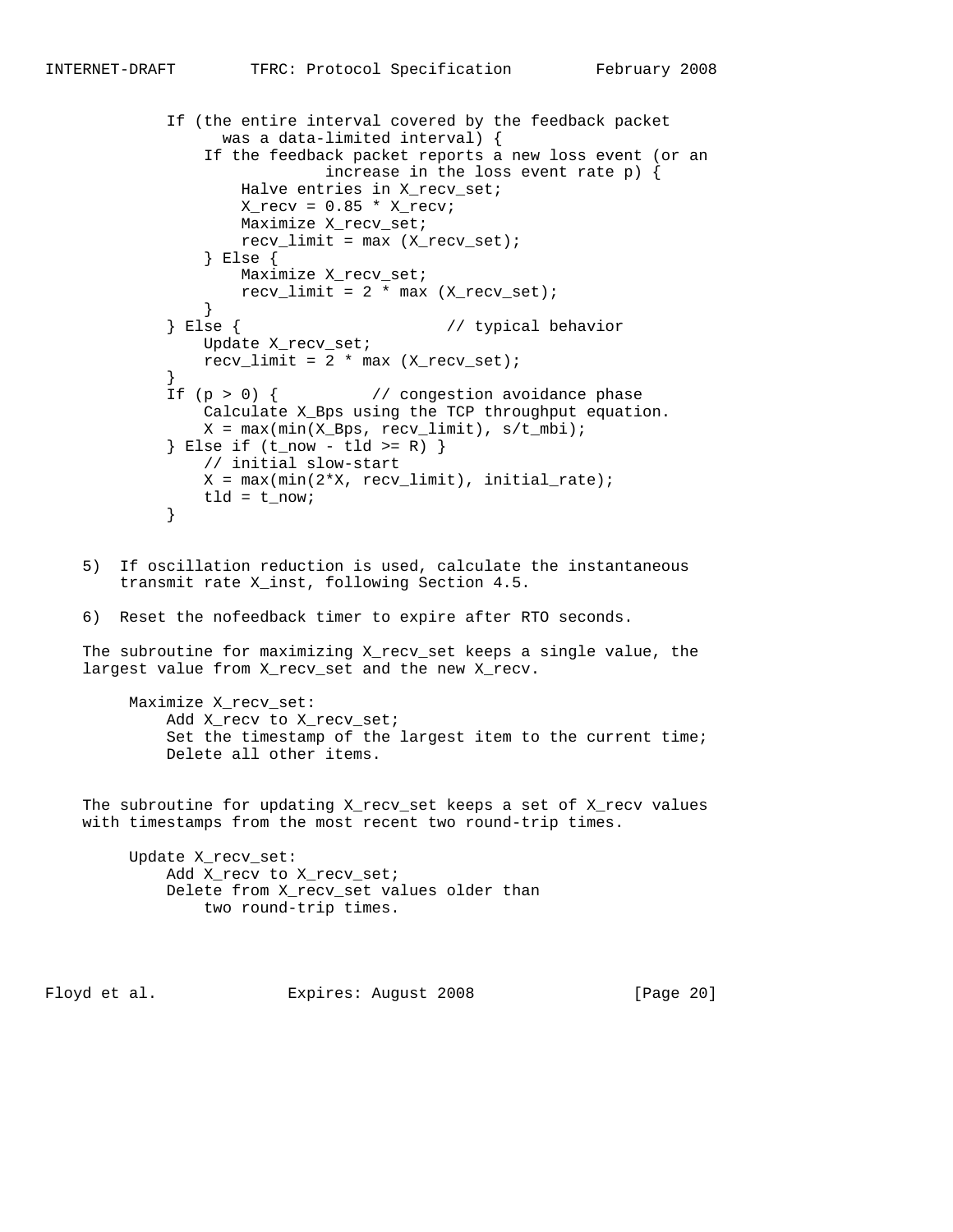Definition of a data-limited interval:

 We define a sender as data-limited any time it is not sending as much as it is allowed to send (including unused send credits discussed in Section 4.6). We define an interval as a 'data-limited interval' if the sender was data-limited over the \*entire\* interval. The first "if" condition in step (4) prevents a sender from having to reduce the sending rate as a result of a feedback packet reporting the receive rate from a data-limited period.

 As an example, consider a sender that is sending at its full allowed rate, except that it is sending packets in pairs, rather than sending each packet as soon as it can. Such a sender is considered data-limited part of the time, because it is not always sending packets as soon as it can. However, consider an interval that covers this sender's transmission of at least two data packets; such an interval does not meet the definition of a data-limited interval, because the sender was not data-limited \*over the entire interval\*.

 X\_recv\_set and the first feedback packet: Because X\_recv\_set is initialized with a single item, with value Infinity, recv\_limit is set to Infinity for the first two round-trip times of the connection. As a result, the sending rate is not limited by the receive rate during that period. This avoids the problem of the sending rate being limited by the value of X\_recv from the first feedback packet, which reports only one segment received in the last round-trip time,

 The interval covered by a feedback packet: How does the sender determine the period covered by a feedback packet? This is discussed in more detail in Section 8.2. In general, the receiver will be sending a feedback packet once per round-trip time, so typically the sender will be able to determine exactly the period covered by the current feedback packet from the previous feedback packet. However, in cases when the previous feedback packet was lost, or when the receiver sends a feedback packet early because it detected a lost or ECN-marked packet, the sender will have to estimate the interval covered by the feedback packet. As specified in Section 6.2, each feedback packet sent by the receiver covers a round-trip time, for the round-trip time estimate R\_m maintained by the receiver R\_m seconds before the feedback packet was sent.

 The response to a loss during a data-limited interval: In TFRC, after the initial slow-start, the sender always updates the allowed transmit rate X\_Bps after a feedback packet is received, and the allowed sending rate is always limited by X\_Bps. However, during a data-limited interval, when the sending rate is below

Floyd et al. Expires: August 2008 [Page 21]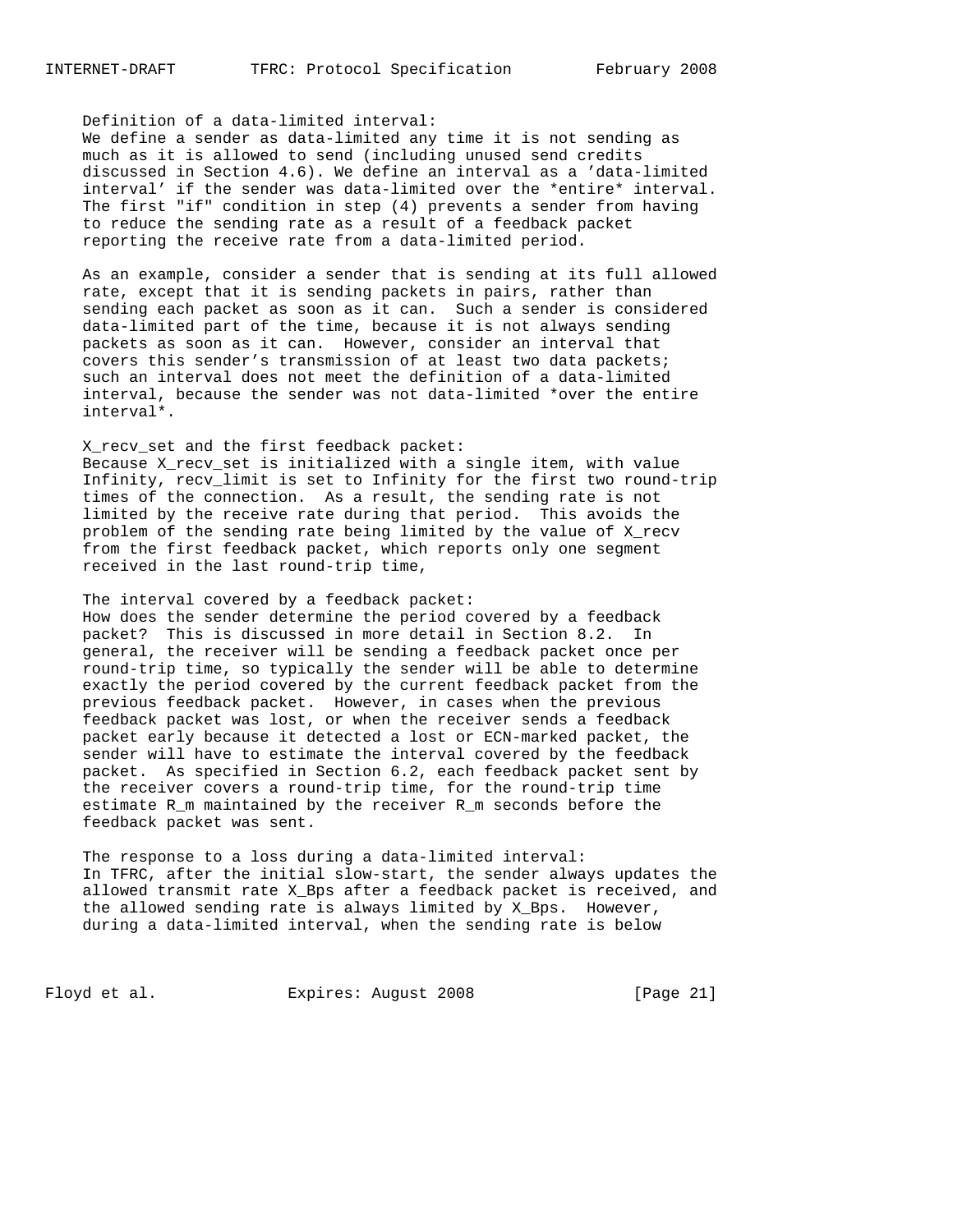X\_Bps, the sending rate is still limited by X\_recv\_set, possibly by a saved value of X\_recv from before the data-limited period was entered. If the sender is data-limited, possibly with a varying sending rate from one round-trip time to the next, and is experiencing losses, then we decrease the entry in X\_recv\_set, reducing the allowed sending rate.

 The sender can detect a loss event during a data-limited period either from explicit feedback from the receiver, or from a reported increase in the loss event rate. When the sender receives a feedback packet reporting such a loss event in a data-limited interval, the sender limits the allowed increases in the sending rate during the data-limited interval.

#### The initial slow-start phase:

 Note that when p=0, the sender has not yet learned of any loss events, and the sender is in the initial slow-start phase. In this initial slow-start phase, the sender can approximately double the sending rate each round-trip time until a loss occurs. The initial\_rate term in step (4) gives a minimum allowed sending rate during slow-start of the initial allowed sending rate.

 We note that if the sender is data-limited during slow-start, or if the connection is limited by the path bandwidth, then the sender is not necessarily able to double its sending rate each round-trip time; the sender's sending rate is limited to at most twice the past receive rate, or at most initial\_rate, whichever is larger. This is similar to TCP's behavior, where the sending rate is limited by the rate of incoming acknowledgement packets as well as by the congestion window. Thus in TCP's Slow-Start, for the most aggressive case of the TCP receiver acknowledging every data packet, the TCP sender's sending rate is limited to at most twice the rate of these incoming acknowledgment packets.

 The minimum allowed sending rate: The term  $s/t$  mbi ensures that when  $p > 0$ , the sender is allowed to send at least one packet every 64 seconds.

### 4.4. Expiration of Nofeedback Timer

 This section specifies the sender's response to a nofeedback timer. The nofeedback timer could expire because of an idle period, or because of data or feedback packets dropped in the network.

 This section uses the variable recover\_rate. If the TFRC sender has been idle ever since the nofeedback timer was set, the allowed sending rate is not reduced below the recover\_rate. For this document, the recover\_rate is set to the initial\_rate. Future

Floyd et al. Expires: August 2008 [Page 22]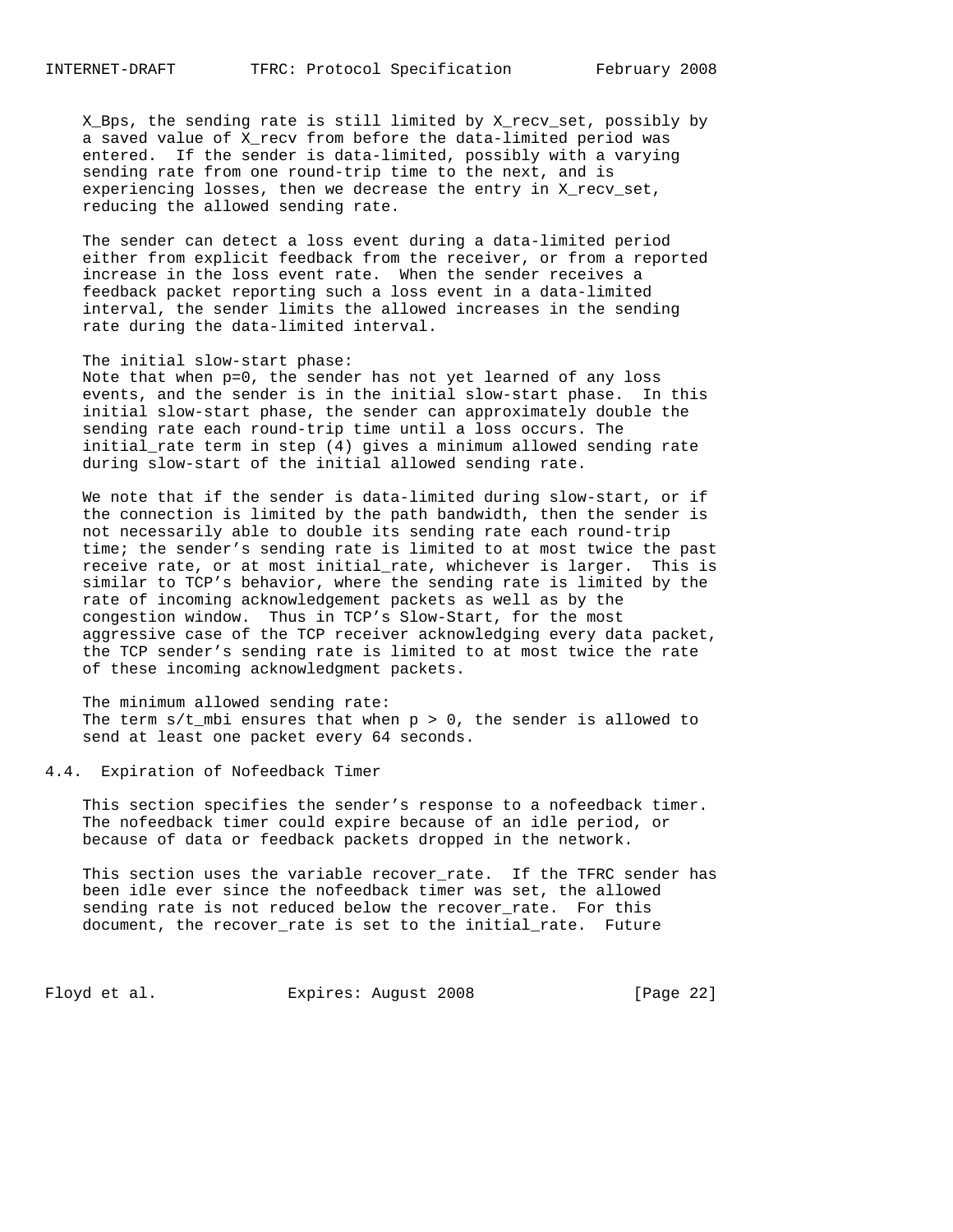documents may explore other possible values for the recover\_rate.

 If the nofeedback timer expires, the sender should perform the following actions:

1) Cut the allowed sending rate in half.

 If the nofeedback timer expires when the sender has had at least one RTT measurement, the allowed sending rate is reduced by modifying X\_recv\_set as described in the pseudocode below (including item (2)). In the general case, the sending rate is limited to at most twice X\_recv. Modifying X\_recv\_set limits the sending rate, but still allows the sender to slow-start, doubling its sending rate each RTT, if feedback messages resume reporting no losses.

 If the sender has been idle since this nofeedback timer was set and X\_recv is less than the recover\_rate, then the allowed sending rate is not halved, and X\_recv\_set is not changed. This ensures that the allowed sending rate is not reduced to less than half the recover\_rate as a result of an idle period.

 In the general case, the allowed sending rate is halved in response to the expiration of the nofeedback timer. The details, in the pseudocode below, depend on whether the sender is in slow-start, is in congestion avoidance limited by X\_recv, or is in congestion avoidance limited by the throughput equation. We use the variable timer\_limit for the limit on the sending rate computed from the expiration of the nofeedback timer.

Floyd et al. Expires: August 2008 [Page 23]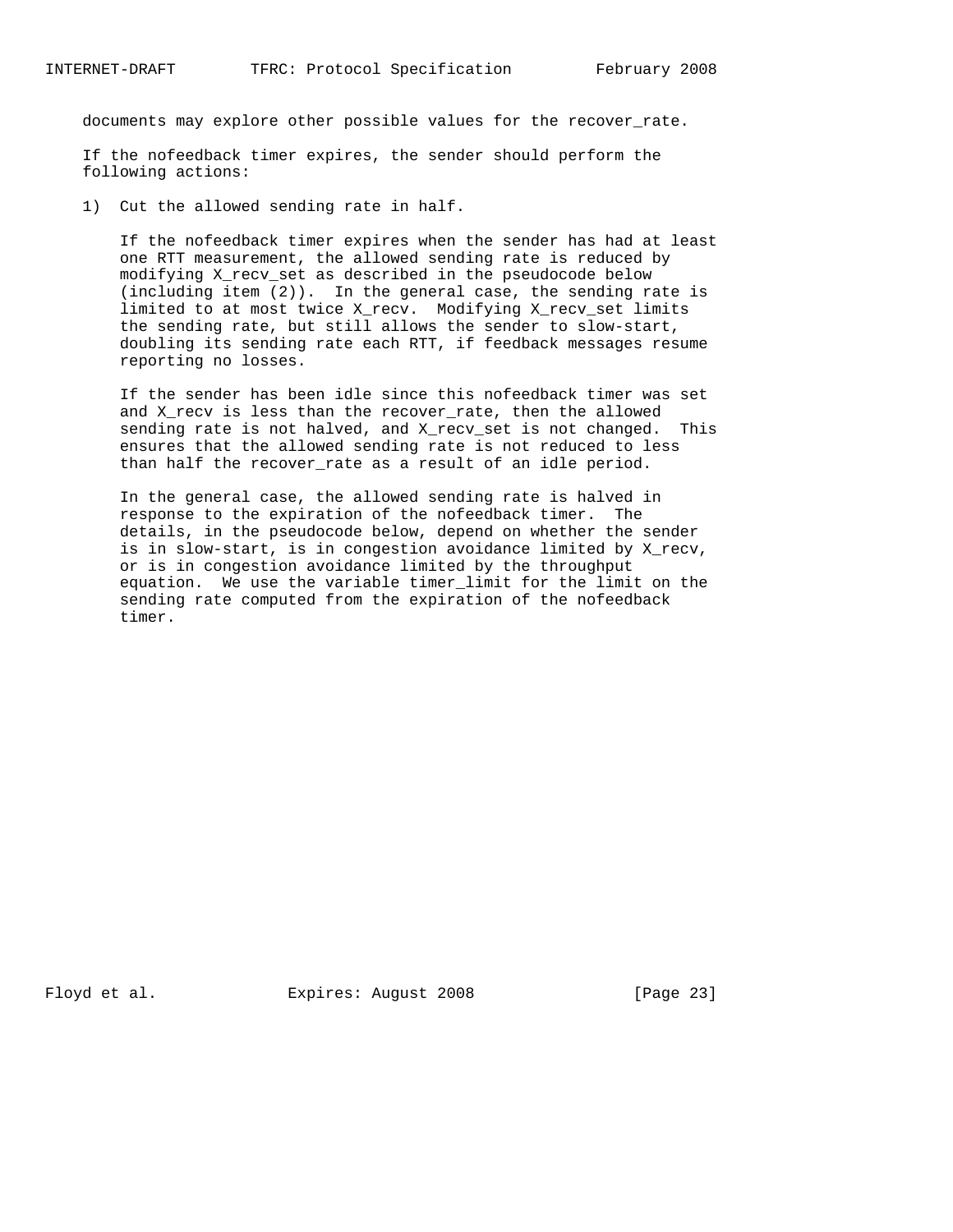```
X_{recv} = max (X_{recv_set});
            If (sender does not have an RTT sample,
                has not received any feedback from receiver,
                and has not been idle ever since the nofeedback timer
                was set) {
                // We do not have X_Bps or recover_rate yet.
                // Halve the allowed sending rate.
               X = \max(X/2, s/t_mbi);
            } Else if (((p>0 && X_recv < recover_rate) or
                 (p==0 \&x \times 2 * recover_rate), and
                  sender has been idle ever
                  since nofeedback timer was set) {
                // Don't halve the allowed sending rate.
                timer_limit is not updated;
            } Else if (p==0) {
                // We do not have X_Bps yet.
                // Halve the allowed sending rate.
               X = \max(X/2, s/t_mbi);
            } Else if (X_Bps > 2*X_recv)) {
                // 2*X_recv was already limiting the sending rate.
                // Halve the allowed sending rate.
                timer_limit = X_recv;
            } Else {
                // The sending rate was limited by X_Bps, not by X_recv.
                // Halve the allowed sending rate.
               timer\_limit = X_Bps/2; }
            If (timer_limit < s/t_mbi) {
           timer_limit = s/t_mbi;<br>}
}
```
The term  $s/t$  mbi limits the backoff to one packet every 64 seconds.

2) If timer\_limit has been changed, then do the following:

```
 If (timer_limit has been updated) {
              Replace X_recv_set contents with the single item
                  timer_limit/2.
          Recalculate X as in step (4) of Section 4.3.
}
```
 3) Restart the nofeedback timer to expire after max(4\*R, 2\*s/X) seconds.

Floyd et al. **Expires:** August 2008 [Page 24]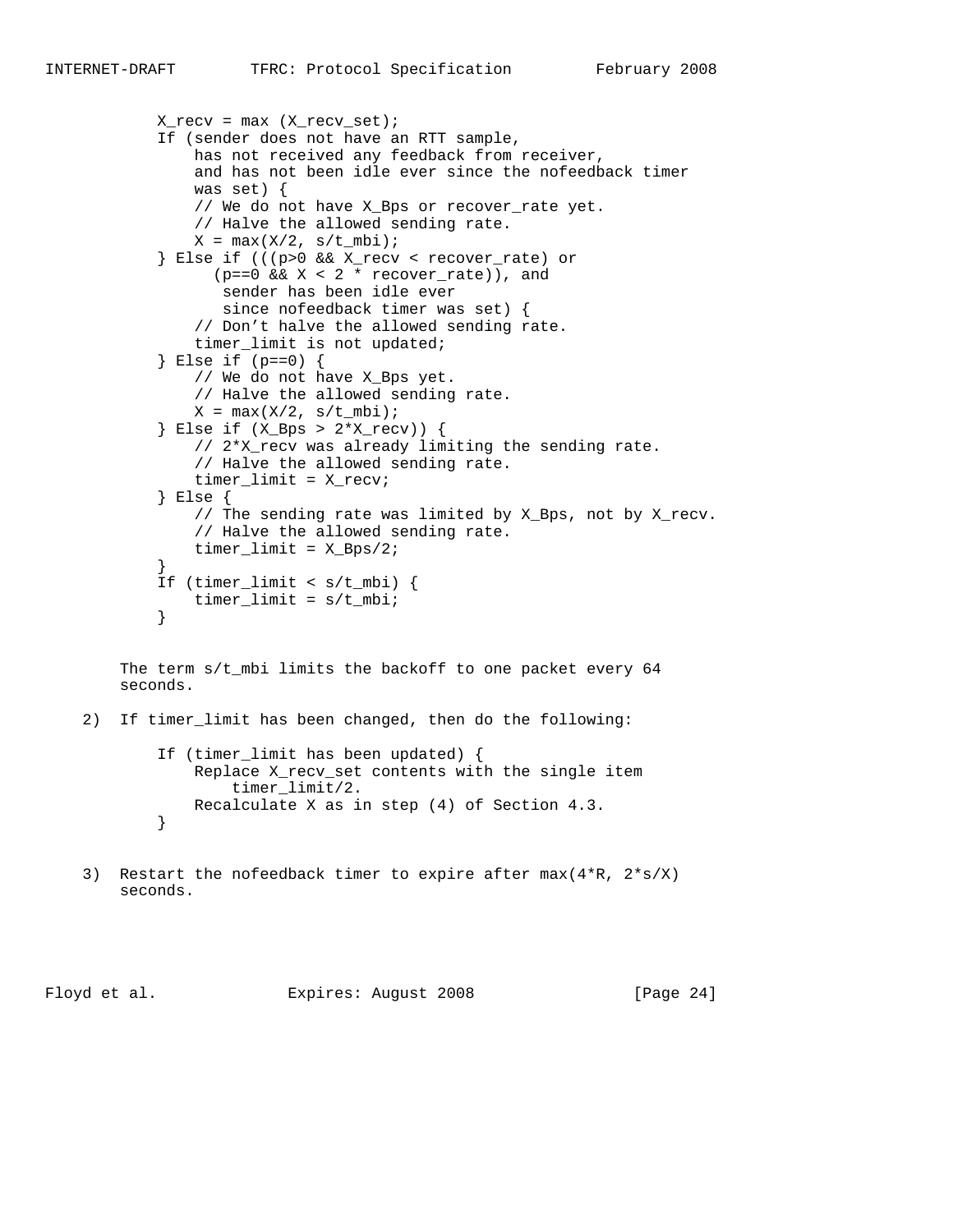If the sender has been data-limited but not idle since the nofeedback timer was set, it is possible that the nofeedback timer expired because data or feedback packets were dropped in the network. In this case, the nofeedback timer is the backup mechanism for the sender to detect these losses, similar to the retransmit timer in TCP.

 Note that when the sender stops sending, the receiver will stop sending feedback. When the sender's nofeedback timer expires, the sender could use the procedure above to limit the sending rate. If the sender subsequently starts to send again, X\_recv\_set will be used to limit the transmit rate, and slow-start behavior will occur until the transmit rate reaches X\_Bps.

 The TFRC sender's reduction of the allowed sending rate after the nofeedback timer expires is similar to TCP's reduction of the congestion window cwnd after each RTO seconds of an idle period, for TCP with Congestion Window Validation [RFC2861].

#### 4.5. Reducing Oscillations

 To reduce oscillations in queueing delay and sending rate in environments with a low degree of statistical multiplexing at the congested link, it can be useful for the sender to reduce the transmit rate as the queuing delay (and hence RTT) increases. To do this the sender maintains R\_sqmean, a long-term estimate of the square root of the RTT, and modifies its sending rate depending on how the square root of R\_sample, the most recent sample of the RTT, differs from the long-term estimate. The long-term estimate R\_sqmean is set as follows:

```
 If no feedback has been received before {
          R_sqmean = sqrt(R_sample);
        } Else {
       R_sqmean = q2*R_sqmean + (1-q2)*sqrt(R_sample);
}
```
 Thus R\_sqmean gives the exponentially weighted moving average of the square root of the RTT samples. The constant q2 should be set similarly to q, the constant used in the round trip time estimate R. We recommend a value of 0.9 as the default for q2.

When sqrt(R\_sample) is greater than R\_sqmean then the current round trip time is greater than the long-term average, implying that queueing delay is probably increasing. In this case, the transmit rate is decreased to minimize oscillations in queueing delay.

Floyd et al. Expires: August 2008 [Page 25]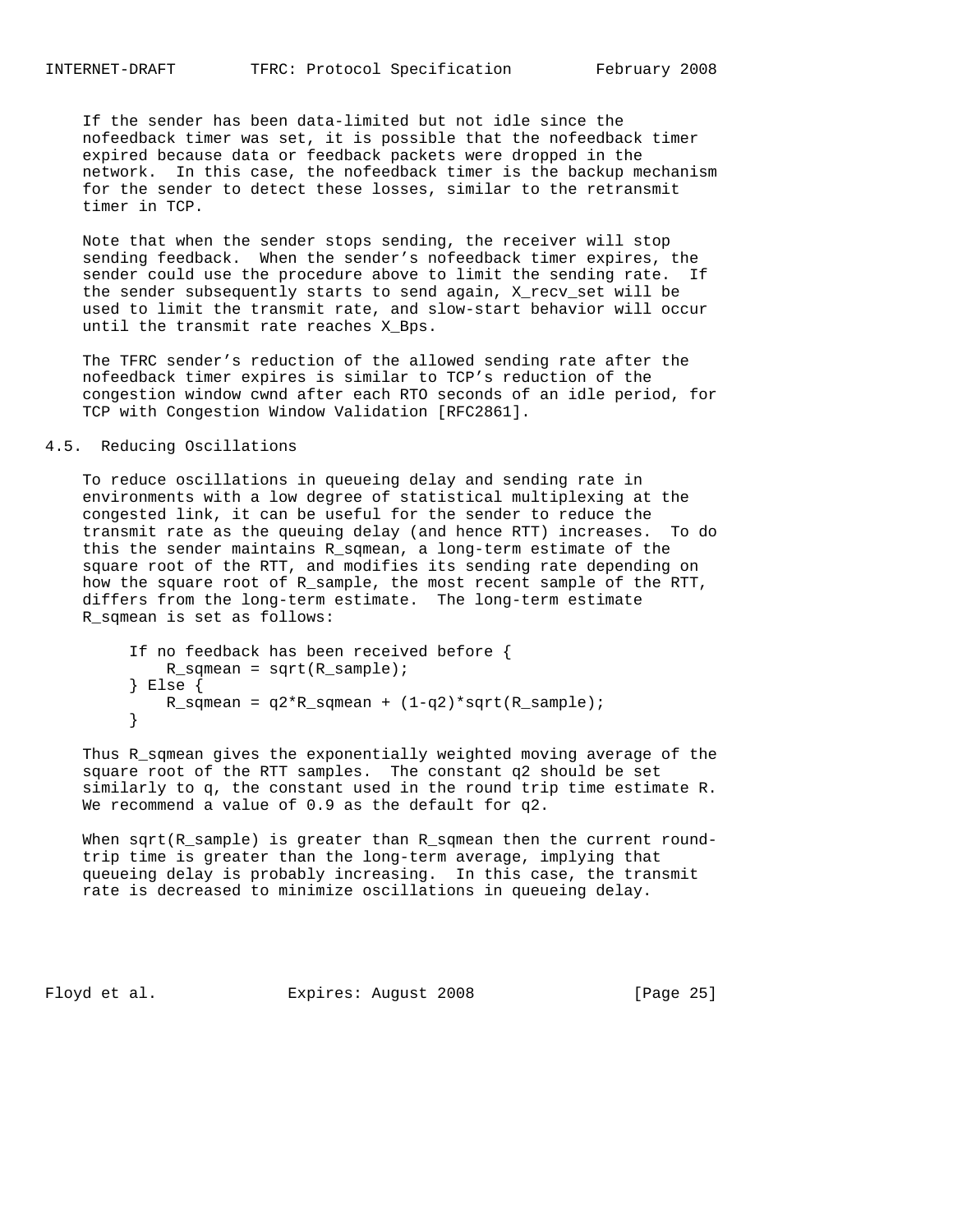The sender obtains the base allowed transmit rate, X, as described in step (4) of Section 4.3 above. It then calculates a modified instantaneous transmit rate X\_inst, as follows:

```
X_inst = X * R_sqmean / sqrt(R_sample);If (p > 0) { // congestion avoidance phase
           X_inst = max(X_inst, s/t_mbi)
       } Else if (t_{now} - tld \ge R) { // initial slow-start
       X\text{inst} = \max(X\text{inst}, s/R) }
```
 Because we are using square roots, there is generally only a moderate difference between the instantaneous transmit rate X\_inst and the allowed transmit rate X. For example, in a somewhat extreme case when the current RTT sample R\_sample is twice as large as the long-term average, then sqrt(R\_sample) will be roughly 1.44 times R\_sqmean, and the allowed transmit rate will be reduced by a factor of roughly 0.7.

 Note: This modification for reducing oscillatory behavior is not always needed, especially if the degree of statistical multiplexing in the network is high. We also note that the measured round-trip time is not necessarily strongly correlated with the data packet queueing delay. However, this modification SHOULD be implemented because it makes TFRC behave better in some environments with a low level of statistical multiplexing. The performance of this modification is illustrated in Section 3.1.3 of [FHPW00]. If it is not implemented, we recommend using a very low value of the weight q for the average round-trip time.

## 4.6. Scheduling of Packet Transmissions

 As TFRC is rate-based, and as operating systems typically cannot schedule events precisely, it is necessary to be opportunistic about sending data packets so that the correct average rate is maintained despite the coarse-grain or irregular scheduling of the operating system. To help maintain the correct average sending rate, the TFRC sender may send some packets before their nominal send time.

 In addition, the scheduling of packet transmissions controls the allowed burstiness of senders after an idle or data-limited period. The TFRC sender is allowed to accumulate sending 'credits' for past unused send times; this allows the TFRC sender to send a burst of data after an idle or data-limited period. To compare with TCP, TCP may send up to a round-trip time's worth of packets in a single burst, but never more. As examples, packet bursts can be sent by TCP when an ACK arrives acknowledging a window of data, or when a data-limited sender suddenly has a window of data to send after a

Floyd et al. Expires: August 2008 [Page 26]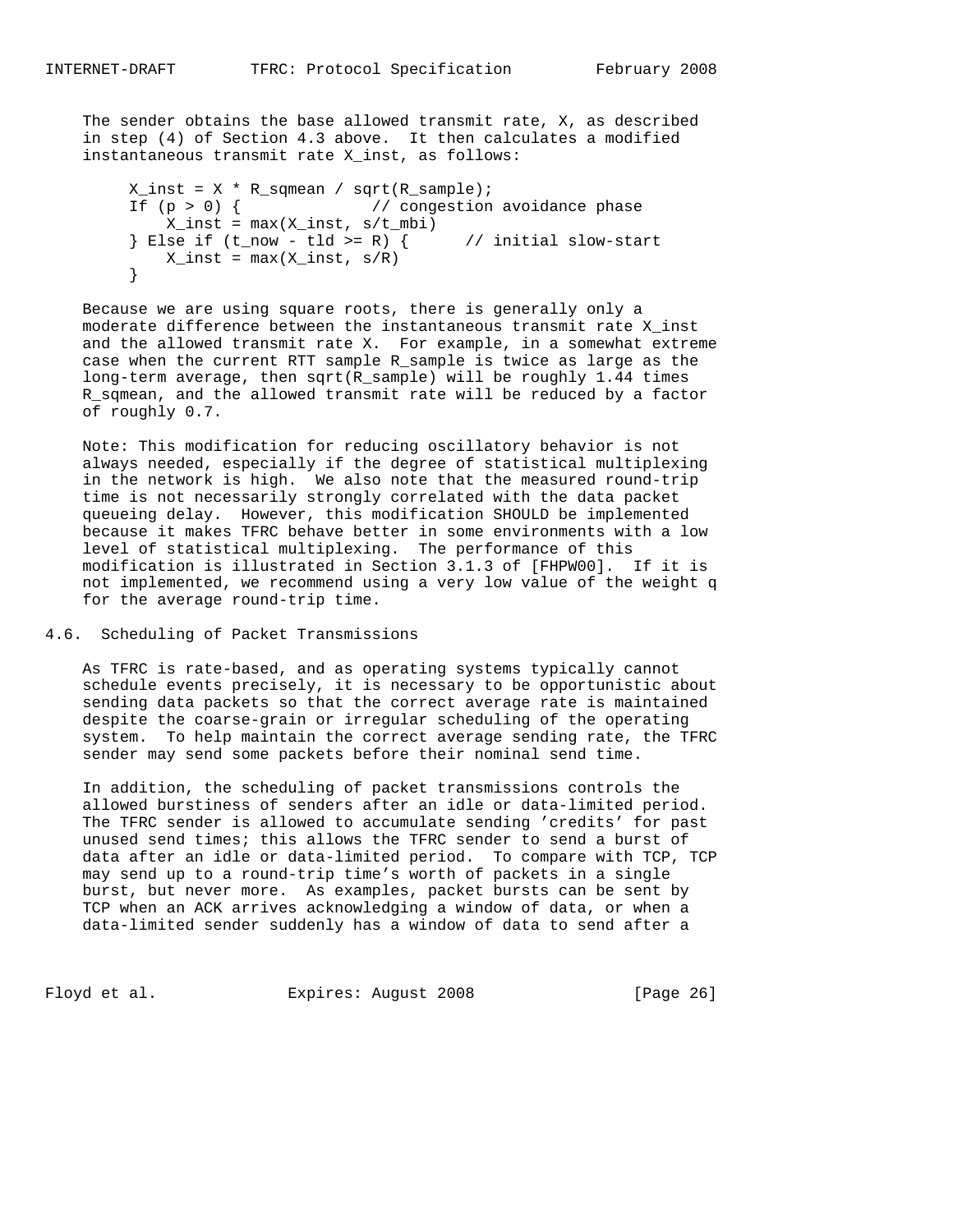delay of nearly a round-trip time.

 To limit burstiness, a TFRC implementation MUST prevent bursts of arbitrary size. This limit MUST be less than or equal to one round trip time's worth of packets. A TFRC implementation MAY limit bursts to less than a round-trip time's worth of packets, if so desired. However, we note that such limits also constrain TFRC's performance beyond the case for the current TCP.

 As an implementation-specific example, a sending loop could calculate the correct inter-packet interval, t\_ipi, as follows:

 $t$ \_ipi =  $s/X$ \_inst;

Let t\_now be the current time and i be a natural number,  $i = 0, 1,$ ..., with t i the nominal send time for the i-th packet. Then the nominal send time t\_(i+1) would derive recursively as

 $t_0 = t_{now}$ ,  $t_{-}(i+1) = t_{i} + t_{i}$ 

 For TFRC senders allowed to accumulate sending credits for unused sent time over the last T seconds, the sender would be allowed to use unused nominal sent times  $t_j$  for  $t_j <$  now - T, for T set to the round-trip time.

5. Calculation of the Loss Event Rate (p)

 Obtaining an accurate and stable measurement of the loss event rate is of primary importance for TFRC. Loss rate measurement is performed at the receiver, based on the detection of lost or marked packets from the sequence numbers of arriving packets. We describe this process before describing the rest of the receiver protocol. If the receiver has not yet detected a lost or marked packet, then the receiver doesn't calculate the loss event rate, but reports a loss event rate of zero.

5.1. Detection of Lost or Marked Packets

 TFRC assumes that all packets contain a sequence number that is incremented by one for each packet that is sent. For the purposes of this specification, we require that if a lost packet is retransmitted, the retransmission is given a new sequence number that is the latest in the transmission sequence, and not the same sequence number as the packet that was lost. If a transport protocol has the requirement that it must retransmit with the original sequence number, then the transport protocol designer must figure out how to distinguish delayed from retransmitted packets and

Floyd et al. **Expires:** August 2008 [Page 27]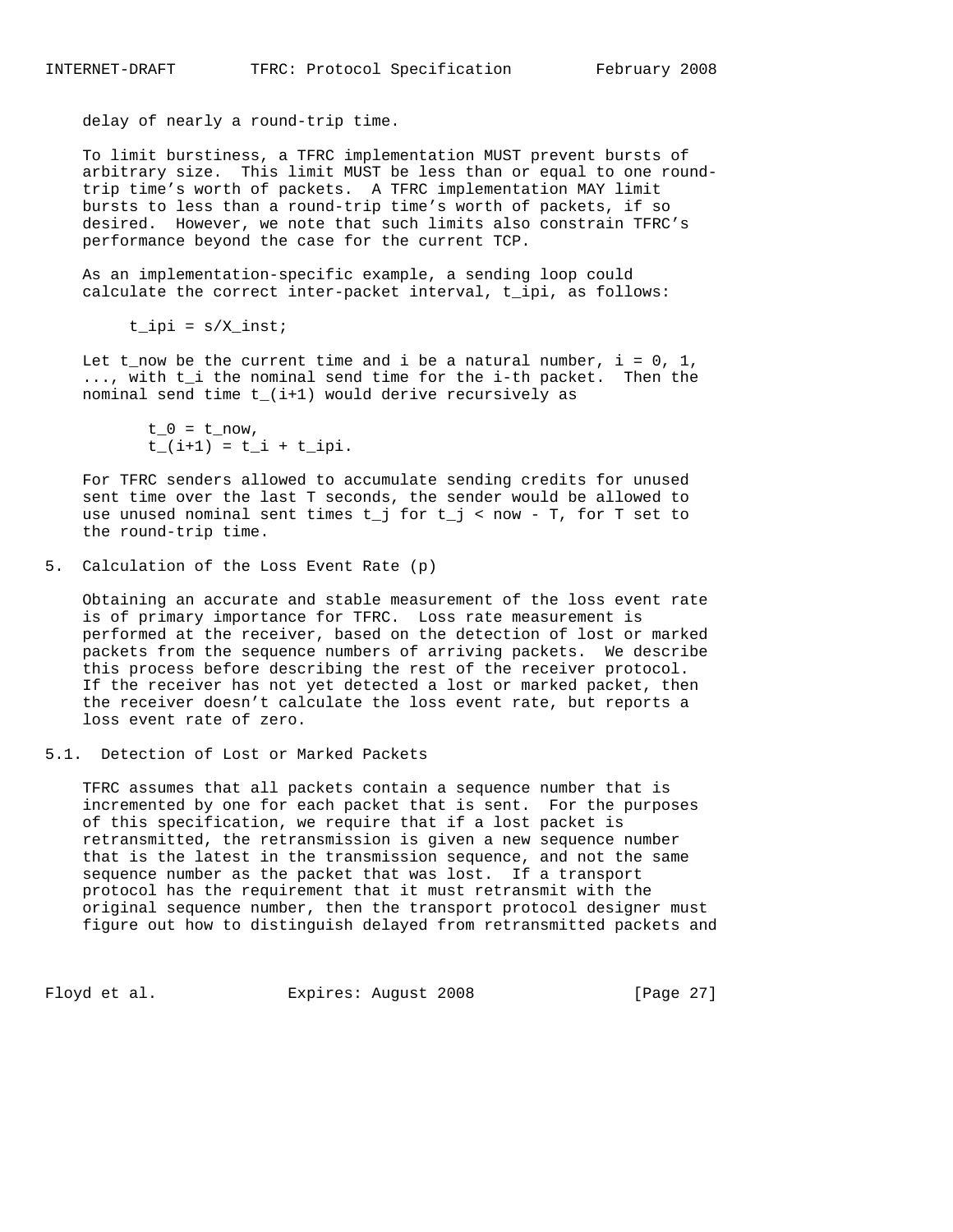how to detect lost retransmissions.

 The receiver maintains a data structure that keeps track of which packets have arrived and which are missing. For the purposes of specification, we assume that the data structure consists of a list of packets that have arrived along with the receiver timestamp when each packet was received. In practice this data structure will normally be stored in a more compact representation, but this is implementation-specific.

 The loss of a packet is detected by the arrival of at least NDUPACK packets with a higher sequence number than the lost packet, for NDUPACK set to 3. The requirement for NDUPACK subsequent packets is the same as with TCP, and is to make TFRC more robust in the presence of reordering. In contrast to TCP, if a packet arrives late (after NDUPACK subsequent packets arrived) in TFRC, the late packet can fill the hole in TFRC's reception record, and the receiver can recalculate the loss event rate. Future versions of TFRC might make the requirement for NDUPACK subsequent packets adaptive based on experienced packet reordering, but we do not specify such a mechanism here.

 For an ECN-capable connection, a marked packet is detected as a congestion event as soon as it arrives, without having to wait for the arrival of subsequent packets.

### 5.2. Translation from Loss History to Loss Events

 TFRC requires that the loss fraction be robust to several consecutive packets lost or marked in the same loss event. This is similar to TCP, which (typically) only performs one halving of the congestion window during any single RTT. Thus the receiver needs to map the packet loss history into a loss event record, where a loss event is one or more packets lost or marked in an RTT. To perform this mapping, the receiver needs to know the RTT to use, and this is supplied periodically by the sender, typically as control information piggy-backed onto a data packet. TFRC is not sensitive to how the RTT measurement sent to the receiver is made, but we recommend using the sender's calculated RTT, R, (see Section 4.3) for this purpose.

 To determine whether a lost or marked packet should start a new loss event, or be counted as part of an existing loss event, we need to compare the sequence numbers and timestamps of the packets that arrived at the receiver. For a marked packet S\_new, its reception time T\_new can be noted directly. For a lost packet, we can interpolate to infer the nominal "arrival time". Assume:

Floyd et al. **Expires:** August 2008 [Page 28]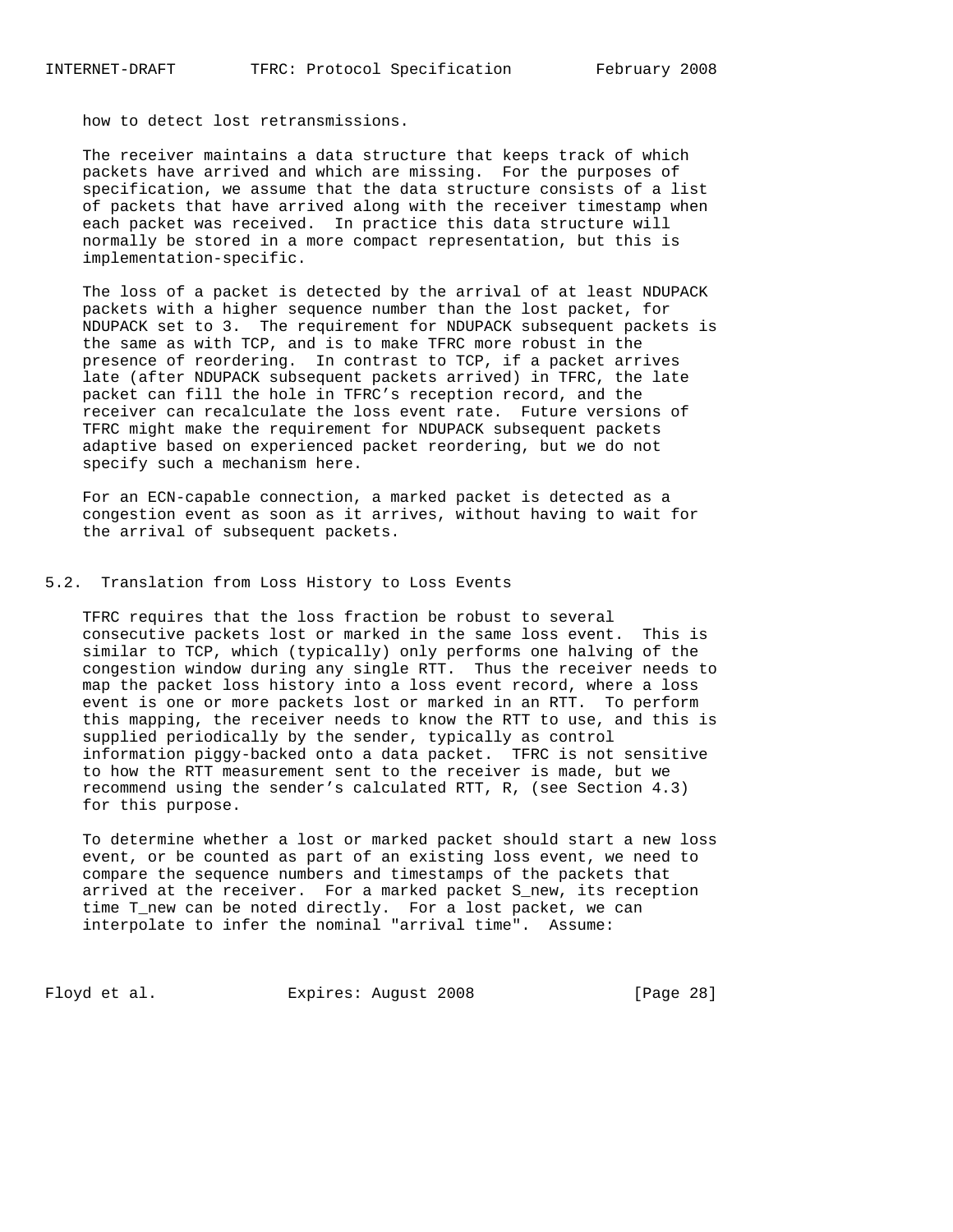S\_loss is the sequence number of a lost packet.

 S\_before is the sequence number of the last packet to arrive, before any packet arrivals with a sequence number above S\_loss, with a sequence number below S\_loss.

 S\_after is the sequence number of the first packet to arrive after S\_before with a sequence number above S\_loss.

S\_max is the largest sequence number.

Therefore, S\_before < S\_loss < S\_after <= S\_max.

 T\_loss is the nominal estimated arrival time for the lost packet.

T\_before is the reception time of S\_before.

T\_after is the reception time of S\_after.

 Note that due to reordering, T\_before could be either before or after T\_after.

 For a lost packet S\_loss, we can interpolate its nominal "arrival time" at the receiver from the arrival times of S\_before and S\_after. Thus:

T  $loss = T$  before + ( (T after - T before) \* (S\_loss - S\_before)/(S\_after - S\_before) );

 To address sequence number wrapping, let S\_MAX be the maximum sequence number using by the particular implementation. In this case, we can interpolate the arrival time T\_loss as follows:

 T\_loss = T\_before + (T\_after - T\_before) \* Dist(S\_loss, S\_before)/Dist(S\_after, S\_before)

where

 $Dist(S_A, S_B) = (S_A + S_MAX - S_B)$  % S\_MAX

 If the lost packet S\_old was determined to have started the previous loss event, and we have just determined that S\_new has been lost, then we interpolate the nominal arrival times of S\_old and S\_new, called T\_old and T\_new respectively.

Floyd et al. Expires: August 2008 [Page 29]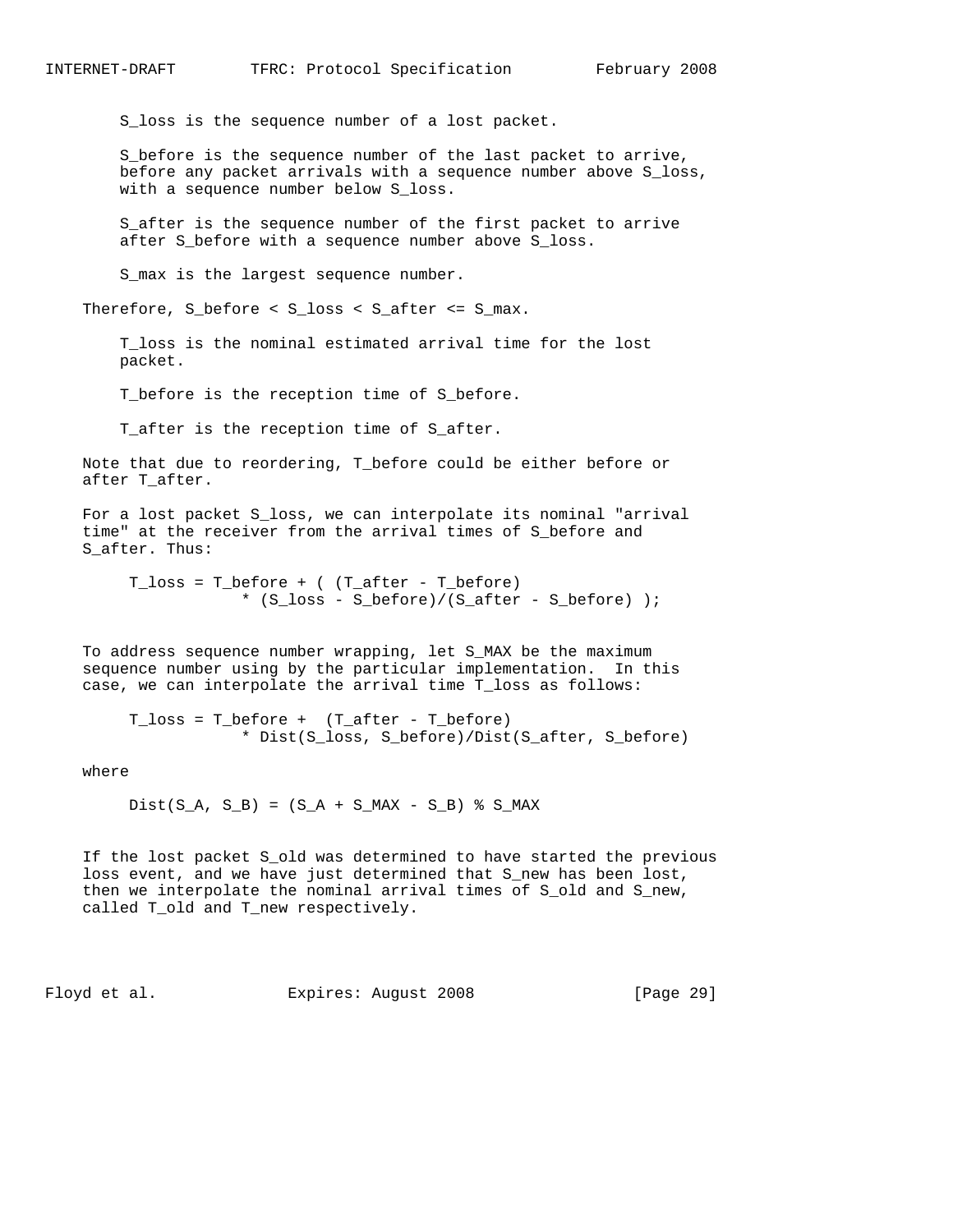If T\_old + R >= T\_new, then S\_new is part of the existing loss event. Otherwise S\_new is the first packet in a new loss event.

### 5.3. Inter-loss Event Interval

 If a loss interval, A, is determined to have started with packet sequence number S\_A and the next loss interval, B, started with packet sequence number S\_B, then the number of packets in loss interval A is given by  $(S_B - S_A)$ . Thus, loss interval A contains all of the packets transmitted by the sender starting with the first packet transmitted in loss interval A, and ending with but not including the first packet transmitted in loss interval B.

### 5.4. Average Loss Interval

 To calculate the loss event rate p, we first calculate the average loss interval. This is done using a filter that weights the n most recent loss event intervals in such a way that the measured loss event rate changes smoothly. If the receiver has not yet seen a lost or marked packet, then the receiver doesn't calculate the average loss interval.

Weights w\_0 to w\_(n-1) are calculated as:

```
If (i < n/2) {
        w_i = 1; } Else {
      W_i = 2 * (n-i)/(n+2); }
```
Thus if  $n=8$ , the values of  $w_0$  to  $w_7$  are:

1.0, 1.0, 1.0, 1.0, 0.8, 0.6, 0.4, 0.2

 The value n for the number of loss intervals used in calculating the loss event rate determines TFRC's speed in responding to changes in the level of congestion. As currently specified, TFRC SHOULD NOT use values of n greater than 8, for traffic that might compete in the global Internet with TCP. At the very least, safe operation with values of n greater than 8 would require a slight change to TFRC's mechanisms, to include a more severe response to two or more round-trip times with heavy packet loss.

 When calculating the average loss interval we need to decide whether to include the current loss interval, defined as the loss interval

Floyd et al. Expires: August 2008 [Page 30]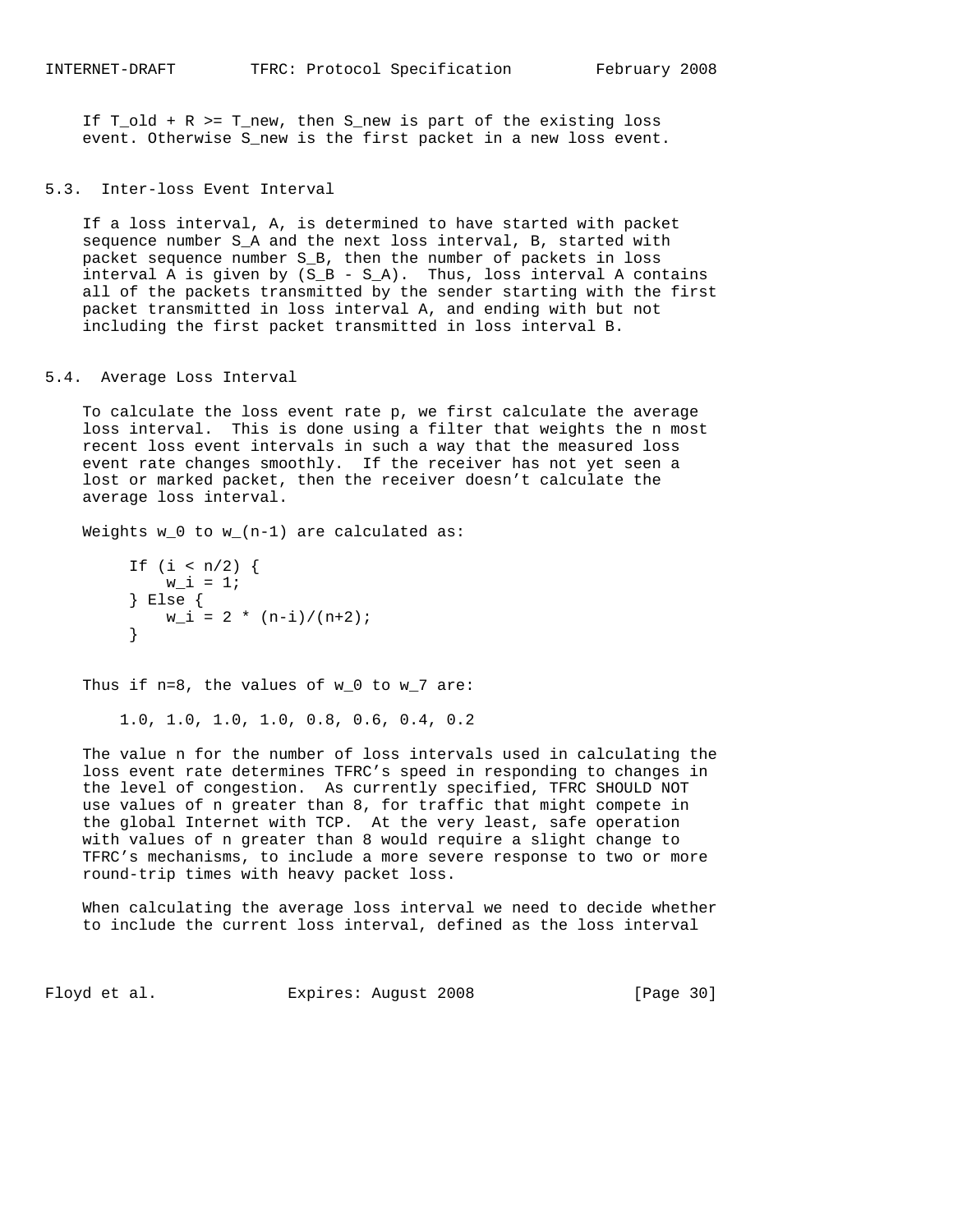containing the most recent loss event. We only include the current loss interval if it is sufficiently large to increase the average loss interval.

 Let the most recent loss intervals be I\_0 to I\_k, where I\_0 is the current loss interval. If there have been at least n loss intervals, then k is set to n; otherwise k is the maximum number of loss intervals seen so far. We calculate the average loss interval I\_mean as follows:

```
I\_tot0 = 0;I_{tot1} = 0;W_tot = 0;for (i = 0 to k-1) {
            I_{tot0} = I_{tot0} + (I_{i} * w_{i});W_tot = W_tot + w_i; }
        for (i = 1 to k) {
          I_{tot1} = I_{tot1} + (I_{i} * w_{i} - i - 1)); }
        I\_tot = max(I\_tot0, I\_tot1);I_mean = I\_tot/W\_tot;
```
The loss event rate, p is simply:

 $p = 1 / I$  mean;

### 5.5. History Discounting

 As described in Section 5.4, when there have been at least eight loss intervals, the most recent loss interval is only assigned 1/(0.75\*n) of the total weight in calculating the average loss interval, regardless of the size of the most recent loss interval. This section describes an optional history discounting mechanism, discussed further in [FHPW00a] and [W00], that allows the TFRC receiver to adjust the weights, concentrating more of the relative weight on the most recent loss interval, when the most recent loss interval is more than twice as large as the computed average loss interval.

 To carry out history discounting, we associate a discount factor DF\_i with each loss interval L\_i, for i > 0, where each discount factor is a floating point number. The discount array maintains the cumulative history of discounting for each loss interval. At the beginning, the values of DF\_i in the discount array are initialized to 1:

Floyd et al. Expires: August 2008 [Page 31]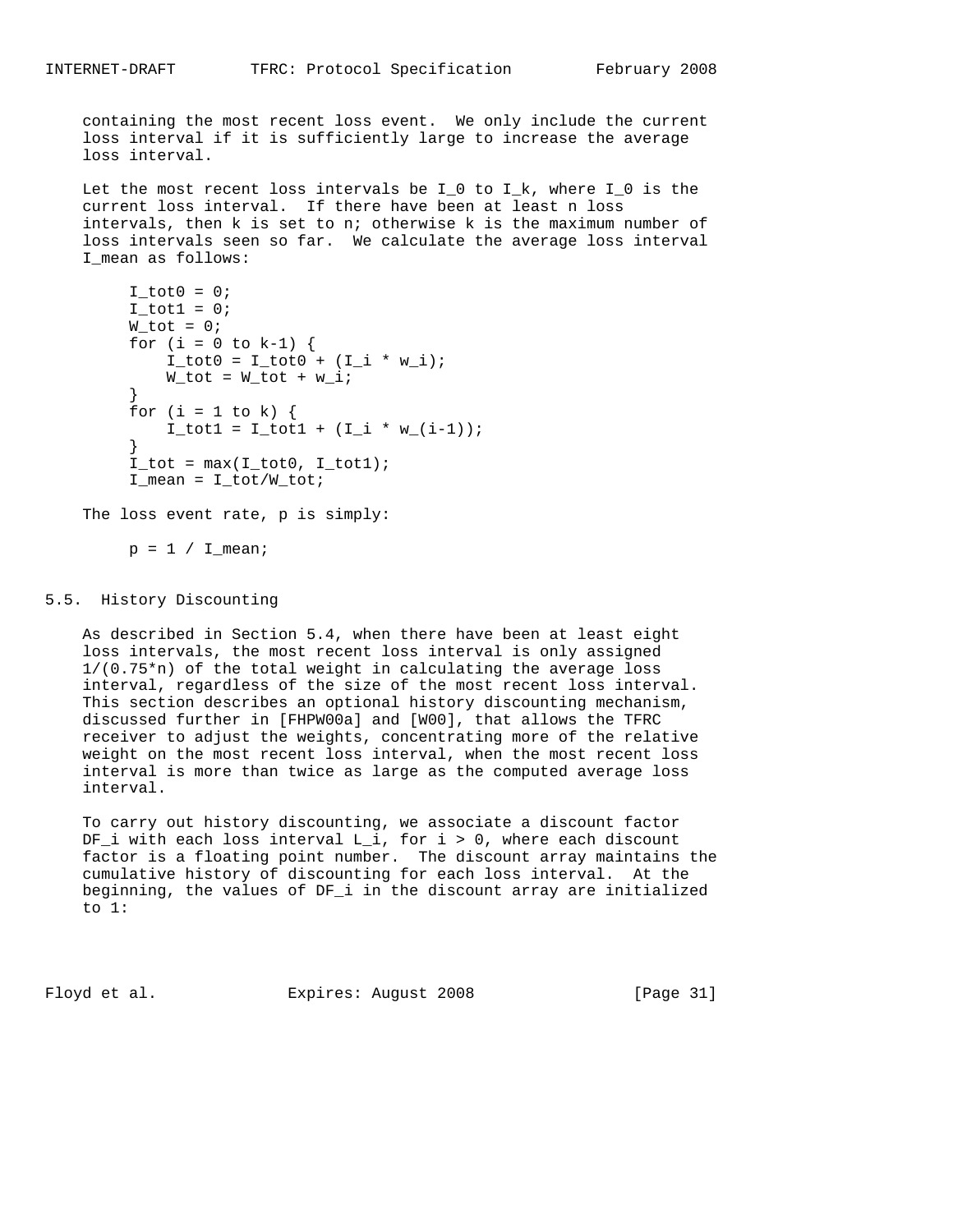```
for (i = 0 to n) {
     DF_i = 1; }
```
 History discounting also uses a general discount factor DF, also a floating point number, that is also initialized to 1. First we show how the discount factors are used in calculating the average loss interval, and then we describe later in this section how the discount factors are modified over time.

 As described in Section 5.4 the average loss interval is calculated using the n previous loss intervals  $I_1$ , ...,  $I_n$  and the current loss interval I\_0. The computation of the average loss interval using the discount factors is a simple modification of the procedure in Section 5.4, as follows:

```
I_{tot0} = I_{0} * w_{0};
        I\_tot1 = 0;W_tot0 = w_0;W_tot1 = 0;for (i = 1 to n-1) {
            I_{tot0} = I_{tot0} + (I_{i} * w_{i} * DF_{i} * DF);W_tot0 = W_tot0 + w_i * DF_i * DF_i }
        for (i = 1 to n) {
             I_{tot1} = I_{tot1} + (I_{i} * w_{i} - (i-1) * DF_{i};W_{tot1} = W_{tot1} + W_{in1} - 1 * DF<sub>i</sub>;
}
        p = min(W_tot0/I_tot0, W_tot1/I_tot1);
```
 The general discounting factor DF is updated on every packet arrival as follows. First, the receiver computes the weighted average I\_mean of the loss intervals  $I_1, \ldots, I_n$ :

```
I\_tot = 0;W_tot = 0;for (i = 1 to n) {
               W_{\text{tot}} = W_{\text{tot}} + W_{\text{tot}}(i-1) * DF_{\text{tot}};I_{tot} = I_{tot} + (I_{i} * w_{i} (i-1) * DF_{i}; }
          I_mean = I\_tot / W\_tot;
```
 This weighted average I\_mean is compared to I\_0, the size of current loss interval. If I\_0 is greater than twice I\_mean, then the new loss interval is considerably larger than the old ones, and the general discount factor DF is updated to decrease the relative weight on the older intervals, as follows:

Floyd et al. Expires: August 2008 [Page 32]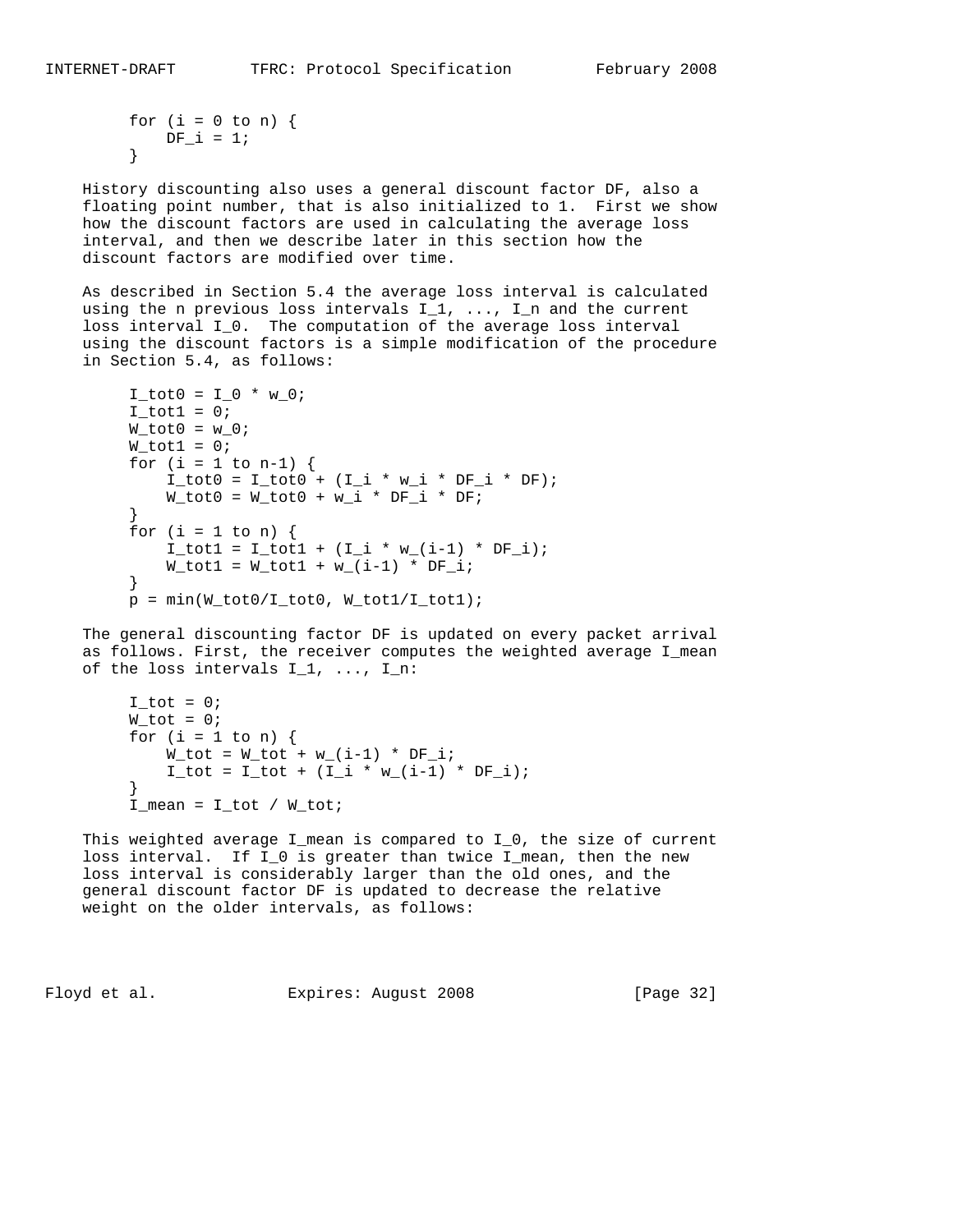```
if (I_0 > 2 * I_{mean}) {
                DF = 2 * I_mean / I_0; if (DF < THRESHOLD) {
                \begin{array}{rcl} \texttt{DF} & = & \texttt{THRESHOLD} \texttt{;} \\ \end{array} }
            } else {
           DF = 1; }
```
 A nonzero value for THRESHOLD ensures that older loss intervals from an earlier time of high congestion are not discounted entirely. We recommend a THRESHOLD of 0.25. Note that with each new packet arrival, I\_0 will increase further, and the discount factor DF will be updated.

When a new loss event occurs, the current interval shifts from I\_0 to  $I_1$ , loss interval  $I_i$  shifts to interval  $I_i(i+1)$ , and the loss interval I\_n is forgotten. The previous discount factor DF has to be incorporated into the discount array. Because DF\_i carries the discount factor associated with loss interval I\_i, the DF\_i array has to be shifted as well. This is done as follows:

```
for (i = 1 to n) {
         DF_i = DF * DF_i; }
      for (i = n-1 to 0 step -1) {
        DF_{i}(i+1) = DF_{i}; }
      I_0 = 1;DF_0 = 1;DF = 1;
```
 This completes the description of the optional history discounting mechanism. We emphasize that this is an optional mechanism whose sole purpose is to allow TFRC to respond somewhat more quickly to the sudden absence of congestion, as represented by a long current loss interval.

6. Data Receiver Protocol

 The receiver periodically sends feedback messages to the sender. Feedback packets should normally be sent at least once per RTT, unless the sender is sending at a rate of less than one packet per RTT, in which case a feedback packet should be send for every data packet received. A feedback packet should also be sent whenever a new loss event is detected without waiting for the end of an RTT,

Floyd et al. Expires: August 2008 [Page 33]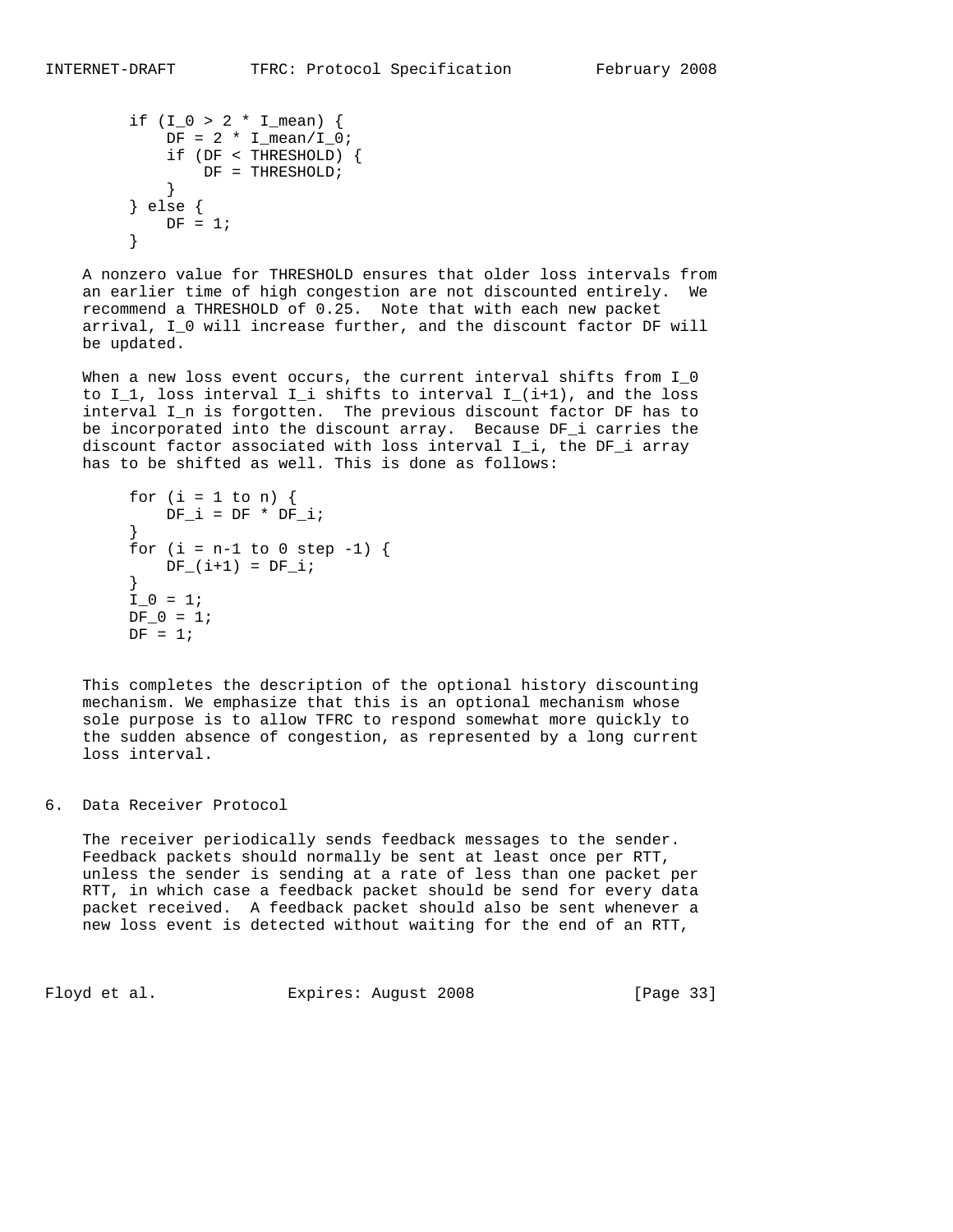and whenever an out-of-order data packet is received that removes a loss event from the history.

 If the sender is transmitting at a high rate (many packets per RTT) there may be some advantages to sending periodic feedback messages more than once per RTT as this allows faster response to changing RTT measurements, and more resilience to feedback packet loss.

 If the receiver was sending k feedback packets per RTT, for k>1, step (4) of Section 6.2 would be modified to set the feedback timer to expire after R\_m/k seconds. However, each feedback packet would still report the receiver rate over the last RTT, not over a fraction of an RTT. In this document we do not specify the modifications that might be required for a receiver sending more than one feedback packet per RTT. We note that there is little gain from sending a large number of feedback messages per RTT.

6.1. Receiver Behavior When a Data Packet is Received

 When a data packet is received, the receiver performs the following steps:

- 1) Add the packet to the packet history.
- 2) Check if done: If the new packet results in the detection of a new loss event, or if no feedback packet was sent when the feedback timer last expired, go to step 3). Otherwise, no action need be performed (unless the optimization in the next paragraph is used), so exit the procedure.

 An optimization might check to see if the arrival of the packet caused a hole in the packet history to be filled and consequently two loss intervals were merged into one. If this is the case, the receiver might also send feedback immediately. The effects of such an optimization are normally expected to be small.

- 3) Calculate p: Let the previous value of p be p\_prev. Calculate the new value of p as described in Section 5.
- 4) Expire feedback timer?: If p > p\_prev, cause the feedback timer to expire, and perform the actions described in Section 6.2

 If p <= p\_prev and no feedback packet was sent when the feedback timer last expired, cause the feedback timer to expire, and perform the actions described in Section 6.2. If  $p \le p\$  prev and a feedback packet was sent when the feedback timer last

Floyd et al. **Expires:** August 2008 [Page 34]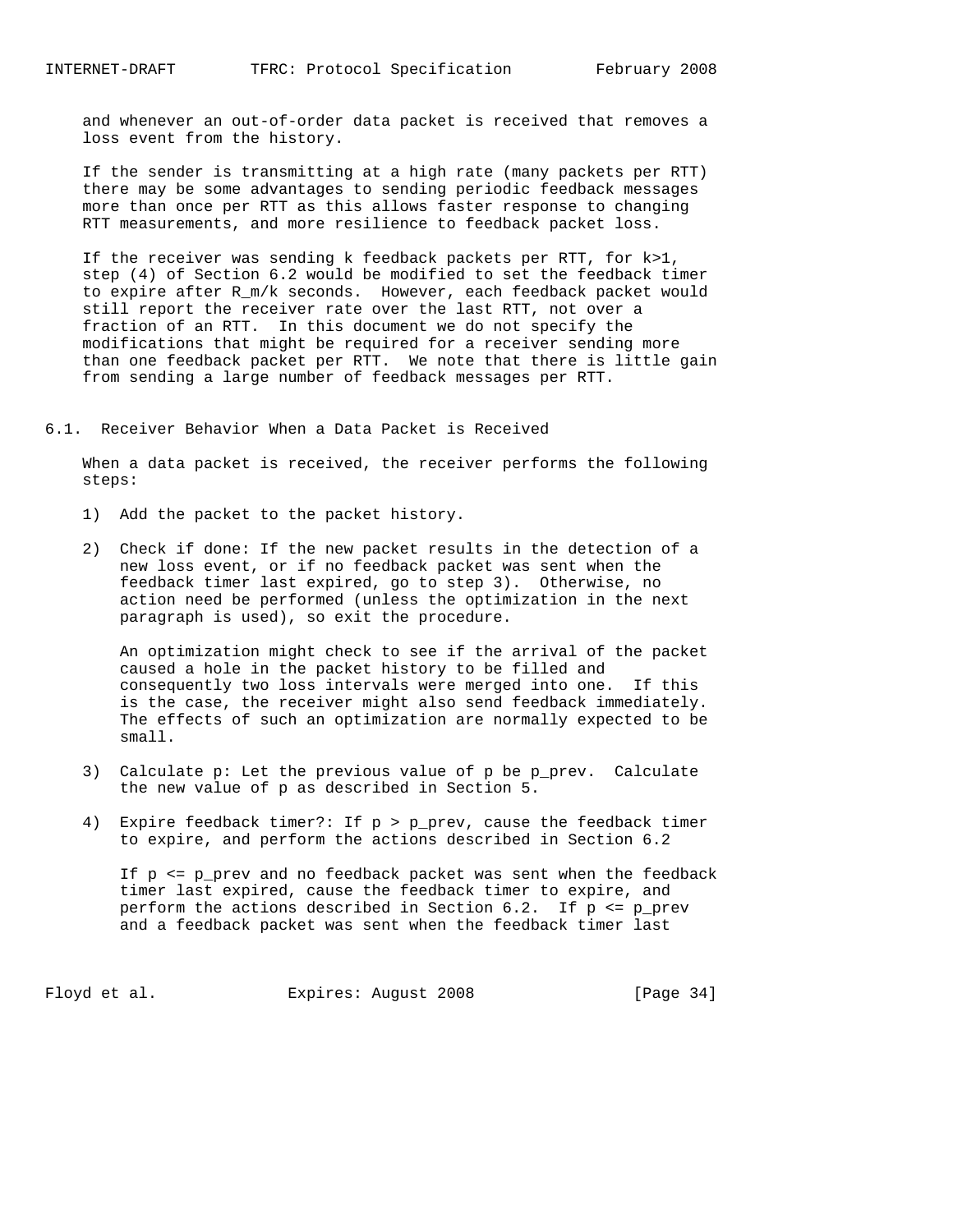expired, no action need be performed.

6.2. Expiration of Feedback Timer

 When the feedback timer at the receiver expires, the action to be taken depends on whether data packets have been received since the last feedback was sent.

 For the m-th expiration of the feedback timer, let the maximum sequence number of a packet at the receiver so far be S\_m, and the value of the RTT measurement included in packet S\_m be R\_m. As described in Section 3.2.1, R\_m is the sender's most recent estimate of the round trip time, as reported in data packets. If data packets have been received since the previous feedback was sent, the receiver performs the following steps:

- 1) Calculate the average loss event rate using the algorithm described in Section 5.
- 2) Calculate the measured receive rate, X\_recv, based on the packets received within the previous R\_(m-1) seconds. This is performed whether the feedback timer expired at its normal time, or expired early due to a new lost or marked packet (i.e., step (3) in Section 6.1).

 In the typical case, when the receiver is sending only one feedback packet per round-trip time and the feedback timer did not expire early due to a new lost packet, then the time interval since the feedback timer last expired would be  $R_{-}(m-1)$ seconds.

 We note that when the feedback timer expires early due to a new lost or marked packet, the time interval since the feedback timer last expired is likely to be smaller than R\_(m-1) seconds.

 For ease of implementation, if the time interval since the feedback timer last expired is not  $R_{-}(m-1)$  seconds, the receive rate MAY be calculated over a longer time interval, the time interval going back to the most recent feedback timer expiration that was at least R\_(m-1) seconds ago.

- 3) Prepare and send a feedback packet containing the information described in Section 3.2.2.
- 4) Restart the feedback timer to expire after R\_m seconds.

Floyd et al. Expires: August 2008 [Page 35]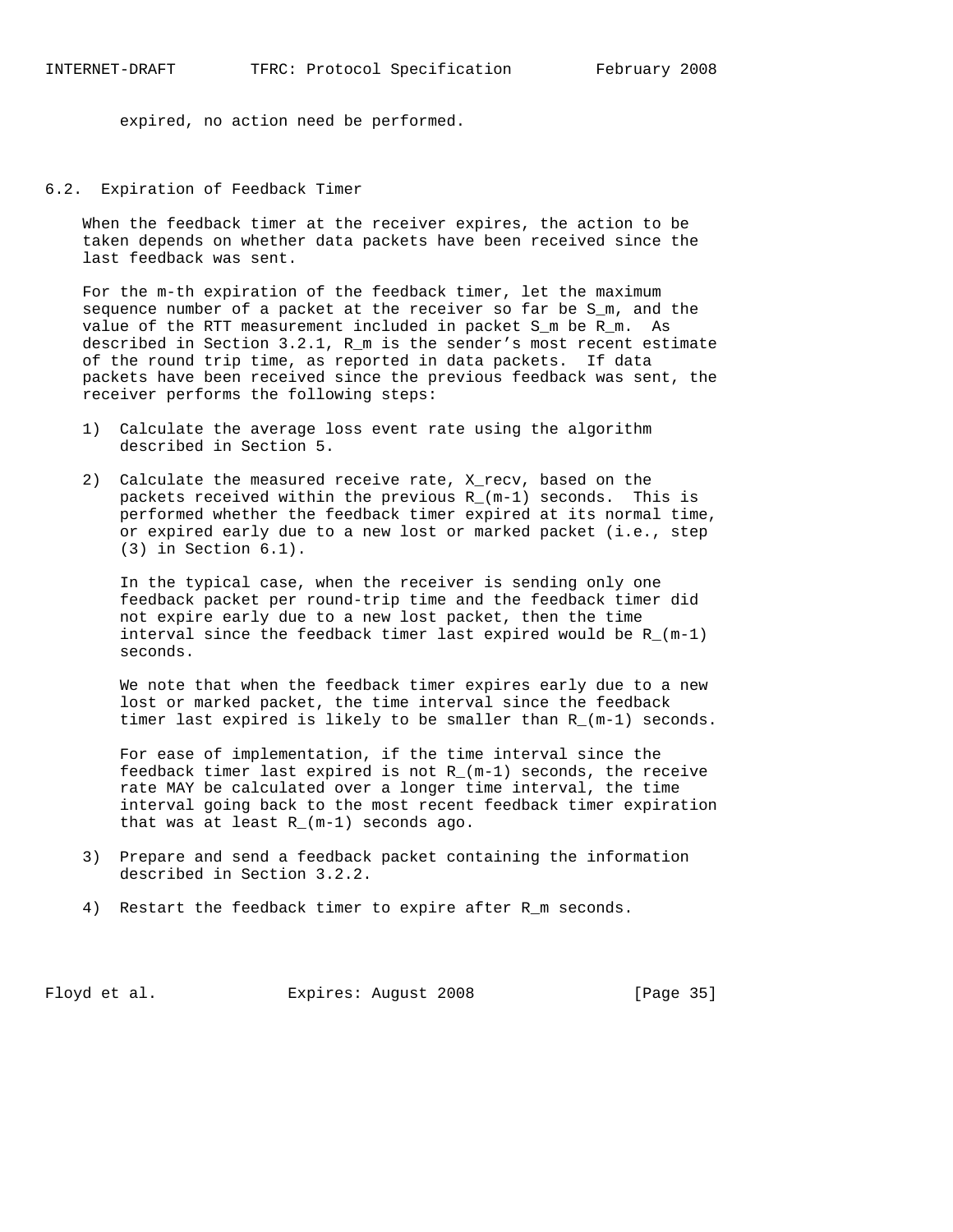Note that rule 2) above gives a minimum value for the measured receive rate X\_recv of one packet per round-trip time. If the sender is limited to a sending rate of less than one packet per round-trip time, this will be due to the loss event rate, not from a limit imposed by the measured receive rate at the receiver.

 If no data packets have been received since the last feedback was sent, then no feedback packet is sent, and the feedback timer is restarted to expire after R\_m seconds.

### 6.3. Receiver Initialization

 The receiver is initialized by the first data packet that arrives at the receiver. Let the sequence number of this packet be i.

When the first packet is received:

- o Set p=0.
- $o$  Set X\_recv =  $0$ .
- o Prepare and send a feedback packet.
- o Set the feedback timer to expire after R\_i seconds.

 If the first data packet doesn't contain an estimate R\_i of the round-trip time, then the receiver sends a feedback packet for every arriving data packet, until a data packet arrives containing an estimate of the round-trip time.

 If the sender is using a coarse-grained timestamp that increments every quarter of a round-trip time, then a feedback timer is not needed, and the following procedure from RFC 4342 is used to determine when to send feedback messages.

- o Whenever the receiver sends a feedback message, the receiver sets a local variable last\_counter to the greatest received value of the window counter since the last feedback message was sent, if any data packets have been received since the last feedback message was sent.
- o If the receiver receives a data packet with a window counter value greater than or equal to last\_counter + 4, then the receiver sends a new feedback packet. ("Greater" and "greatest" are measured in circular window counter space.)

Floyd et al. **Expires:** August 2008 [Page 36]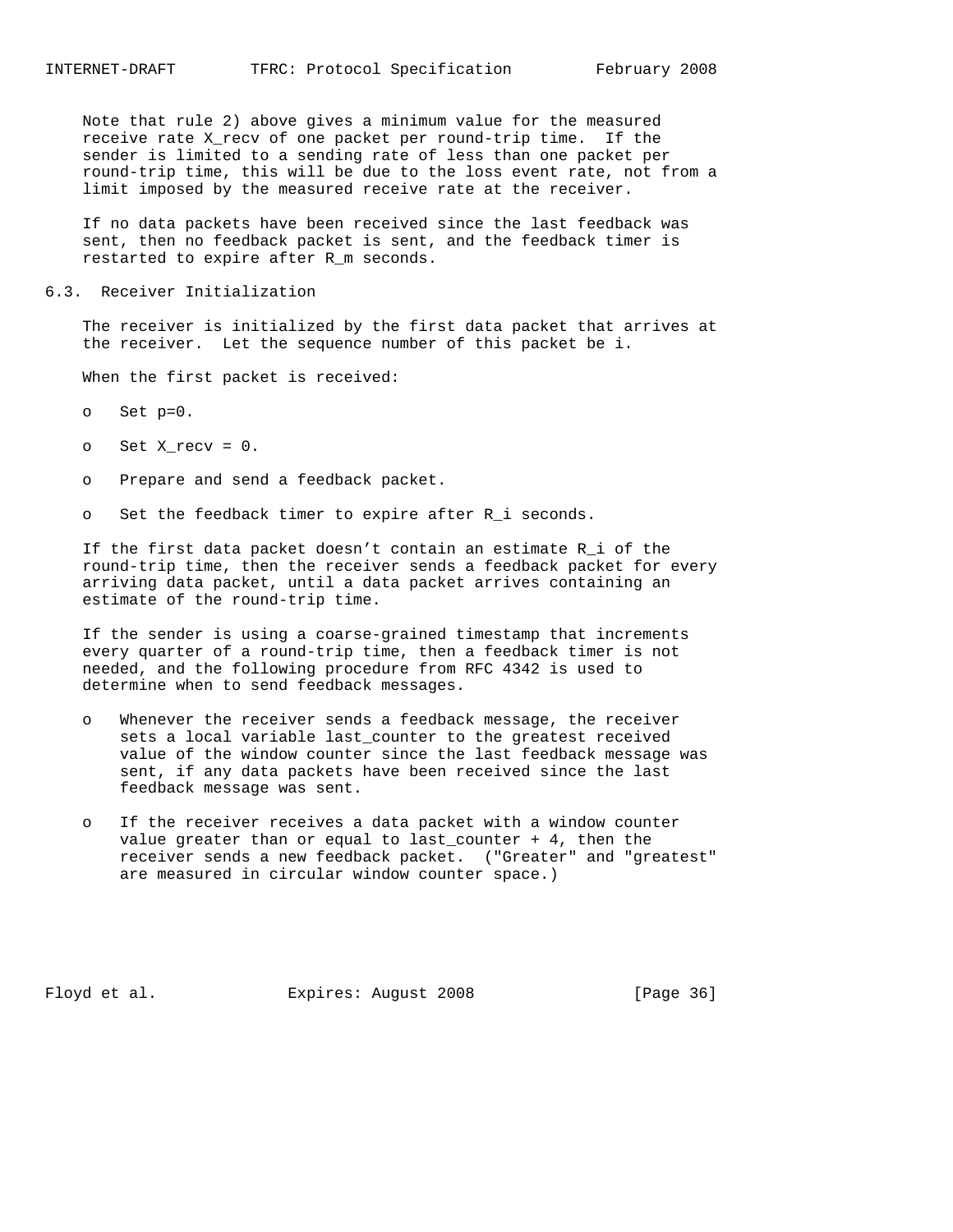6.3.1. Initializing the Loss History after the First Loss Event

 The number of packets until the first loss can not be used to compute the allowed sending rate directly, as the sending rate changes rapidly during this time. TFRC assumes that the correct data rate after the first loss is half of the maximum sending rate before the loss occurred. TFRC approximates this target rate X\_target by the maximum value in X\_recv\_set. (For slow-start, for a particular round-trip time, the sender's sending rate is generally twice the receiver's receive rate for data sent over the previous round-trip time.)

 After the first loss, instead of initializing the first loss interval to the number of packets sent until the first loss, the TFRC receiver calculates the loss interval that would be required to produce the data rate X\_target, and uses this synthetic loss interval to seed the loss history mechanism.

 TFRC does this by finding some value p for which the throughput equation in Section 3.1 gives a sending rate within 5% of X\_target, given the round-trip time R, and the first loss interval is then set to 1/p. If the receiver knows the segment size s used by the sender, then the receiver can use the throughput equation for  $Xi$ ; otherwise, the receiver can measure the receive rate in packets per second instead of bytes per second for this purpose, and use the throughput equation for X\_pps. (The 5% tolerance is introduced simply because the throughput equation is difficult to invert, and we want to reduce the costs of calculating p numerically.)

 Special care is needed for initializing the first loss interval when the first data packet is lost or marked. When the first data packet is lost in TCP, the TCP sender retransmits the packet after the retransmit timer expires. If TCP's first data packet is ECN-marked, the TCP sender resets the retransmit timer, and sends a new data packet only when the retransmit timer expires [RFC3168] (Section 6.1.2). For TFRC, if the first data packet is lost or ECN-marked, then the first loss interval consists of the null interval with no data packets. In this case, the loss interval length for this (null) loss interval should be set to give a similar sending rate to that of TCP.

 When the first TFRC loss interval is null, meaning that the first data packet is lost or ECN-marked, in order to follow the behavior of TCP, TFRC wants the allowed sending rate to be 1 packet every two round-trip times, or equivalently, 0.5 packets per RTT. Thus, the TFRC receiver calculates the loss interval that would be required to produce the target rate X\_target of 0.5/R packets per second, for the round-trip time R, and uses this synthetic loss interval for the

Floyd et al. Expires: August 2008 [Page 37]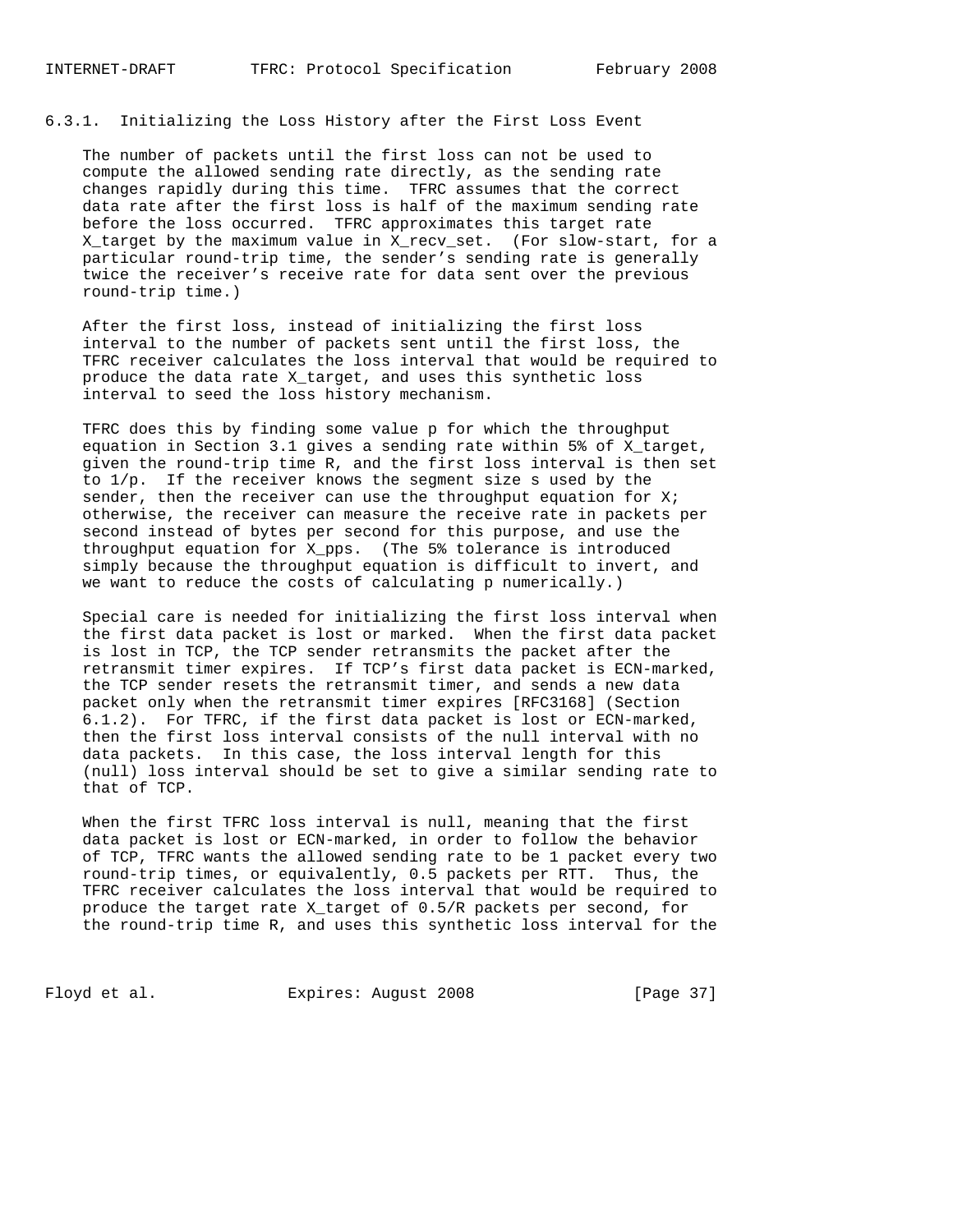first loss interval. The TFRC receiver uses 0.5/R packets per second as the minimum value for X\_target when initializing the first loss interval.

## 7. Sender-based Variants

 In a sender-based variant of TFRC, the receiver uses reliable delivery to send information about packet losses to the sender, and the sender computes the packet loss rate and the acceptable transmit rate.

 The main advantage of a sender-based variant of TFRC is that the sender does not have to trust the receiver's calculation of the packet loss rate. However, with the requirement of reliable delivery of loss information from the receiver to the sender, a sender-based TFRC would have much tighter constraints on the transport protocol in which it is embedded.

 In contrast, the receiver-based variant of TFRC specified in this document is robust to the loss of feedback packets, and therefore does not require the reliable delivery of feedback packets. It is also better suited for applications where it is desirable to offload work from the server to the client as much as possible.

 RFC 4340 and RFC 4342 together specify CCID 3, which can be used as a sender-based variant of TFRC. In CCID 3, each feedback packet from the receiver contains a Loss Intervals option, reporting the lengths of the most recent loss intervals. Feedback packets may also include the Ack Vector option, allowing the sender to determine exactly which packets were dropped or marked and to check the information reported in the Loss Intervals options. The Ack Vector option can also include ECN Nonce Echoes, allowing the sender to verify the receiver's report of having received an unmarked data packet. The Ack Vector option allows the sender to see for itself which data packets were lost or ECN-marked, to determine loss intervals, and to calculate the loss event rate. Section 9 of RFC 4342 discusses issues in the sender verifying information reported by the receiver.

### 8. Implementation Issues

 This document has specified the TFRC congestion control mechanism, for use by applications and transport protocols. This section mentions briefly some of the implementation issues.

Floyd et al. Expires: August 2008 [Page 38]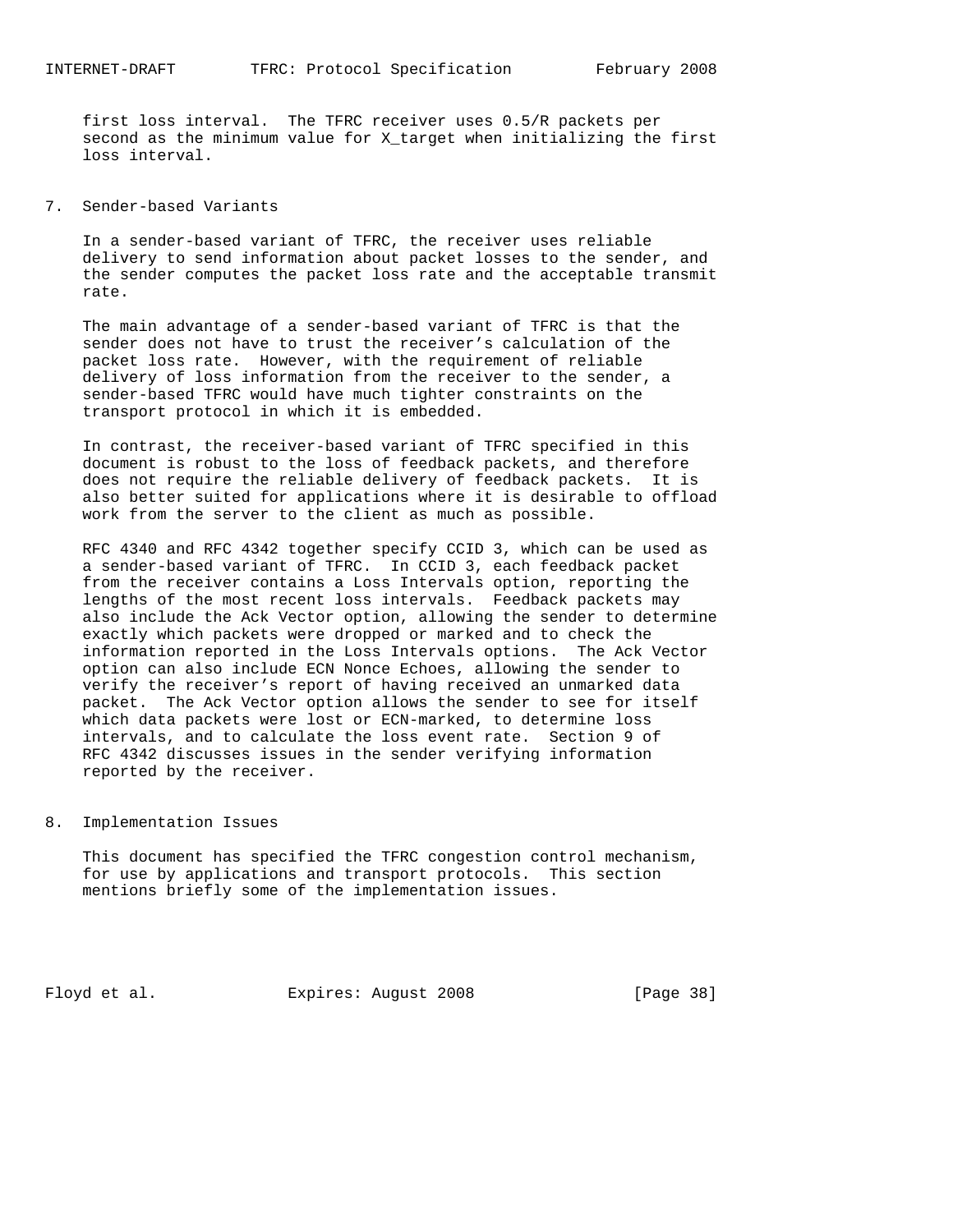## 8.1. Computing the Throughput Equation

For  $t_RTO = 4*R$  and  $b = 1$ , the throughput equation in Section 3.1 can be expressed as follows:

 s  $X_Bps =$  -------- $R * f(p)$ 

for

 $f(p) = sqrt(2*p/3) + (12*sqrt(3*p/8) * p * (1+32*p^2)).$ 

A table lookup could be used for the function  $f(p)$ .

 Many of the multiplications (e.g., q and 1-q for the round-trip time average, a factor of 4 for the timeout interval) are or could be by powers of two, and therefore could be implemented as simple shift operations.

8.2. Sender Behavior When a Feedback Packet is Received

 This section discusses implementation issues for sender behavior when a feedback packet is received, from Section 4.3.

8.2.1. Determining If an Interval Was a Data-limited Interval

 When a feedback packet is received, the sender has to determine if the entire interval covered by that feedback packet was a data limited period. If the feedback packets all report the timestamp of the last data packet received, then let t\_new be the timestamp reported by this feedback packet. Because all feedback packets cover an interval of at least a round-trip time, it is sufficient for the sender to determine if there was any time in the period (t\_old, t\_new] when the sender was not data-limited, for R the sender's estimate of the round-trip time, and for t\_old set to t\_new - R. (This procedure estimates the interval covered by the feedback packet, rather than computing it exactly. This seems fine to us.)

 The pseudocode for determining if the sender was data-limited over the entire interval covered in a feedback packet is given below. The variables NotLimited1 and NotLimited2 both represent times when the sender was \*not\* data-limited.

Floyd et al. **Expires:** August 2008 [Page 39]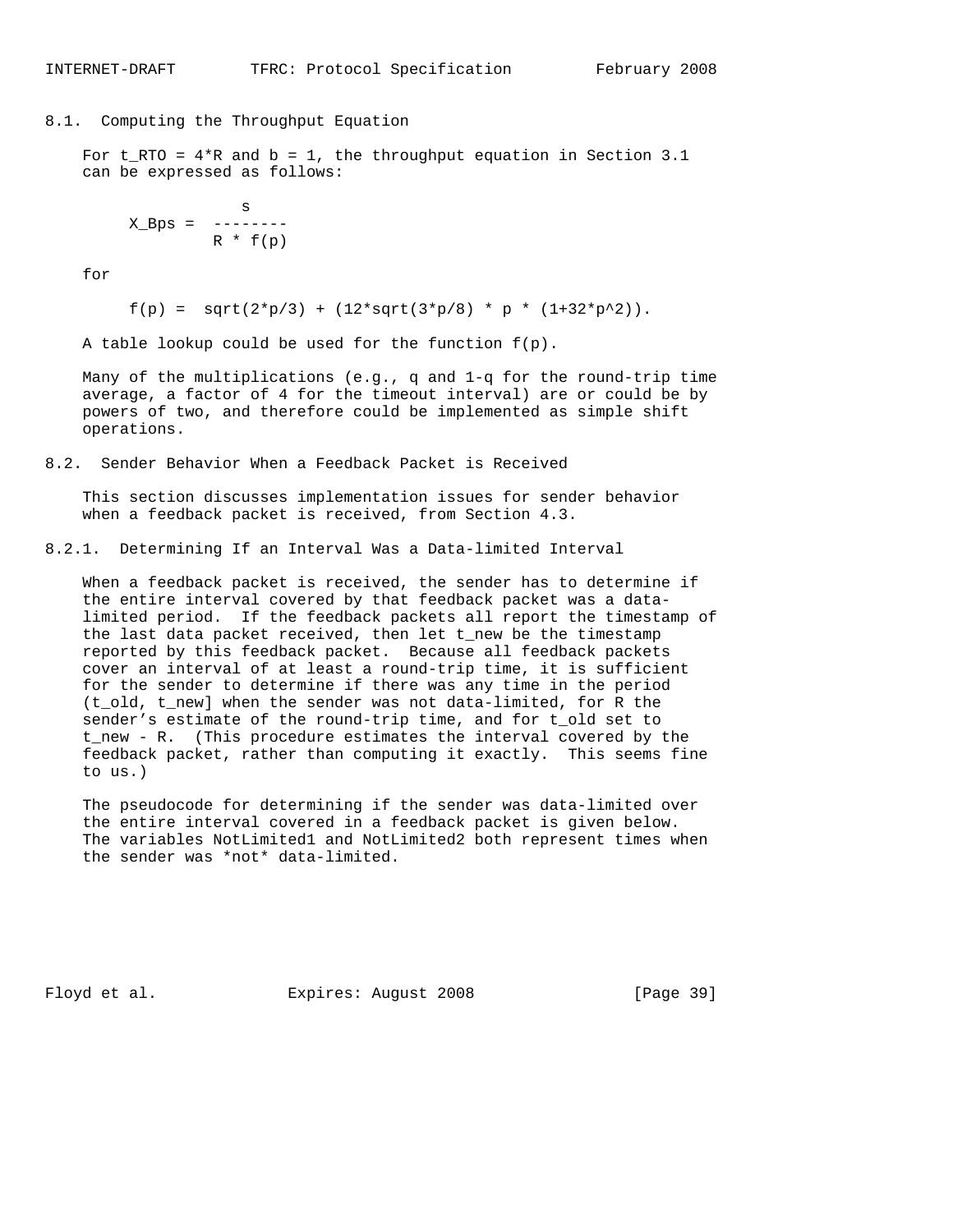```
 Initialization:
    NotLimited1, NotLimited2, t_new, t_next: 0;
    t_now = current time;
After each segment transmission time:
    If (sender was not data-limited) {
        If NotLimited1 <= t_new
             // Goal: NotLimited1 > t_new.
            NotLimited1 = t_now;
        Else if (NotLimited2 <= t_next)
            // Goal: Notlimited2 > t_next.
            NotLimited2 = t_now;
    }
When a feedback packet is received, is this interval data-limited:
   t_new = timestamp reported in feedback packet.<br>t_old = t_new - R. (/ local variable
   t_old = t_new - R.
   t_next = t<sub>_now;</sub>
    If ((t_old < NotLimited1 <= t_new) or
        (t_old < NotLimited2 <= t_new))
        This was not a data-limited interval;
    Else
        This was a data-limited interval.
    If (NotLimited1 <= t_new && NotLimited2 > t_new)
        NotLimited1 = NotLimited2;
```
 Transmission times refer to transmission of a segment or segments to the layer below. After a segment transmission, the sender was not data-limited if it had enough data to send all of the segments that it was allowed to send.

 Between feedback packets, (t\_old, t\_new] gives the transmission time interval estimated to be covered by the most recent feedback packet, and t\_next gives a time at least a round-trip time greater than t\_new. The next feedback packet can be expected to cover roughly the interval (t\_new, t\_next] (unless the receiver sends the feedback packet early because it is reporting a new loss event). The goal is for NotLimited1 to save a not-data-limited time in (t\_new, t\_next], if there was one, and for NotLimited2 to save a not-data-limited time after t\_next.

When a feedback packet was received, if either NotLimited1 or NotLimited2 is in the time interval covered by the feedback packet, that the interval is not a data-limited interval; the sender was not data-limited at least once during that time interval. If neither NotLimited1 nor NotLimited2 is in the time interval covered by a feedback packet, then the sender is assumed to have been data-

Floyd et al. Expires: August 2008 [Page 40]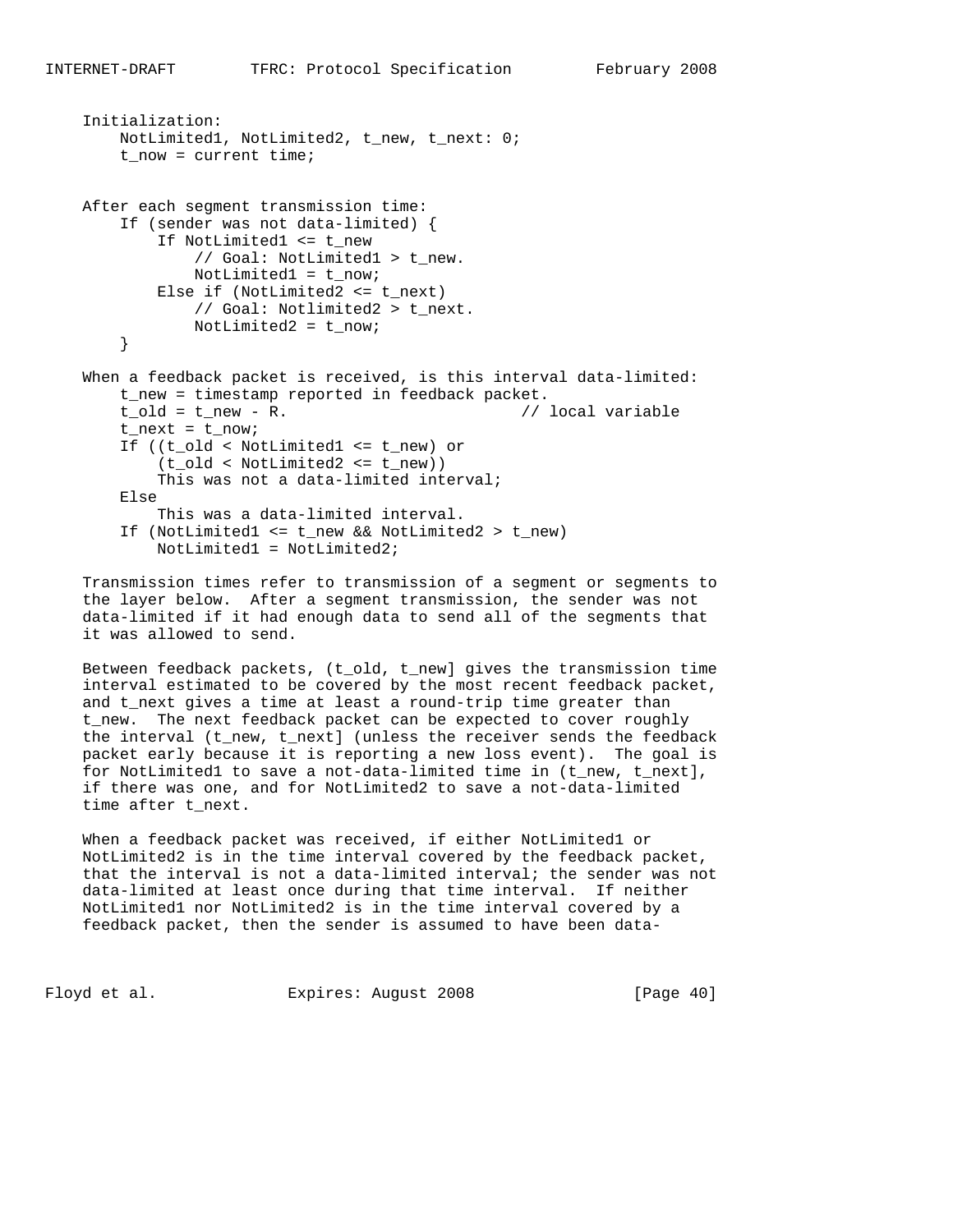limited over that time interval.

 We note that this procedure is a heuristic, and in some cases the sender might not determine correctly if the sender was data-limited over the entire interval covered by the feedback packet. This heuristic does not address the possible complications of reordering. That seems acceptable to us. In order to improve its accuracy in identifying if the entire interval covered by a feedback packet was a data-limited interval, the sender could save more NotLimited times.

 In some implementations of TFRC, the sender sends coarse-grained timestamps that increment every quarter of a round-trip time, and the feedback packet reports the greatest valid sequence number received so far instead of reporting the timestamp of the last packet received. In this case, the sender can maintain per-packet state to determine t\_new (the time that the acknowledged packet was sent), or the sender can estimate t\_new from its estimate of the round-trip time and the elapsed time t\_delay reported by the feedback packet.

## 8.2.2. Maintaining X\_recv\_set

 To reduce the complexity of maintaining X\_recv\_set, it is sufficient to limit X\_recv\_set to at most N=3 elements. In this case, the subroutine Update X\_recv\_set would be modified as follows:

 Update X\_recv\_set: Add X\_recv to X\_recv\_set; Delete from X\_recv\_set values older than two round-trip times. Keep only the most recent N values.

 Maintaining at most \*two\* elements in X\_recv\_set would be sufficient for the sender to save an old value of X\_recv from before a data limited period, and to allow the sender not to be limited by the first feedback packet after an idle period (reporting a receive rate of one packet per round-trip time). However, it is \*possible\* that maintaining at most two elements in X\_recv\_set would not give quite as good performance as maintaining at most three elements. Maintaining three elements in X\_recv\_set would allow X\_recv\_set to contain X\_recv values from two successive feedback packets, plus a more recent X\_recv value from a loss event.

8.3. Sending Packets Before their Nominal Send Time

 This section discusses possible scheduling mechanisms for a sender in an operating system with a coarse-grained timing granularity

Floyd et al. Expires: August 2008 [Page 41]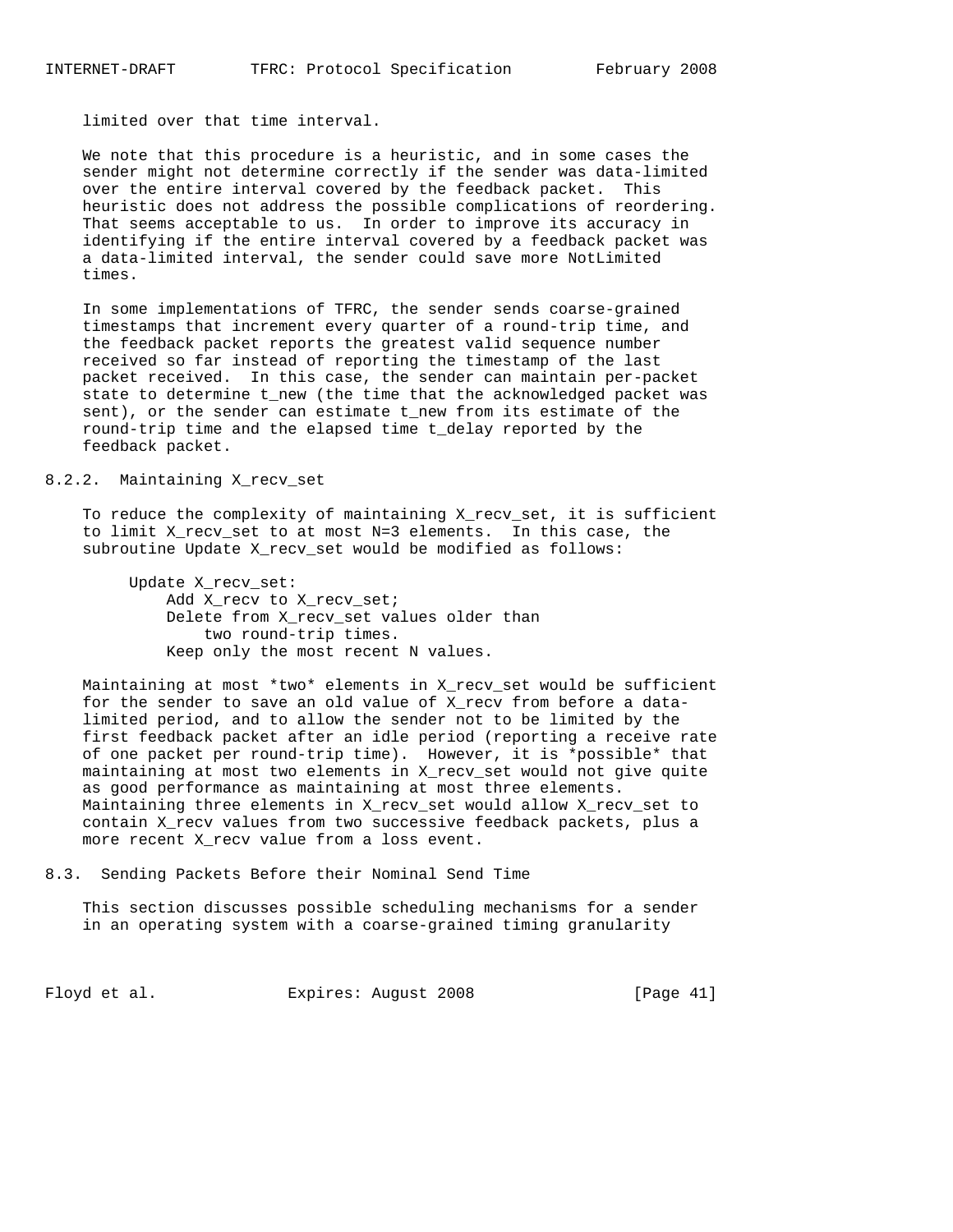(from Section 4.6).

 Let t\_gran be the scheduling timer granularity of the operating system. Let t\_ipi be the inter-packet interval, as specified in Section 4.6. If the operating system has a coarse timer granularity or otherwise cannot support short t\_ipi intervals, then either the TFRC sender will be restricted to a sending rate of at most 1 packet every t\_gran seconds, or the TFRC sender must be allowed to send short bursts of packets. In addition to allowing the sender to accumulate sending credits for past unused send times, it can be useful to allow the sender to send a packet before its scheduled send time, as described in the section below.

 A parameter t\_delta MAY be used to allow a packet to be sent before its nominal send time. Consider an application that becomes idle and requests re-scheduling for time  $t_i = t_i(i-1) + t_i$  for t\_(i-1) the send time for the previous packet. When the application is re-scheduled, it checks the current time, t\_now. If (t\_now > t\_i - t\_delta) then packet i is sent. When the nominal send time, t\_i, of the next packet is calculated, it may already be the case that t\_now > t\_i - t\_delta. In such a case the packet would be sent immediately.

 In order to send at most one packet before its nominal send time, and never to send a packet more than a round-trip time before its nominal send time the parameter t\_delta would be set as follows:

t\_delta = min(t\_ipi, t\_gran, rtt)/2;

 (The scheduling granularity t\_gran is 10 ms on some older Unix systems.)

 As an example, consider a TFRC flow with an allowed sending rate X of 10 packets per round-trip time (PPR), a round-trip time of 100 ms, a system with a scheduling granularity t\_gran of 10 ms, and the ability to accumulate unused sending credits for a round-trip time. In this case, t\_ipi is 1 ms. The TFRC sender would be allowed to send packets 0.5 ms before their nominal sending time, and would be allowed to save unused sending credits for 100 ms. The scheduling granularity of 10 ms would not significantly affect the performance of the connection.

 As a different example, consider a TFRC flow with a scheduling granularity greater than the round-trip time, for example, with a round-trip time of 0.1 ms and a system with a scheduling granularity of 1 ms, and with the ability to accumulate unused sending credits for a round-trip time. The TFRC sender would be allowed to save unused sending credits for 0.1 ms. If the scheduling granularity

Floyd et al. Expires: August 2008 [Page 42]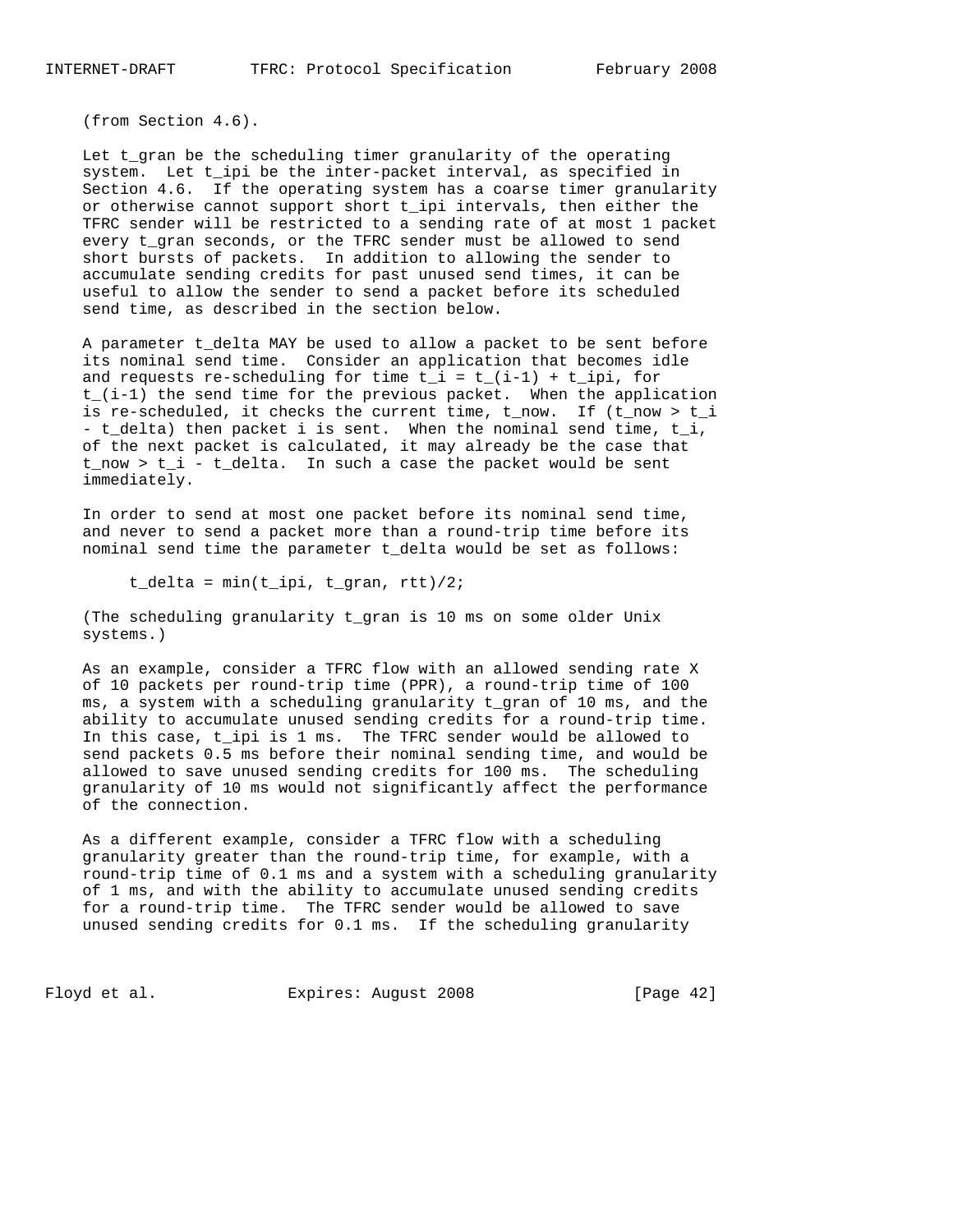\*did not\* affect the sender's response to an incoming feedback packet, then the TFRC sender would be able to send an RTT of data (as determined by the allowed sending rate) each RTT, in response to incoming feedback packets. In this case, the coarse scheduling granularity would not significantly reduce the sending rate, but the sending rate would be bursty, with a round-trip time of data sent in response to each feedback packet.

 However, performance would be different in this case if the operating system scheduling granularity affected the sender's response to feedback packets as well as the general scheduling of the sender, In this case the sender's performance would be severely limited by the scheduling granularity being greater than the round trip time, with the sender able to send an RTT of data, at the allowed sending rate, at most once every 1 ms. This restriction of the sending rate is an unavoidable consequence of allowing burstiness of at most a round-trip time of data.

8.4. Calculation of the Average Loss Interval

 The calculation of the average loss interval in Section 5.4 involves multiplications by the weights  $w_0$  to  $w_-(n-1)$ , which for  $n=8$  are:

1.0, 1.0, 1.0, 1.0, 0.8, 0.6, 0.4, 0.2.

 With a minor loss of smoothness, it would be possible to use weights that were powers of two or sums of powers of two, e.g.,

1.0, 1.0, 1.0, 1.0, 0.75, 0.5, 0.25, 0.25.

### 8.5. The Optional History Discounting Mechanism

 The optional history discounting mechanism described in Section 5.5 is used in the calculation of the average loss rate. The history discounting mechanism is invoked only when there has been an unusually long interval with no packet losses. For a more efficient operation, the discount factor DF\_i could be restricted to be a power of two.

#### 9. Changes from RFC 3448

### 9.1. Overview of Changes

 This section summarizes the changes from RFC 3448. At a high level, the main change is to add mechanisms to address the case of a data limited sender. This document also explicitly allows the TFRC sender to accumulate up to a round-trip time of unused send credits,

Floyd et al. **Expires:** August 2008 [Page 43]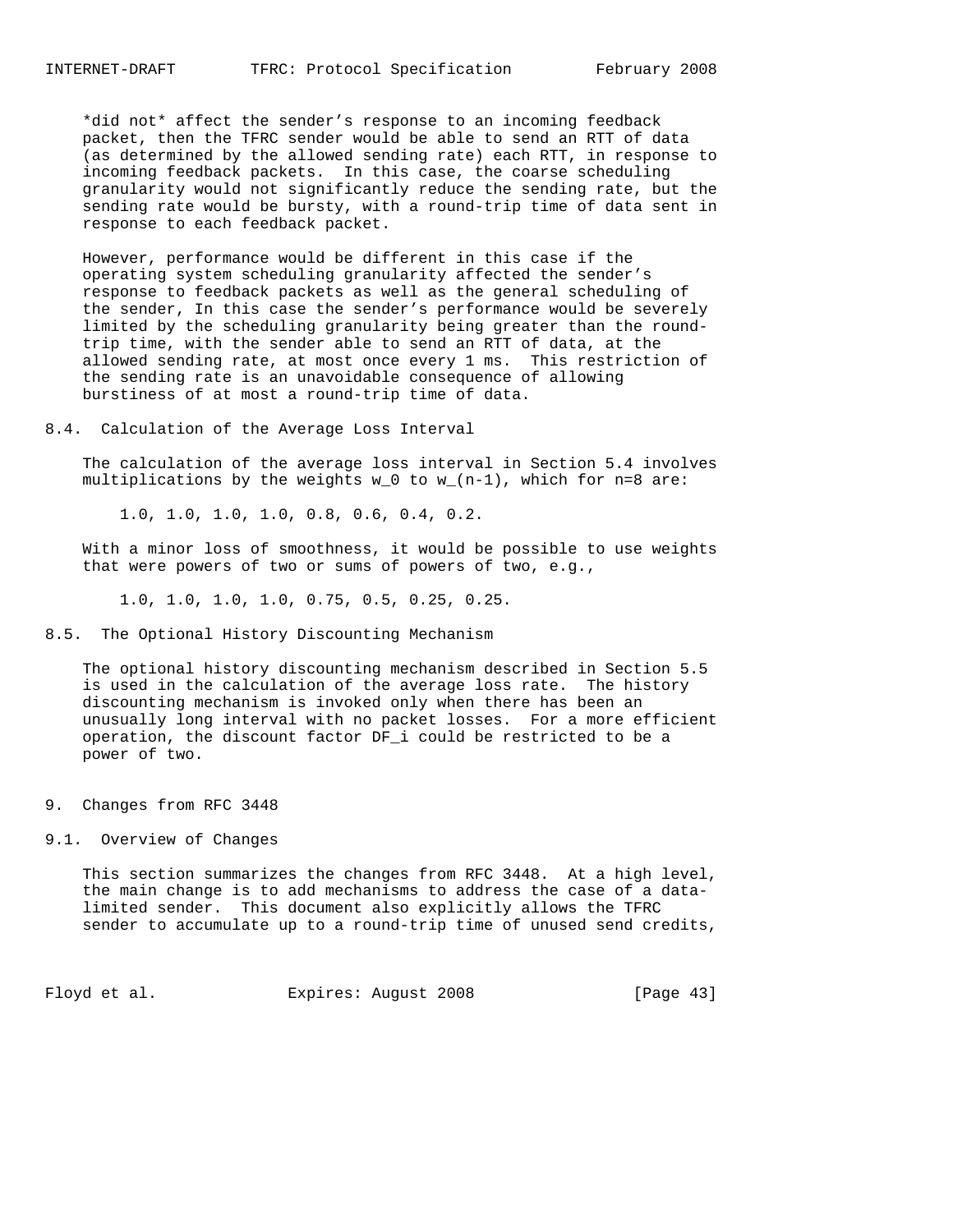and as a result to send a burst of packets if data arrives from the application in a burst after a data-limited period. This issue was not explicitly addressed in RFC 3448.

 This document updates RFC 3448 to incorporate TCP's higher initial sending rates from RFC 3390. This document also updates RFC 3448 to allow RFC 4243's use of a coarse-grained timestamp on data packets instead of a more fine-grained timestamp.

 Other changes address corner cases involving slow-start, the response when the first data packet is dropped, and the like. This document also incorporates the items in the RFC 3448 Errata.

 This section is non-normative; the normative text is in the cited sections.

9.2. Changes in each Section

 Section 4.1, estimating the average segment size: Section 4.1 was modified to give a specific algorithm that could be used for estimating the average segment size.

 Section 4.2, update to the initial sending rate: In RFC 3448, the initial sending rate was two packets per round trip time. In this document, the initial sending rate can be as high as four packets per round trip time, following RFC 3390. The initial sending rate was changed to be in terms of the segment size s, not in terms of the MSS.

 Section 4.2 now says that tld, the Time Last Doubled during slow start, can be initialized to either 0 or to -1. Section 4.2 was also clarified to say that RTT measurements do not only come from feedback packets; they could also come from other places, such as the SYN exchange.

 Section 4.3, response to feedback packets: Section 4.3 was modified to change the way that the receive rate is used in limiting the sender's allowed sending rate, by using the set of receive rate values of the last two round-trip times, and initializing the set of receive rate values by a large value.

 The larger initial sending rate in Section 4.2 is of little use if the receiver sends a feedback packet after the first packet is received, and the sender in response reduces the allowed sending rate to at most two packets per RTT, which would be twice the receive rate. Because of the change in the sender's processing of the receive rate, the sender now does not reduce the allowed sending

Floyd et al. Expires: August 2008 [Page 44]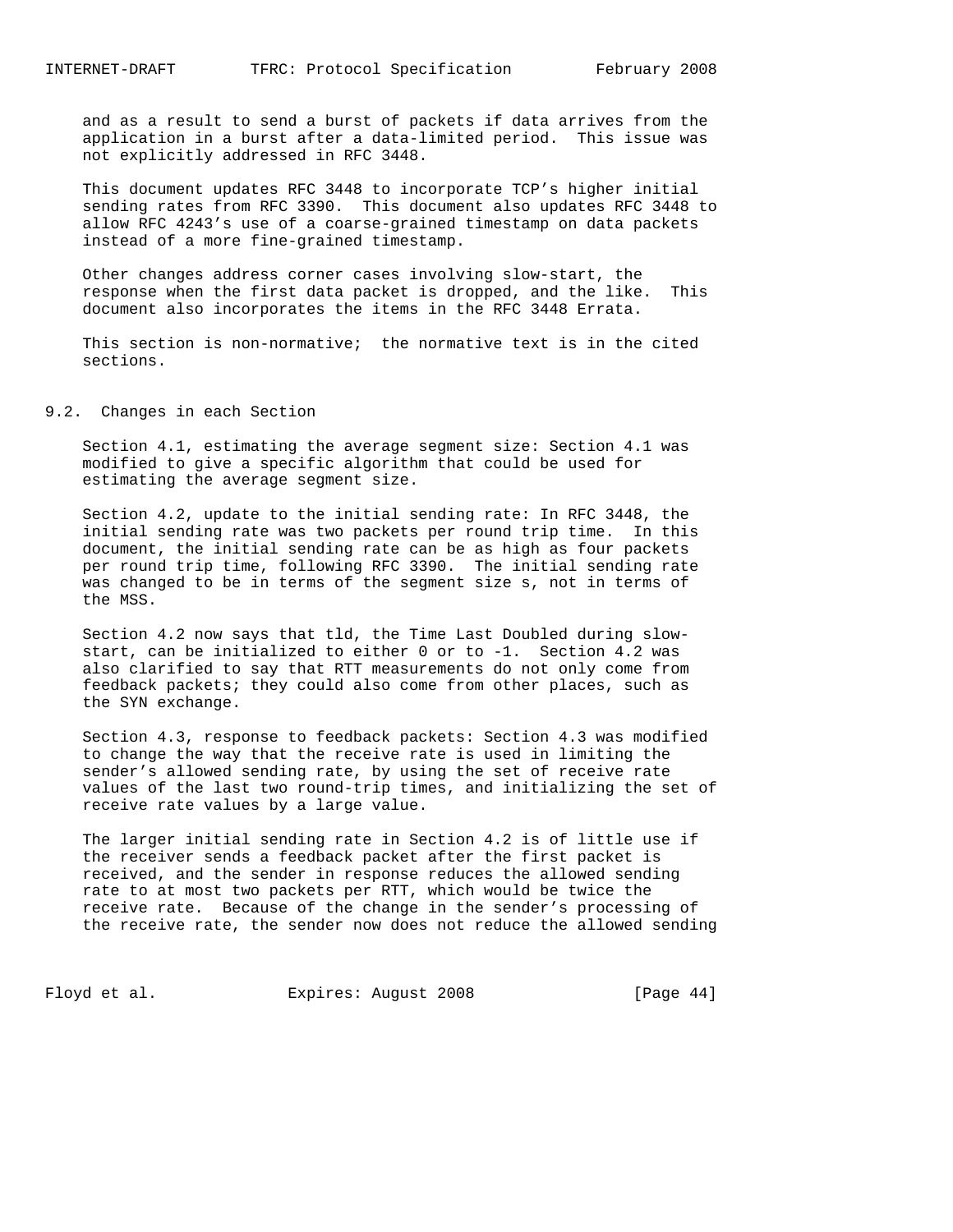rate to twice the reported receive rate in response to the first feedback packet.

 During a data-limited period, the sender saves the receive rate reported from just before the data-limited period, if it is larger than the receive rate during the data-limited period. The sender also reduces the saved values in X\_recv\_set in response to a loss during a data-limited period. Appendix C discusses this response further.

 Section 4.4, response to an idle period: Following Section 5.1 from [RFC4342], this document specifies that when the sending rate is reduced after an idle period that covers the period since the nofeedback timer was set, the allowed sending rate is not reduced below the initial sending rate. (In Section 4.4, the variable recover\_rate is set to the initial sending rate.)

 Section 4.4, correction from [RFC3448Err]. RFC 3448 had contradictory text about whether the sender halved its sending rate after \*two\* round-trip times without receiving a feedback report, or after \*four\* round-trip times. This document clarifies that the sender halves its sending rate after four round-trip times without receiving a feedback report [RFC3448Err].

 Section 4.4, clarification for Slow-Start: Section 4.4 was clarified to specify that on the expiration of the nofeedback timer, if  $p = 0$ , X\_Bps can't be used, because the sender doesn't yet have a value for X\_Bps. Section 4.4 was also clarified to check the case when the sender doesn't yet have an RTT sample, but has sent a packet since the nofeedback timer was set.

Section 4.6: credits for unused send time:

 Section 4.6 has been clarified to say that the TFRC sender gets to accumulate up to an RTT of credits for unused send time. Section 4.6 was also rewritten to clarify what is specification and what is implementation.

 Section 5.4, clarification: Section 5.4 was modified to clarify the receiver's calculation of the average loss interval when the receiver has not yet seen eight loss intervals.

 Section 5.5, correction: Section 5.5 was corrected to say that the loss interval I\_0 includes all transmitted packets, including lost and marked packets (as defined in Section 5.3 in the general definition of loss intervals.)

Section 5.5, correction from [RFC3448Err]: A line in Section 5.5 was

Floyd et al. Expires: August 2008 [Page 45]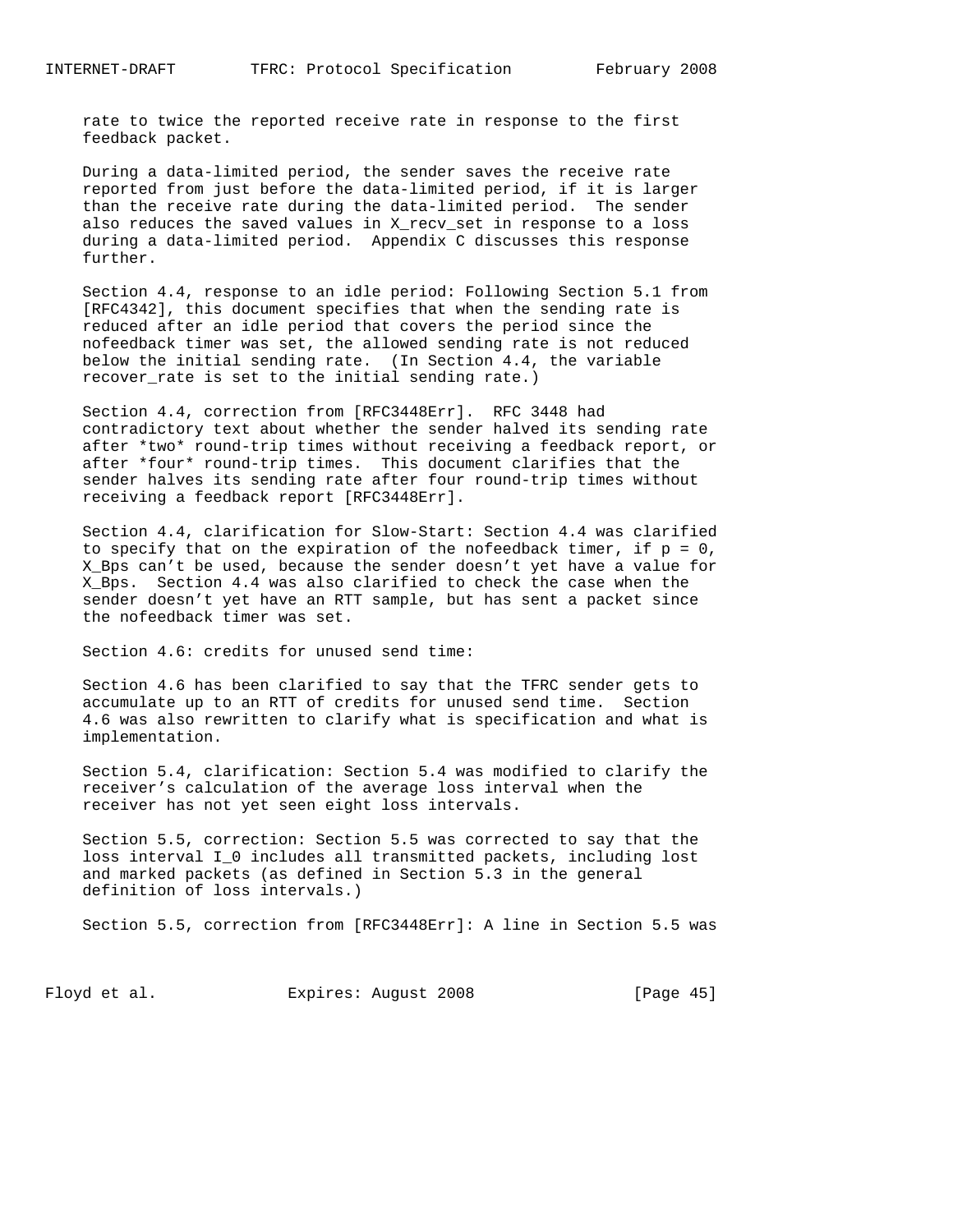changed from

to

[RFC3448Err].

 Section 5.5, history discounting: THRESHOLD, the lower bound on the history discounting parameter DF, has been changed from 0.5 to 0.25, to allow more history discounting when the current interval is long.

 Section 6, multiple feedback packets: Section 6 now contains more discussion of procedures if the receiver sends multiple feedback packets each round-trip time.

 Section 6.3, initialization of the feedback timer: Section 6.3 now specifies the receiver's initialization of the feedback timer if the first data packet received doesn't have an estimate of the round trip time.

 Section 6.3, a coarse-grained timestamp: Section 6.3 was modified to incorporate, as an option, a coarse-grained timestamp from the sender that increments every quarter of a round-trip time, instead of a more fine-grained timestamp. This follows RFC 4243.

 Section 6.3.1, after the first loss event: Section 6.3.1 now says that for initializing the loss history after the first loss event, the receiver uses the maximum receive rate in X\_recv\_set, instead of the receive rate in the last round-trip time.

 Section 6.3.1, if the first data packet is dropped: Section 6.3.1 now contains a specification for initializing the loss history if the first data packet sent is lost or ECN-marked.

 Section 7, sender-based variants: Section 7's discussion of sender based variants has been expanded, with reference to RFC 4342.

### 10. Security Considerations

 TFRC is not a transport protocol in its own right, but a congestion control mechanism that is intended to be used in conjunction with a transport protocol. Therefore security primarily needs to be considered in the context of a specific transport protocol and its authentication mechanisms.

Floyd et al. **Expires:** August 2008 [Page 46]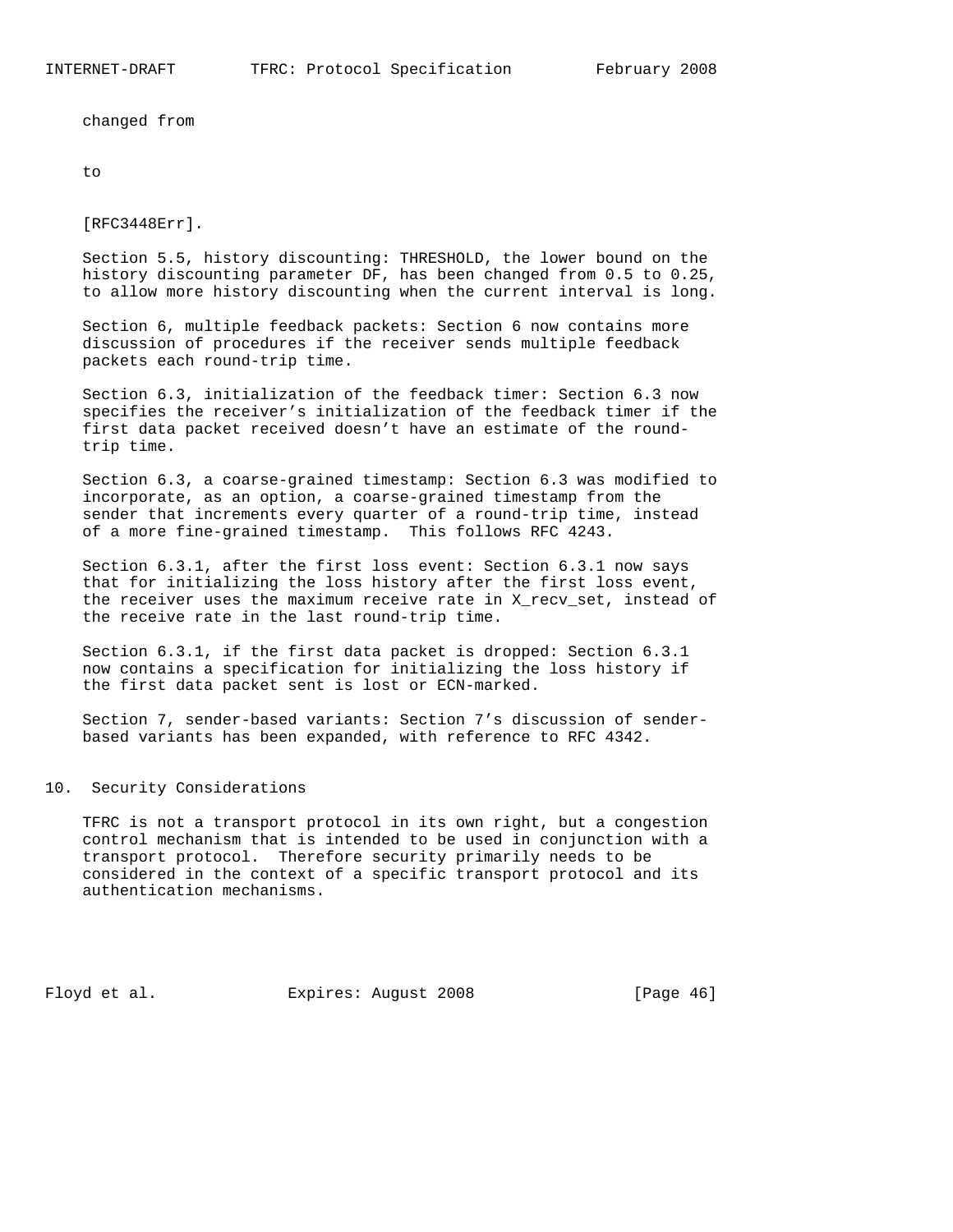Congestion control mechanisms can potentially be exploited to create denial of service. This may occur through spoofed feedback. Thus any transport protocol that uses TFRC should take care to ensure that feedback is only accepted from the receiver of the data. The precise mechanism to achieve this will however depend on the transport protocol itself.

 In addition, congestion control mechanisms may potentially be manipulated by a greedy receiver that wishes to receive more than its fair share of network bandwidth. A receiver might do this by claiming to have received packets that in fact were lost due to congestion. Possible defenses against such a receiver would normally include some form of nonce that the receiver must feed back to the sender to prove receipt. However, the details of such a nonce would depend on the transport protocol, and in particular on whether the transport protocol is reliable or unreliable.

 We expect that protocols incorporating ECN with TFRC will also want to incorporate feedback from the receiver to the sender using the ECN nonce [RFC3540]. The ECN nonce is a modification to ECN that protects the sender from the accidental or malicious concealment of marked packets. Again, the details of such a nonce would depend on the transport protocol, and are not addressed in this document.

## 11. IANA Considerations

There are no IANA actions required for this document.

### 12. Acknowledgments

 We would like to acknowledge feedback and discussions on equation based congestion control with a wide range of people, including members of the Reliable Multicast Research Group, the Reliable Multicast Transport Working Group, and the End-to-End Research Group. We would like to thank Dado Colussi, Gorry Fairhurst, Ladan Gharai, Wim Heirman, Eddie Kohler, Ken Lofgren, Mike Luby, Ian McDonald, Vladimir Moltchanov, Colin Perkins, Michele R., Gerrit Renker, Arjuna Sathiaseelan, Vladica Stanisic, Randall Stewart, Eduardo Urzaiz, Shushan Wen, and Wendy Lee (lhh@zsu.edu.cn) for feedback on earlier versions of this document, and to thank Mark Allman for his extensive feedback from using [RFC3448] to produce a working implementation.

Floyd et al. **Expires:** August 2008 [Page 47]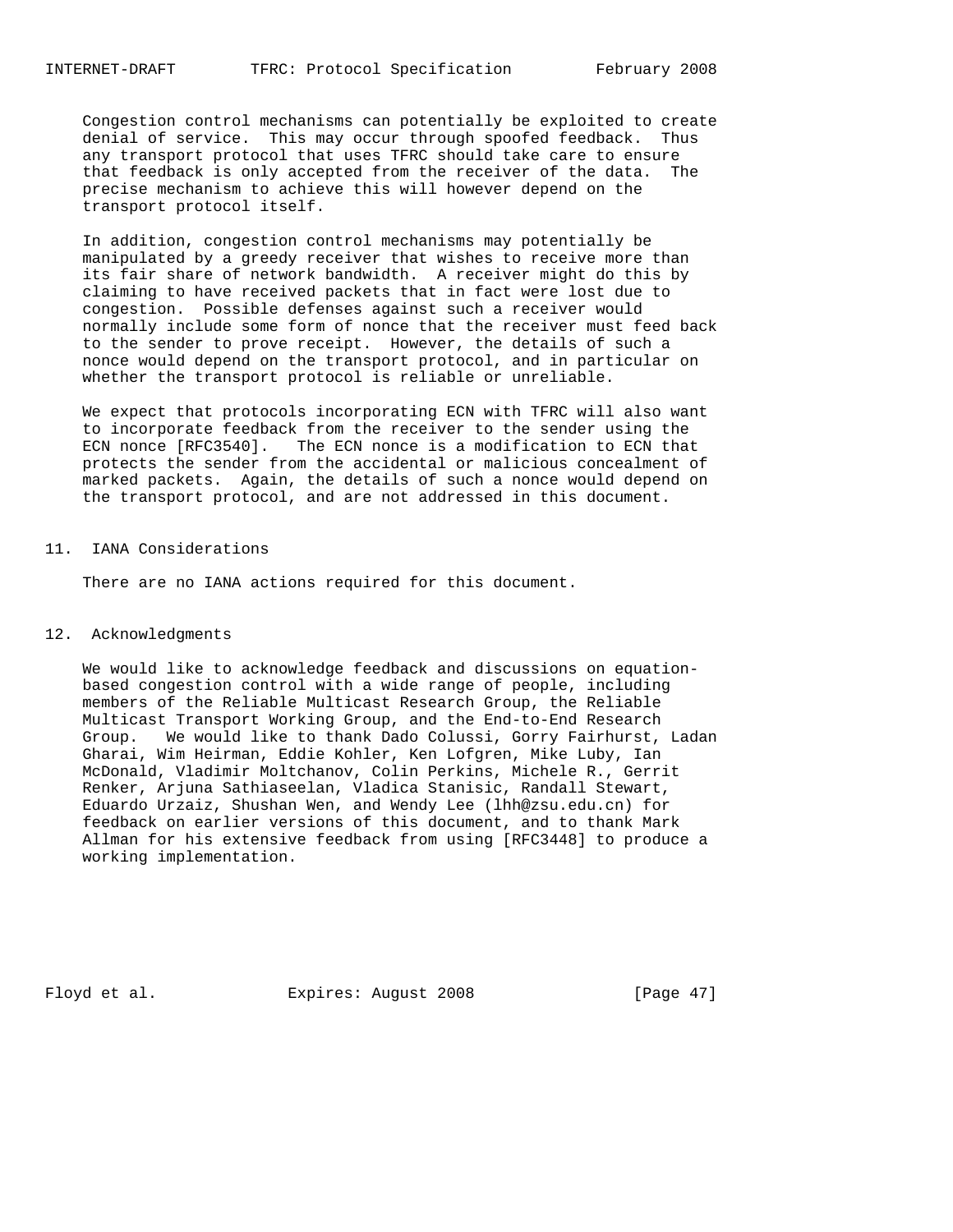A. Terminology This document uses the following terms. Timer variables (e.g., t\_now, tld) are assumed to be in seconds, with a timer resolution of at least a millisecond. data-limited interval: An interval where the sender is data-limited (not sending as much as it is allowed to send) over the entire interval (Section 4.3). DF: Discount factor for a loss interval (Section 5.5). initial\_rate: Allowed initial sending rate. last\_counter: Greatest received value of the window counter (Section 6.3). min\_rate: Minimum transmit rate (Section 4.3). n: Number of loss intervals. NDUPACK: Number of dupacks for inferring loss (constant) (Section 5.1). nofeedback timer: Sender-side timer (Section 4). p: Estimated Loss Event Rate. p\_prev: Previous value of p (Section 6.1). q: Filter constant for RTT (constant) (Section 4.3). q2: Filter constant for long-term RTT (constant) (Section 4.6). R: Estimated path round-trip time. R\_m: A specific estimate of the path round-trip time (Sections 4.3, 6). R\_sample: Measured path RTT (Section 4.3). Floyd et al. **Expires:** August 2008 [Page 48]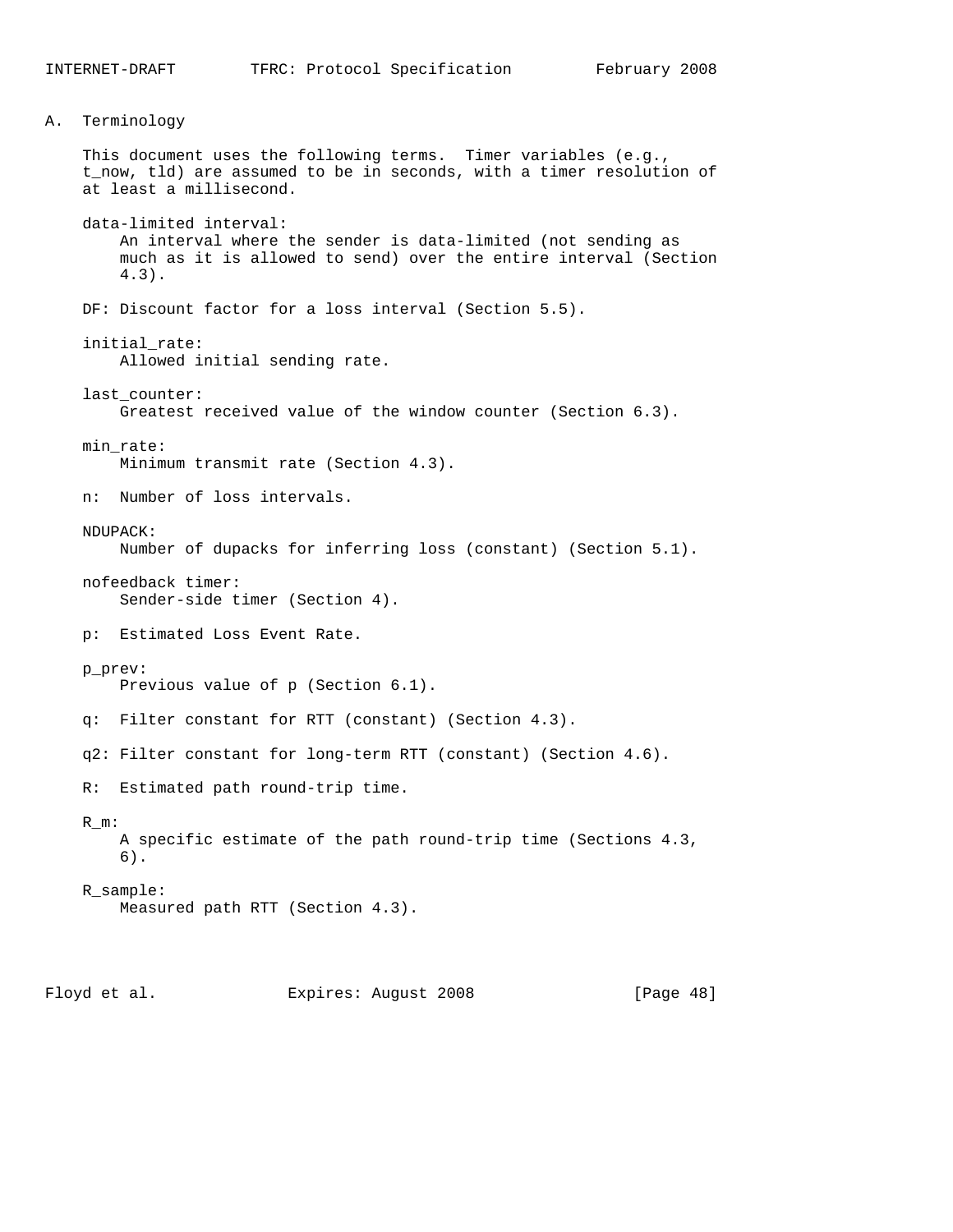R\_sqmean: Long-term estimate of the square root of the RTT (Section 4.6). recover\_rate: Allowed rate for resuming after an idle period (Section 4.4). recv\_limit; Limit on sending rate computed from the receive rate (Section 4.3). s: Nominal packet size in bytes. S: Sequence number. t\_delay: Reported time delay between receipt of the last packet at the receiver and the generation of the feedback packet (Section 3.2.2). t\_delta: Parameter for flexibility in send time (Section 8.3). t\_gran: Scheduling timer granularity of the operating system (constant) (Section 8.3). t\_ipi: Inter-packet interval for sending packets (Section 4.6). t\_mbi: Maximum RTO value of TCP (constant) (Section 4.3). t\_recvdata: Timestamp of the last data packet received (Section 3.2.2). timer\_limit: Limit on the sending rate from the expiration of the nofeedback timer (Section 4.4). tld: Time Last Doubled (Section 4.2). t\_now: Current time (Section 4.3). t\_RTO: Estimated RTO of TCP (Section 4.3).

Floyd et al. Expires: August 2008 [Page 49]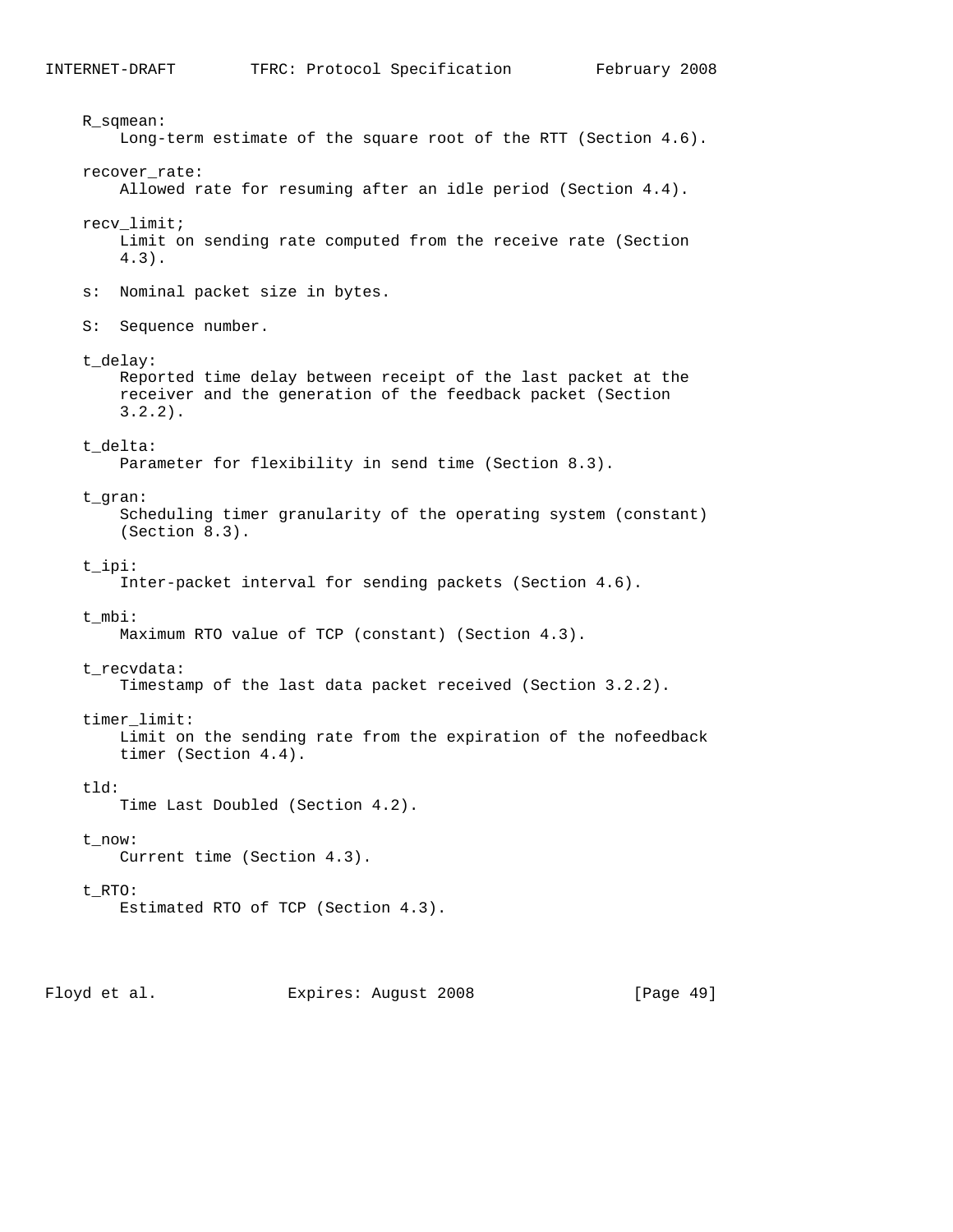X: Allowed transmit rate, as limited by the receive rate. X\_Bps: Calculated sending rate in bytes per second (Section 3.1). X\_pps: Calculated sending rate in packets per second (Section 3.1). X\_inst: Instantaneous allowed transmit rate (Section 4.6). X\_recv: Estimated receive rate at the receiver (Section 3.2.2). X\_recv\_set: A small set of recent X\_recv values (Section 4.3). X\_target: The target sending rate after the first loss event (Section 6.3.1). W\_init:

TCP initial window (constant) (Section 4.2).

B. The Initial Value of the Nofeedback Timer

 Why is the initial value of TFRC's nofeedback timer set to two seconds, instead of the recommended initial value of three seconds for TCP's retransmit timer, from [RFC2988]? There is not any particular reason why TFRC's nofeedback timer should have the same initial value as TCP's retransmit timer. TCP's retransmit timer is used not only to reduce the sending rate in response to congestion, but also to retransmit a packet that is assumed to have been dropped in the network. In contrast, TFRC's nofeedback timer is only used to reduce the allowed sending rate, not to trigger the sending of a new packet. As a result, there is no danger to the network for the initial value of TFRC's nofeedback timer to be smaller than the recommended initial value for TCP's retransmit timer.

 Further, when the nofeedback timer has not yet expired, TFRC has a more slowly-responding congestion control mechanism than TCP, and TFRC's use of the receive rate for limiting the sending rate is somewhat less precise than TCP's use of windows and ack-clocking, so the nofeedback timer is a particularly important safety mechanism for TFRC. For all of these reasons, it is perfectly reasonable for TFRC's nofeedback timer to have a smaller initial value than that of TCP's retransmit timer.

Floyd et al. Expires: August 2008 [Page 50]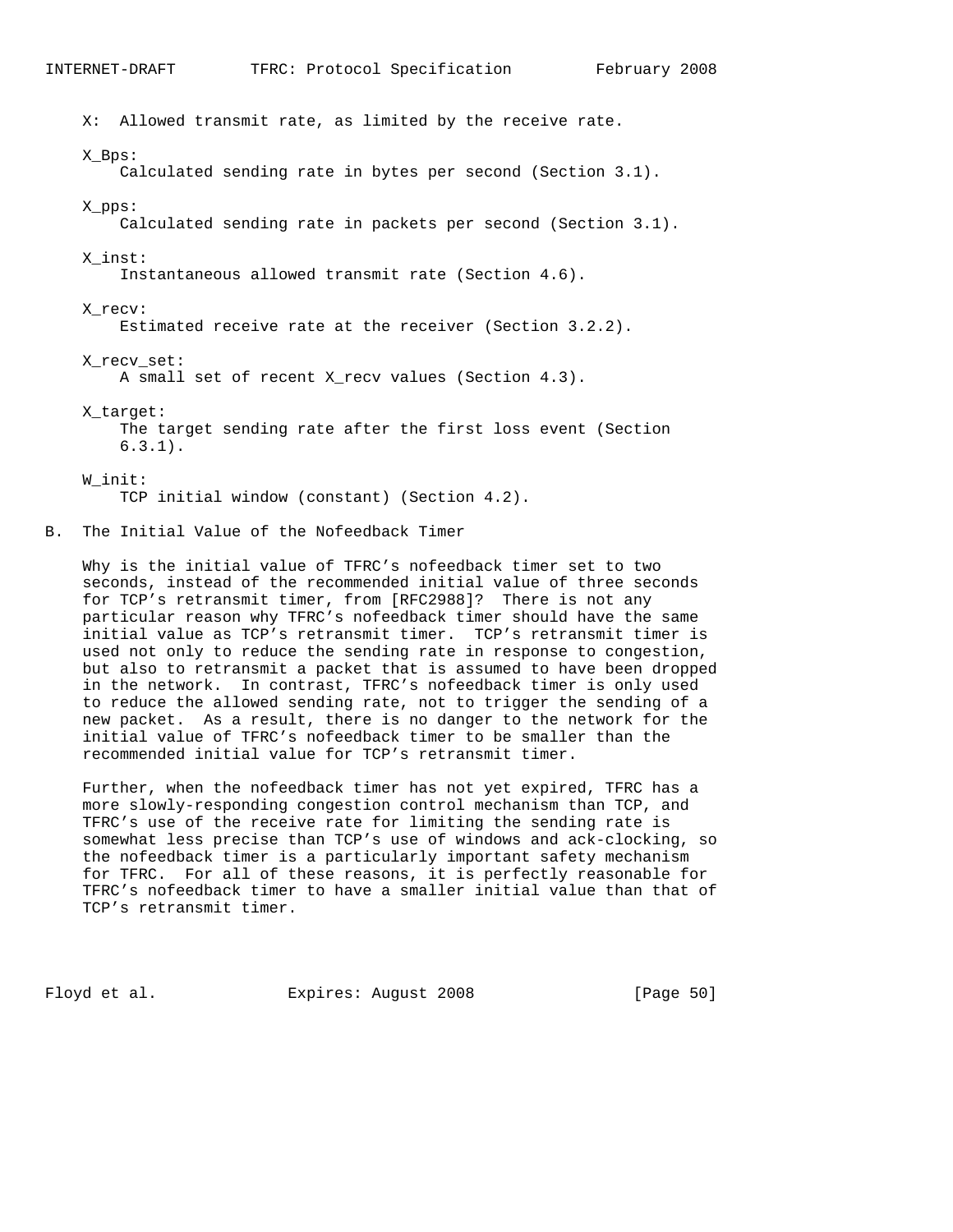C. Response to Idle or Data-limited Periods

 Future work could explore alternate responses to using the receive rate during a data-limited period, and to responding to a loss event during a data-limited period.

 In particular, Congestion Window Validation (CWV) for TCP is specified in [RFC2861], an Experimental RFC. For this discussion, we use the term "Standard TCP" to refer to the TCP congestion control mechanisms in [RFC2581] and [RFC2581bis]. [RFC2861] specifies a different response to idle or data-limited periods than those of Standard TCP. With CWV, the TCP sender halves the congestion window after each RTO during an idle period, down to the initial window. Similarly, with CWV the TCP sender halves the congestion window half-way down to the flight size after each RTO during a data-limited period.

 This document already specifies a TFRC response to idle periods that is similar to that of TCP with Congestion Window Validation. However, this document does not specify a TFRC response to data limited periods similar to that of CWV. Adding such a mechanism to TFRC would require a one-line change to step (4) of Section 4.3. In particular, the sender's response to a feedback packet could be changed from:

```
 If (the entire interval covered by the feedback packet
              was a data-limited interval) {
            If the feedback packet reports a new loss event (or an
                         increase in the loss event rate p) {
                Halve entries in X_recv_set;
               X_{recv} = 0.85 * X_{recvi} Maximize X_recv_set;
               recv_limit = max (X_recv_set); } Else {
               Maximize X_recv_set;
               recv_limit = 2 * max (X-recv_set); }
}
```
to: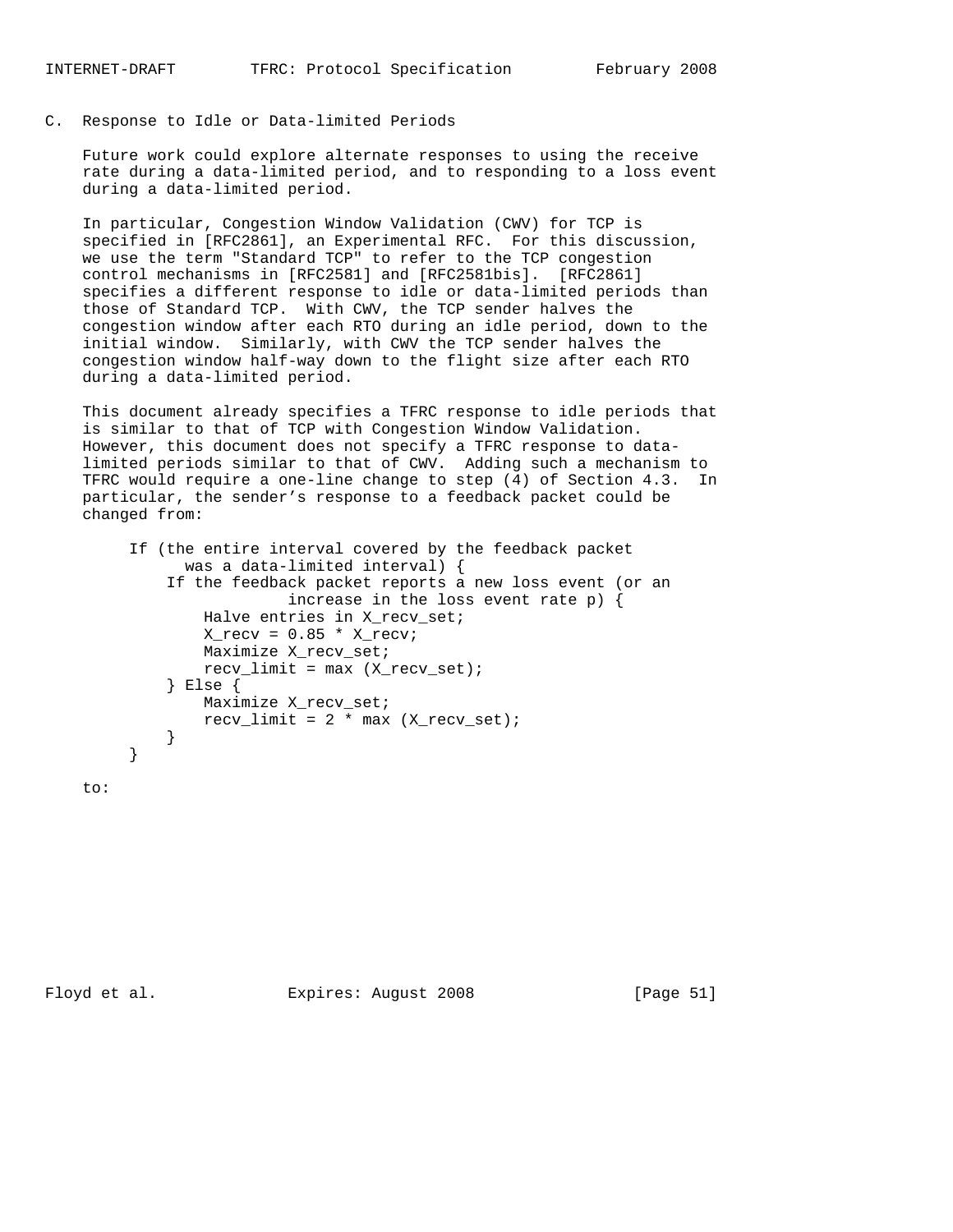```
 If (the entire interval covered by the feedback packet
              was a data-limited interval) {
            Multiply old entries in X_recv_set by 0.85;
            If the feedback packet reports a new loss event (or an
                         increase in the loss event rate p) {
                Multiply new value X_recv by 0.85.
}
            Maximize X_recv_set;
           recv_limit = 2 * max (X-recv_set); }
```
 In particular, if the receive rate from before a data-limited period is saved in X\_recv\_set, then the change in step (4) above would multiply that receive rate by 0.85 each time that a feedback packet is received and the above code is executed. As a result, after four successive round-trip times of data-limited intervals, the receive rate from before the data-limited period would be reduced by 0.85^4 = 0.52. Thus, this one-line change to step (4) of Section 4.3 would result in the allowed sending rate being halved for each four roundtrip times in which the sender was data-limited. Because of the nature of X\_recv\_set, this mechanism would never reduce the allowed sending rate below twice the most recent receive rate.

 We note that in the suggested code above, with CWV-style behavior in response to data-limited intervals, we keep

 $recv_limit = 2 * max (X_recv_set);$ 

instead of using

 $recv_limit = max (X_recv_set);$ 

 following loss events in data-limited intervals. This relaxed response to a loss event is allowed because the CWV-style behavior itself limits rapid fluctuations in the sending rate during data limited periods.

C.1. Long Idle or Data-limited Periods

 Table 1 summarizes the response of Standard TCP [RFC2581], TCP with Congestion Window Validation [RFC2861], Standard TFRC [RFC3448], and Revised TFRC (this document) in response to long idle or data limited periods. For the purposes of this section, we define a long period as a period of at least an RTO.

Floyd et al. Expires: August 2008 [Page 52]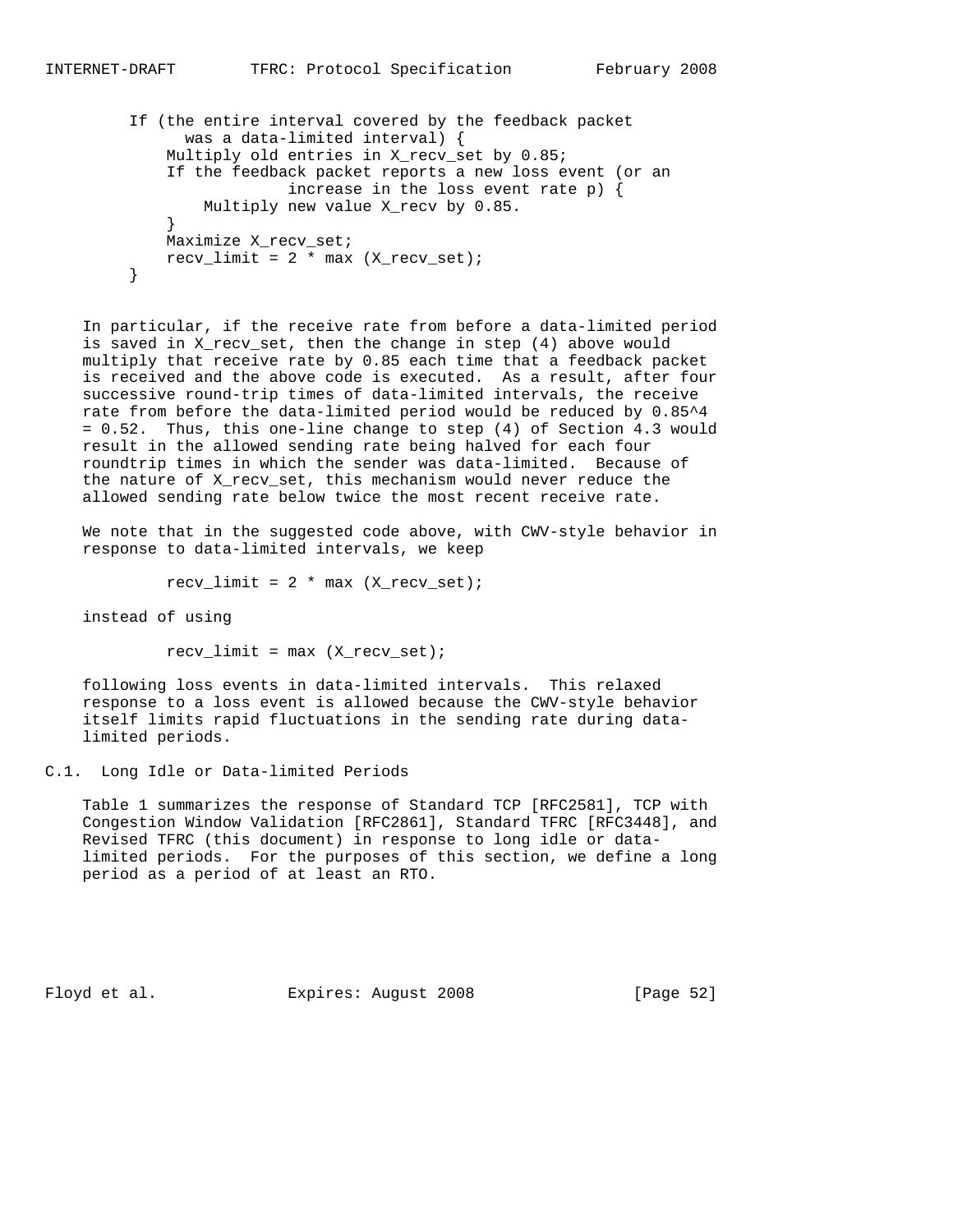| Protocol       | Long idle periods                                                                                                     | Long data-limited periods                                                                     |
|----------------|-----------------------------------------------------------------------------------------------------------------------|-----------------------------------------------------------------------------------------------|
| Standard TCP:  | Window -> initial.                                                                                                    | No change in window.<br>(Window not increased in<br>data-limited periods.)                    |
| TCP with CWV:  | Halve window<br>(not below initial cwnd).                                                                             | Reduce window half way<br>to used window.                                                     |
| Standard TFRC: | Halve rate<br>(not below 2 pkts/rtt). twice receive rate.<br>One RTT after sending pkt,<br>rate is limited by X recv. | Rate limited to                                                                               |
| Revised TFRC:  | Halve rate<br>(not below initial rate).                                                                               | Rate limited to twice<br>max (current X recv,<br>receive rate before<br>data-limited period). |

Table 1: Response to long idle or data-limited periods.

 Standard TCP after long idle periods: For Standard TCP, [RFC2581] specifies that TCP SHOULD set the congestion window to no more than the initial window after an idle period of at least an RTO. (To be precise, RFC 2581 specifies that the TCP sender should set cwnd to the initial window if the sender has not sent data in an interval exceeding the retransmission timeout.)

 Standard TCP after long data-limited periods: Standard TCP [RFC2581] does not reduce TCP's congestion window after a data-limited period, when the congestion window is not fully used. Standard TCP in [RFC2581] uses the FlightSize, the amount of outstanding data in the network, only in setting the slow-start threshold after a retransmit timeout. Standard TCP is not limited by TCP's ack-clocking mechanism during a data-limited period.

 Standard TCP's lax response to a data-limited period is quite different from its stringent response to an idle period.

 TCP with Congestion Window Validation (CWV) after long idle periods: As an experimental alternative, [RFC2861] specifies a more moderate response to an idle period than that of Standard TCP, where during an idle period the TCP sender halves cwnd after each RTO, down to the initial cwnd.

 TCP with Congestion Window Validation after long data-limited periods: As an experimental alternative, [RFC2861] specifies a more stringent response to a data-limited period than that of Standard

Floyd et al. Expires: August 2008 [Page 53]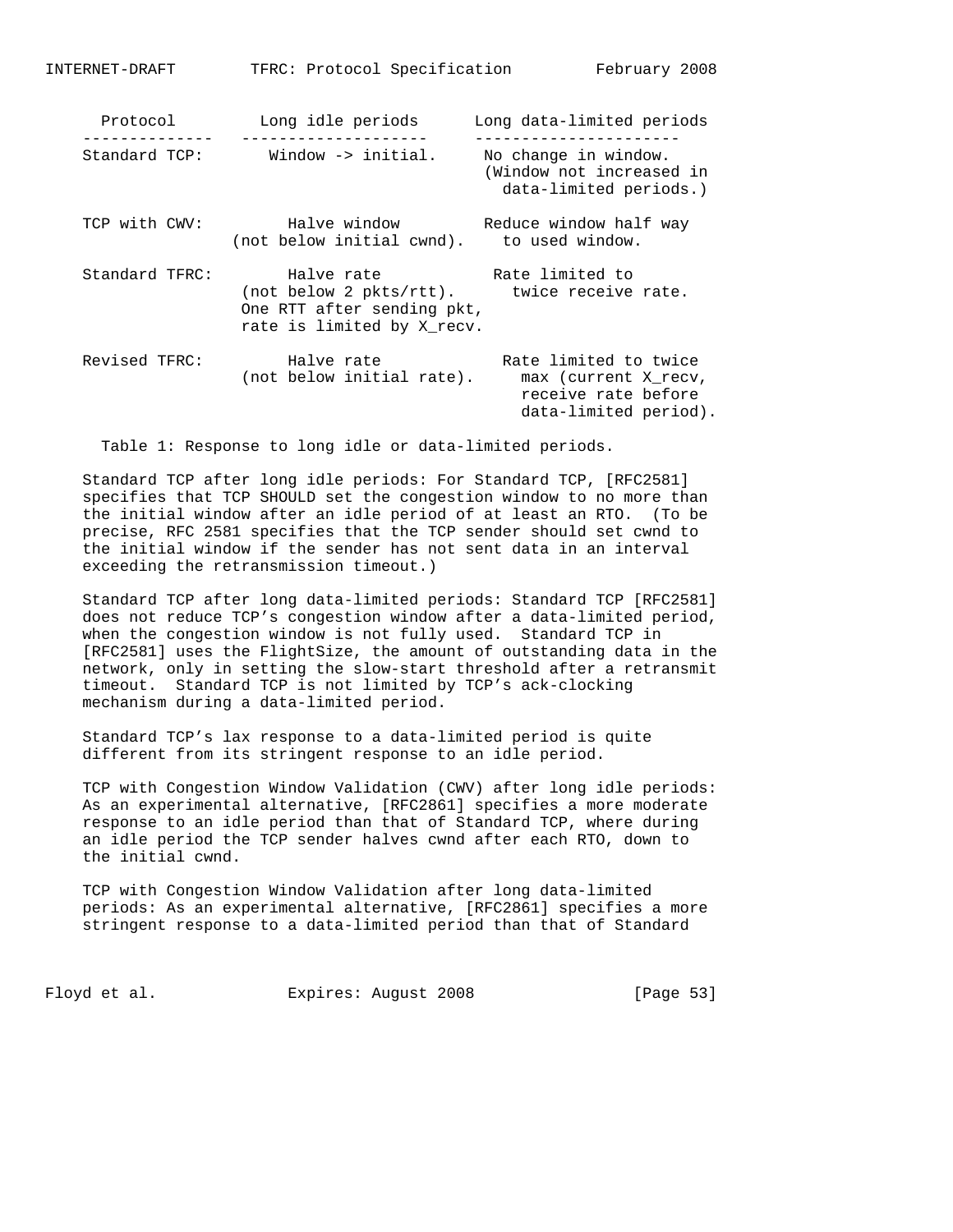TCP, where after each RTO seconds of a data-limited period, the congestion window is reduced half way down to the window that is actually used.

 The response of TCP with CWV to an idle period is similar to its response to a data-limited period. TCP with CWV is less restrictive than Standard TCP in response to an idle period, and more restrictive than Standard TCP in response to a data-limited period.

 Standard TFRC after long idle periods: For Standard TFRC, [RFC3448] specifies that the allowed sending rate is halved after each RTO seconds of an idle period. The allowed sending rate is not reduced below two packets per RTT after idle periods. After an idle period, the first feedback packet received reports a receive rate of one packet per round-trip time, and this receive rate is used to limit the sending rate. Standard TFRC effectively slow-starts up from this allowed sending rate.

 Standard TFRC after long data-limited periods: [RFC3448] does not distinguish between data-limited and non-data-limited periods. As a consequence, the allowed sending rate is limited to at most twice the receive rate during and after a data-limited period. This is a very restrictive response, more restrictive than that of either Standard TCP or of TCP with CWV.

 Revised TFRC after long idle periods: For Revised TFRC, this document specifies that the allowed sending rate is halved after each RTO seconds of an idle period. The allowed sending rate is not reduced below the initial sending rate as the result of an idle period. The first feedback packet received after the idle period reports a receive rate of one packet per round-trip time. However, the Revised TFRC sender does not use this receive rate for limiting the sending rate. Thus, Revised TFRC differs from Standard TFRC in the lower limit used in the reduction of the sending rate, and in the better response to the first feedback packet received after the idle period.

 Revised TFRC after long data-limited periods: For Revised TFRC, this document distinguishes between data-limited and non-data-limited periods. As specified in Section 4.3, during a data-limited period Revised TFRC remembers the receive rate before the data-limited period began, and does not reduce the allowed sending rate below twice that receive rate. This is somewhat similar to the response of Standard TCP, and is quite different from the very restrictive response of Standard TFRC to a data-limited period. However, the response of Revised TFRC is not as conservative as the response of TCP with Congestion Window Validation, where the congestion window is gradually reduced down to the window actually used during a data-

Floyd et al. Expires: August 2008 [Page 54]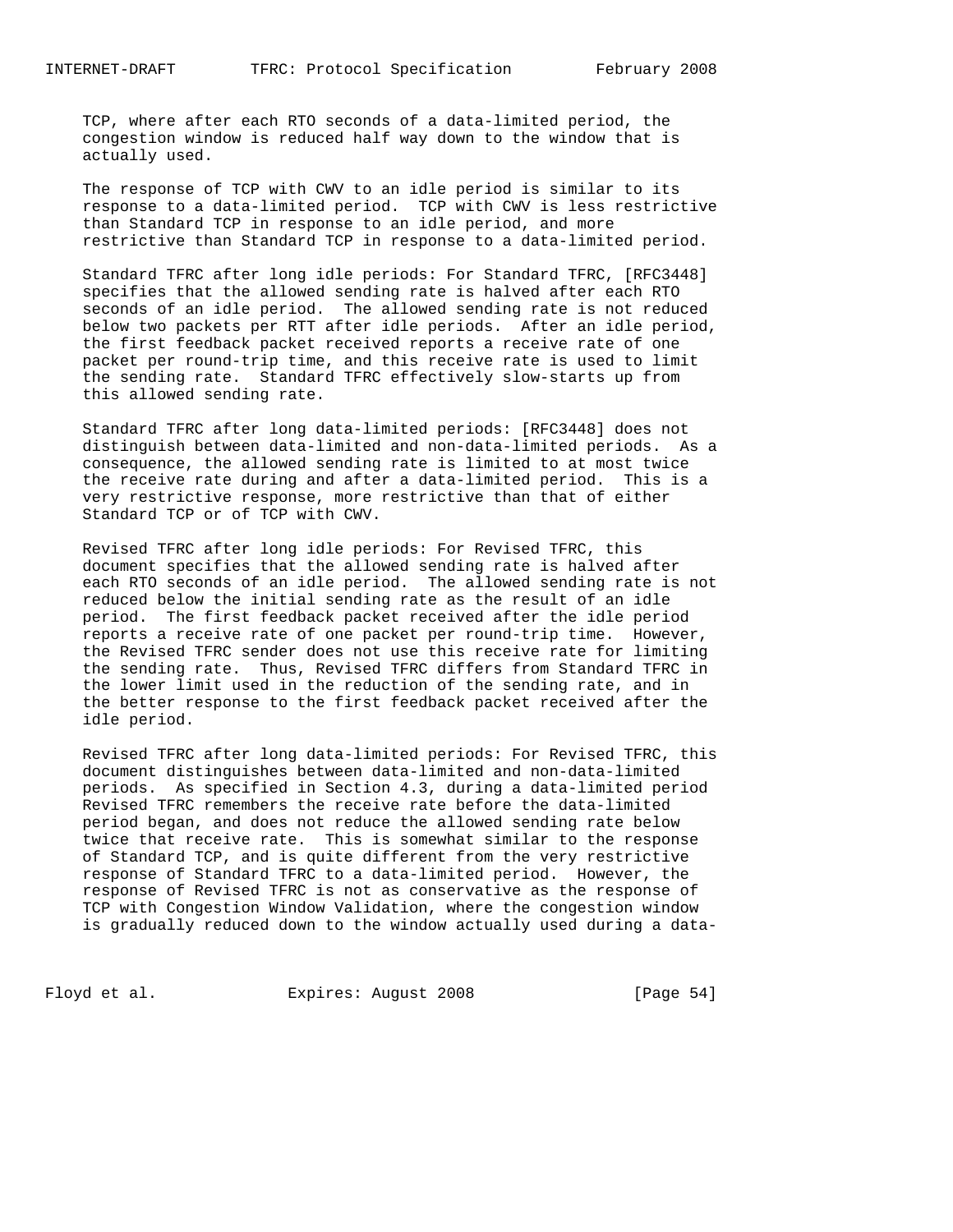limited period.

 We note that for Standard TCP, the congestion window is generally not increased during a data-limited period (when the current congestion window is not being fully used). We note that there is no mechanism comparable to this in Revised TFRC.

 Recovery after idle or data-limited periods: When TCP reduces the congestion window after an idle or data-utilized period, TCP can set the slow-start threshold ssthresh to allow the TCP sender to slow start back up towards its old sending rate when the idle or data limited period is over. However in TFRC, even when the TFRC sender's sending rate is restricted by twice the previous receive rate, this results in the sender being able to double the sending rate from one round-trip time to the next, if permitted by the throughput equation. Thus, TFRC doesn't need a mechanism such as TCP's setting of ssthresh to allow a slow-start after an idle or data-limited period.

 For future work, one avenue to explore would be the addition of Congestion Window Validation mechanisms for TFRC's response to data limited periods. Currently, following Standard TCP, during data limited periods Revised TFRC does not limit its allowed sending rate as a function of the receive rate.

C.2. Short Idle or Data-limited Periods

 Table 2 summarizes the response of Standard TCP [RFC2581], TCP with Congestion Window Validation [RFC2861], Standard TFRC [RFC3448], and Revised TFRC (this document) in response to short idle or data limited periods. For the purposes of this section, we define a short period as a period of less than an RTT.

| Protocol       | Short idle periods                                        | Short data-limited periods                                |  |  |
|----------------|-----------------------------------------------------------|-----------------------------------------------------------|--|--|
| Standard TCP:  |                                                           | Send a burst up to cwnd. Send a burst up to cwnd.         |  |  |
| TCP with CWV:  |                                                           | Send a burst up to cwnd. Send a burst up to cwnd.         |  |  |
| Standard TFRC: | ?                                                         | ?                                                         |  |  |
| Revised TFRC:  | Send a burst<br>(up to an RTT of<br>unused send credits). | Send a burst<br>(up to an RTT of<br>unused send credits). |  |  |

Table 2: Response to short idle or data-limited periods.

Floyd et al. Expires: August 2008 [Page 55]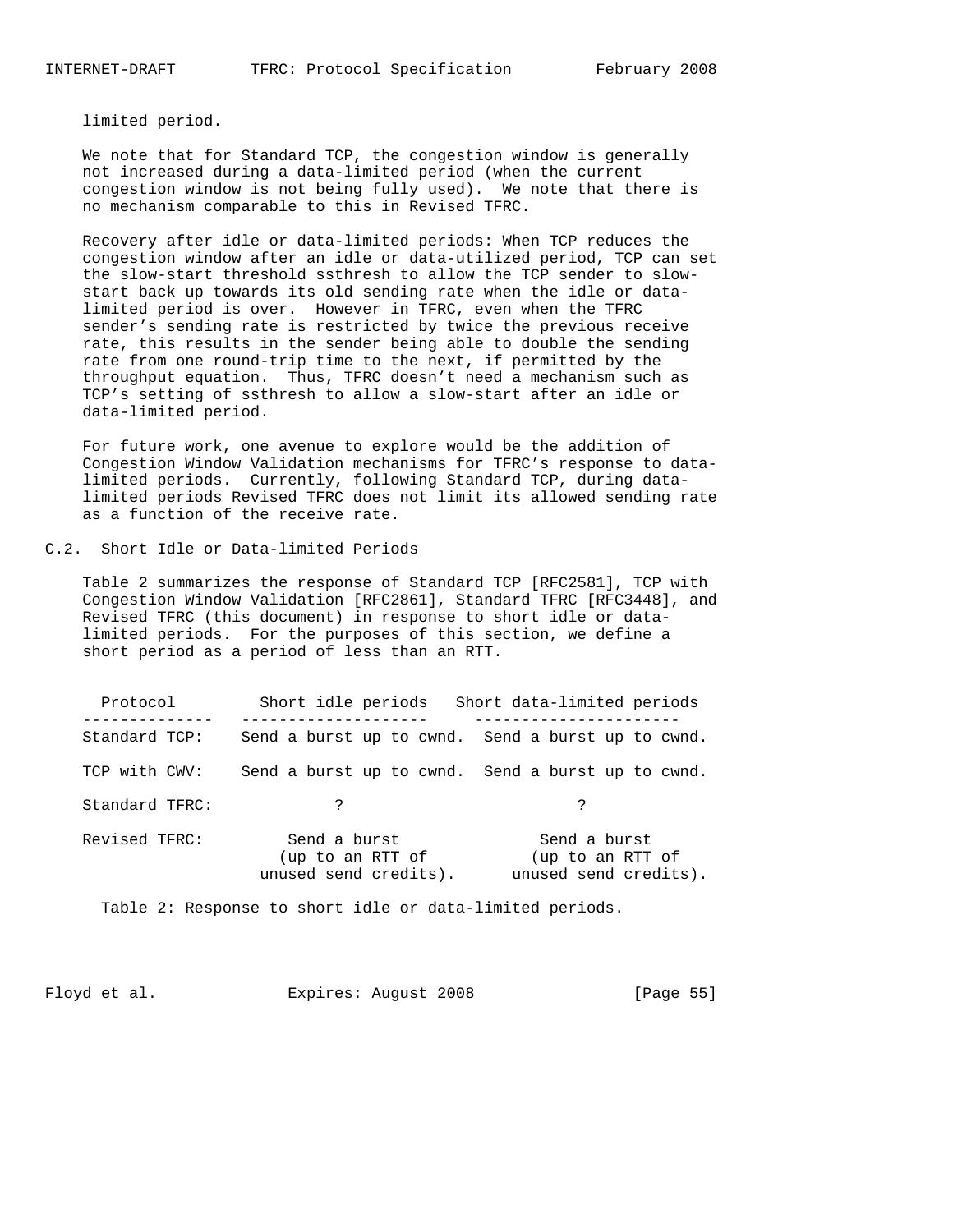Table 2 shows that Revised TFRC has a similar response to that of Standard TCP and of TCP with CWV to a short idle or data-limited period. For a short idle or data-limited period, TCP is limited only by the size of the unused congestion window, and Revised TFRC is limited only by the number of unused send credits (up to an RTT's worth). For Standard TFRC, [RFC3448] did not explicitly specify the behavior with respect to unused send credits.

### C.3. Moderate Idle or Data-limited Periods

 Table 3 summarizes the response of Standard TCP [RFC2581], TCP with Congestion Window Validation [RFC2861], Standard TFRC [RFC3448], and Revised TFRC (this document) in response to moderate idle or data limited periods. For the purposes of this section, we define a moderate period as a period greater than an RTT, but less than an RTO.

| Protocol       |                                                           | Moderate idle periods Moderate data-limited periods       |
|----------------|-----------------------------------------------------------|-----------------------------------------------------------|
| Standard TCP:  |                                                           | Send a burst up to cwnd. Send a burst up to cwnd.         |
| TCP with CWV:  |                                                           | Send a burst up to cwnd. Send a burst up to cwnd.         |
| Standard TFRC: | ?                                                         | Limited by X recv.                                        |
| Revised TFRC:  | Send a burst<br>(up to an RTT of<br>unused send credits). | Send a burst<br>(up to an RTT of<br>unused send credits). |

Table 3: Response to moderate idle or data-limited periods.

 Table 3 shows that Revised TFRC has a similar response to that of Standard TCP and of TCP with CWV to a moderate idle or data-limited period. For a moderate idle or data-limited period, TCP is limited only by the size of the unused congestion window. For a moderate idle period, Revised TFRC is limited only by the number of unused send credits (up to an RTT's worth). For a moderate data-limited period, Standard TFRC would be limited by X\_recv from the most recent feedback packet. In contrast, Revised TFRC is not limited by the receive rate from data-limited periods that cover an entire feedback period of a round-trip time. For Standard TFRC, [RFC3448] did not explicitly specify the behavior with respect to unused send credits.

Floyd et al. **Expires:** August 2008 [Page 56]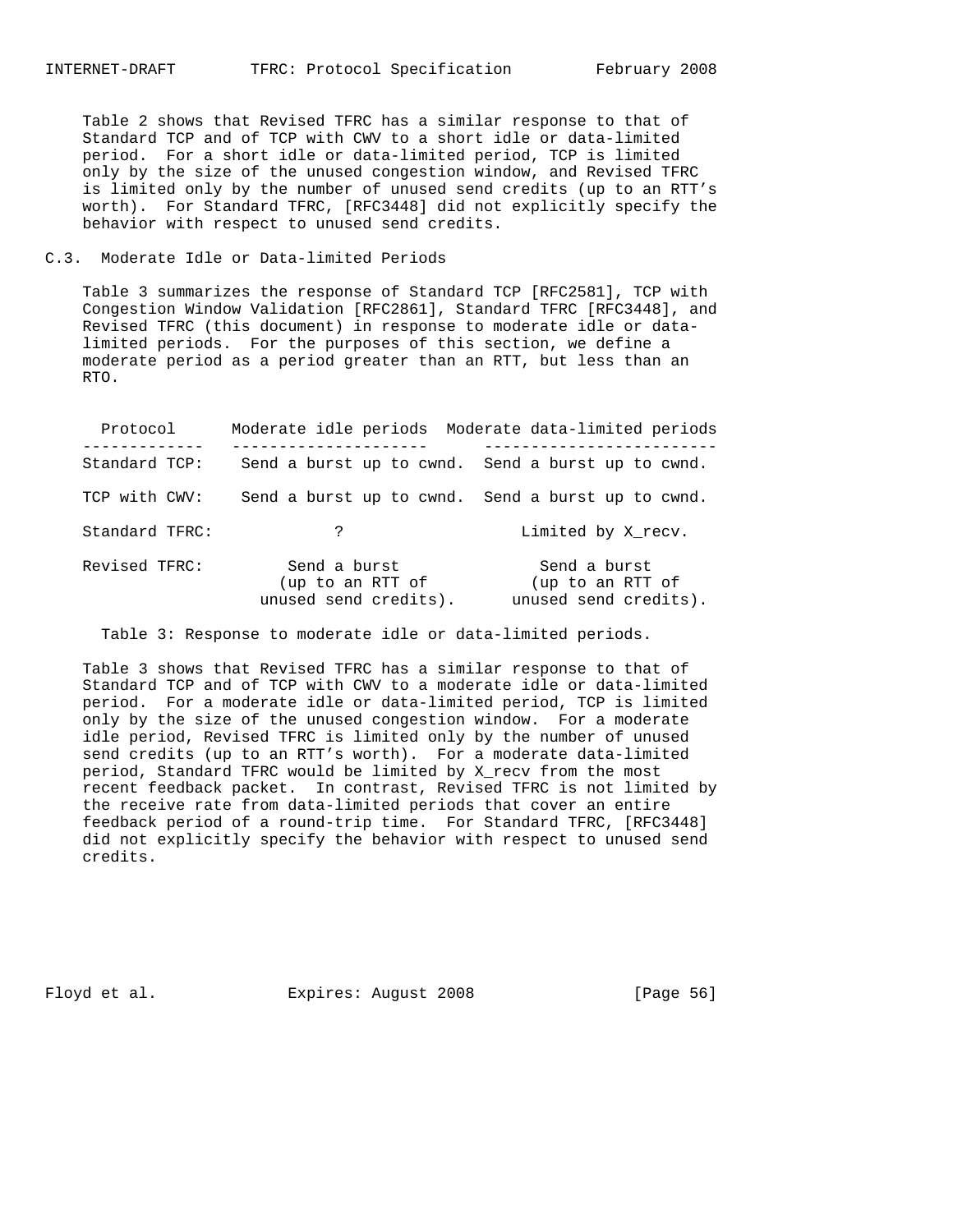### C.4. Losses During Data-Limited Periods

 This section discusses the response to a loss during a data-limited period.

| Protocol      | Response to a loss during a data-limited period                              |
|---------------|------------------------------------------------------------------------------|
| Standard TCP: | Set ssthresh, cwnd to FlightSize/2.                                          |
| TCP with CWV: | Same as Standard TCP.                                                        |
|               | Standard TFRC: Calculate X_Bps, send at most 2*X_recv.                       |
| Revised TFRC: | Calculate X Bps, send at most recy limit.<br>In addition, modify X_recv_set. |

Table 4: Response to a loss during a data-limited period.

 In TCP [RFC2581], the response to a loss during a data-limited period is the same as the response to a loss at any other time in TCP. This response is to set the congestion window to half of the FlightSize, where the FlightSize is the actual amount of unacknowledged data. Thus, after a loss during a data-limited period, the TCP sender must halve its allowed sending rate, as it normally does in response to a loss.

 In Standard TFRC, the response to a loss during a data-limited period is also the same as the response to a loss at any other time in Standard TFRC. The sending rate is limited by X\_Bps, from the throughput equation, and the sending rate is also limited by twice X\_recv, the most recent receive rate. As a result, after a loss in a data-limited period, the sender can at most double its sending rate to twice X\_recv, even if the throughput equation X\_Bps would allow a sending rate much higher than that.

 In Revised TFRC, there have been changes to the use of the receive rate X\_recv during data-limited intervals; the sender is limited to sending at most recv\_limit, where the sender can remember the receive rate X\_recv from just before the data-limited period. This allows the sender to more than double its sending rate during data limited periods, up to the receive rate from before the data-limited period (if allowed by the throughput equation as given in X\_Bps). This is similar to Standard TCP's practice of not reducing the window during data-limited periods (in the absense of loss).

 As with Standard TFRC, during a data-limited period the Revised TFRC sender is sending less than is allowed by the throughput equation X\_Bps. After the loss event, the sender still might not want to be

Floyd et al. **Expires:** August 2008 [Page 57]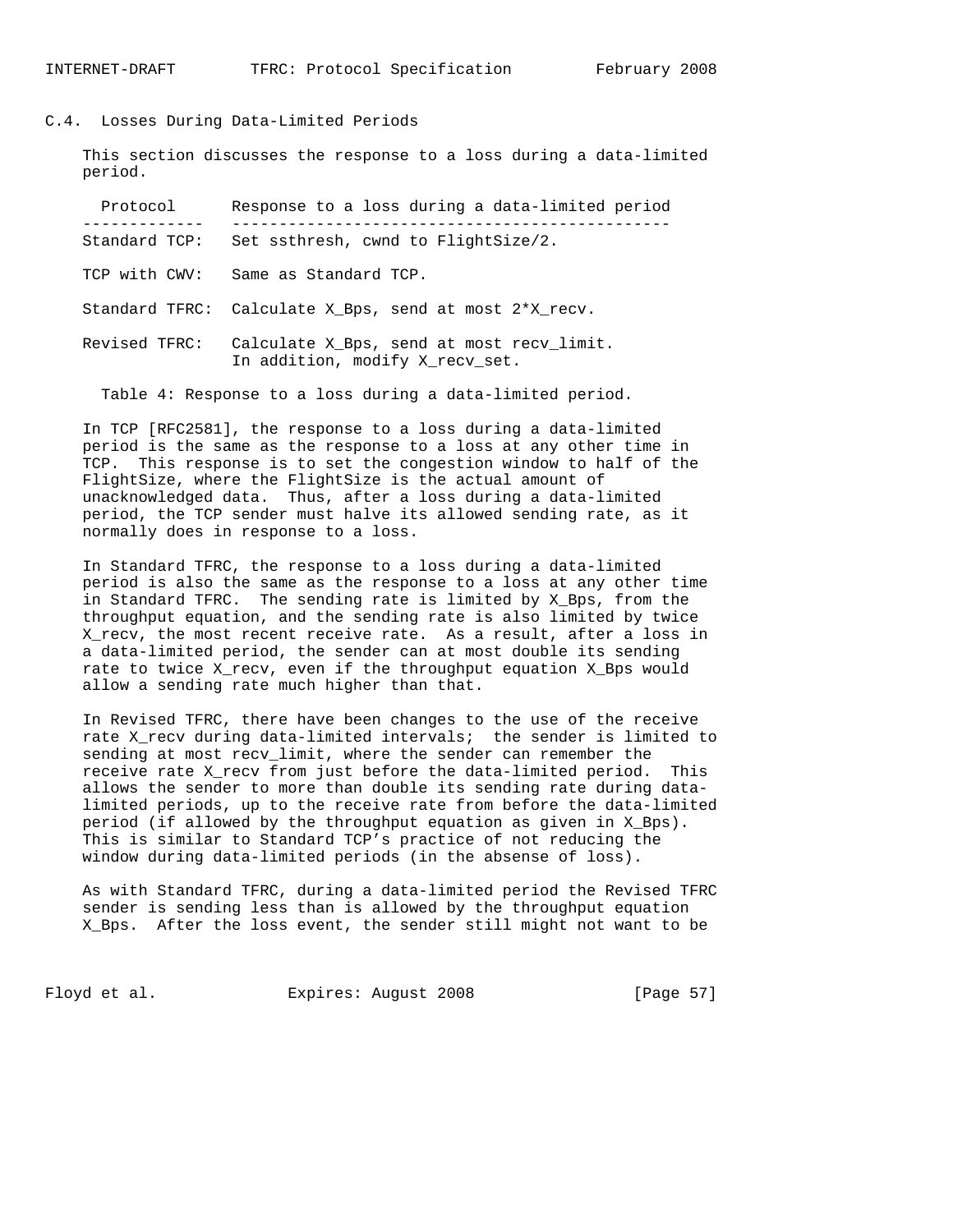sending as much as allowed by the recalculated value of X\_Bps that takes into account the new loss event. Revised TFRC adds an additional mechanism to gradually limit the sender's sending rate after losses during data-limited periods. Unlike TCP's response of setting cwnd to half the FlightSize, this additional mechanism in Revised TFRC uses TFRC's practice of using slowly-responding changes for both increases and decreases in the allowed sending rate.

 This is done in Revised TFRC (in step (4) of Section 4.3) by decreasing the entry in X\_recv\_set after a loss in a data-limited interval, and by allowing the sender to send at most max (X\_recv\_set), instead of at most twice max (X\_recv\_set), in the immediate round-trip time following the reported loss. Thus, the 'price' for allowing the sender to send more than twice the most immdiately reported value of X\_recv during a data-limited interval is the introduction of an additional mechanism to reduce this allowed sending rate following losses in data-limited periods.

 In TFRC's response to a loss in a data-limited interval, we have considered the following examples.

 Example 1, Losses \*after\* a Data-Limited Period: This example shows that losses after a data-limited period has ended are addressed by the throughput equation X\_Bps.

 Stage 1: Not data-limited. Sending 100 packets per round-trip time (PPR). Stage 2: Data-limited, sending 10 PPR. Stage 3: Not data-limited. Sending 100 PPR again, as allowed by X\_Bps. A packet loss in the first RTT of Stage 3. X\_Bps is updated,

 Response of Revised TFRC: a slight reduction in the allowed sending rate, depending on the number of packets since the last loss event.

Table 5: Example 1, Losses after a Data-Limited Period.

 For example 1, when there is a packet loss in the first RTT of Stage 3, this will be reflected in a modified value of X\_Bps, and future loss events would result in future reductions of the throughput equation X\_Bps. In particular, following TFRC's standard use of the throughput equation [FHPW00] (Section A.2), the allowed TFRC sending rate would be halved after something like five successive round-trip times with loss.

 Example 2, a Mildly Data-Limited Sender: This example considers losses in a data-limited period when, during the data-limied period,

Floyd et al. Expires: August 2008 [Page 58]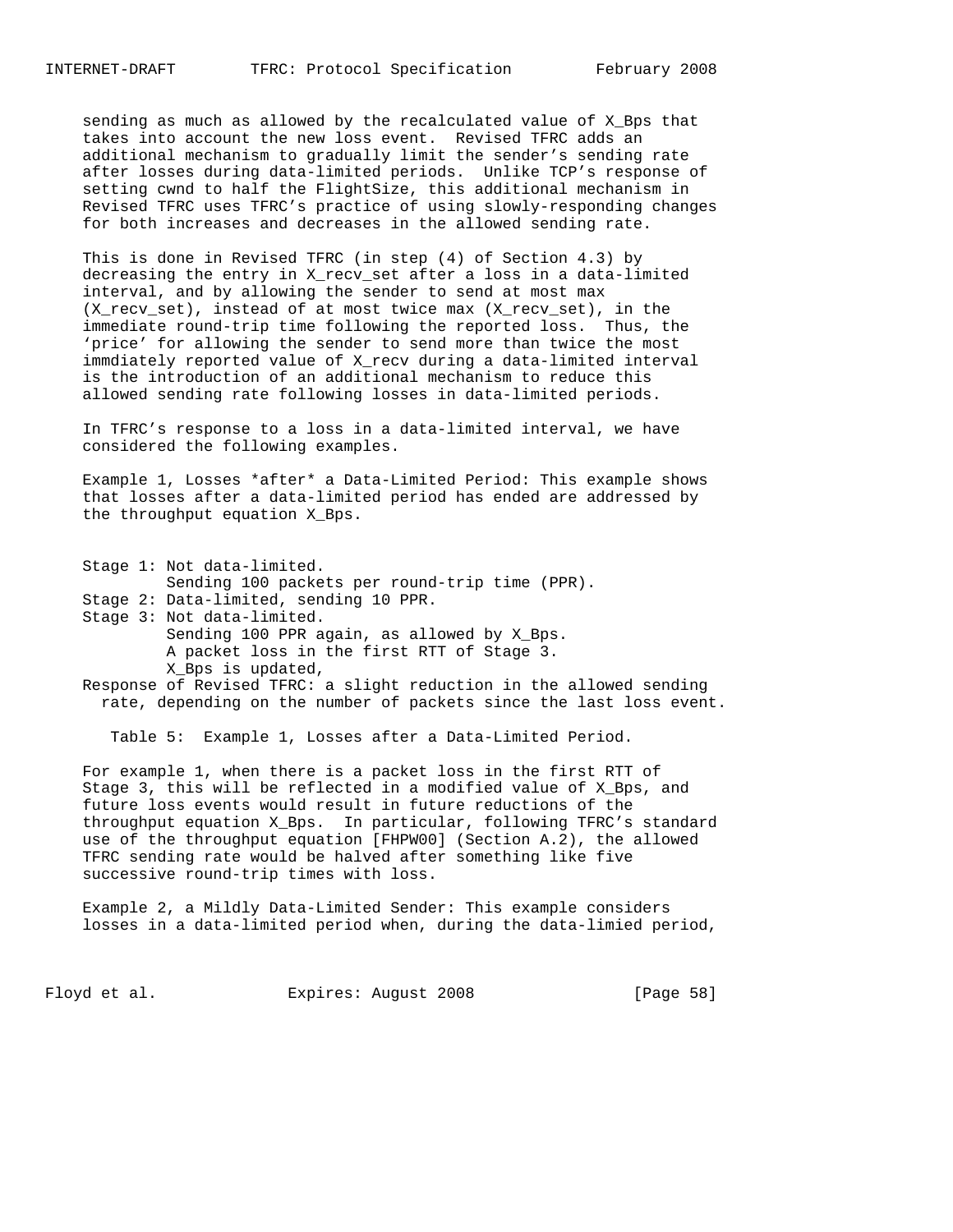the sender is sending \*almost\* as much as it is allowed to send.

Stage 1: Not data-limited. Sending 100 PPR.

Stage 2: Data-limited, sending 99 PPR.

A packet loss in Stage 2.

 Response of Revised TFRC: a slight reduction in the allowed sending rate, down to 85 PPR or less, depending on the number of packets since the last loss event.

Table 6: Example 2, a Mildly Data-Limited Sender.

 Consider a Revised TFRC connection where the sender has been sending a hundred PPR, and then enters a data-limited period of sending only 99 PPR, because of data limitations from the application. (That is, at every instance of time during the data-limited period, the sender could have sent one more packet). If there are losses in the data limited period, the allowed sending rate is reduced to  $min(X_Bps,$  recv\_limit), where both the throughput equation X\_Bps and the limit recv\_limit force a slight reduction in the allowed sending rate.

 Example 3, a Single Packet Loss during a Data-Limited Period. This example considers the loss of a single packet during a data-limited period, after the sender hasn't sent a packet for two RTTs.

 Stage 1: Not data-limited. Sending 100 PPR. Stage 2: Data-limited, sending 10 PPR. Stage 3: Data-limited, sending no data for two RTTs. Stage 4: Data-limited, sending one packet, which is ECN-marked. Response of Revised TFRC: a reduction in the allowed sending rate, down to 50 PPR or less. For each loss event during the data-limited period, the 'remembered' X\_recv from before the data-limited period is effectively halved.

Table 7: Example 3, a Single Packet Loss.

 Consider a Revised TFRC connection where the sender has been sending a hundred PPR, and then enters a data-limited period of sending only ten PPR, and then doesn't send any packets for two RTTs, and then sends a single packet, which is ECN-marked. In this case, with Revised TFRC, for each loss event during the data-limited period, the sender halves its 'remembered' X\_recv from before the data limited period

 Example 4, Losses after Increasing the Sending Rate during a Data- Limited Period. This example considers losses when the sender significantly increases its sending rate during a data-limited

Floyd et al. Expires: August 2008 [Page 59]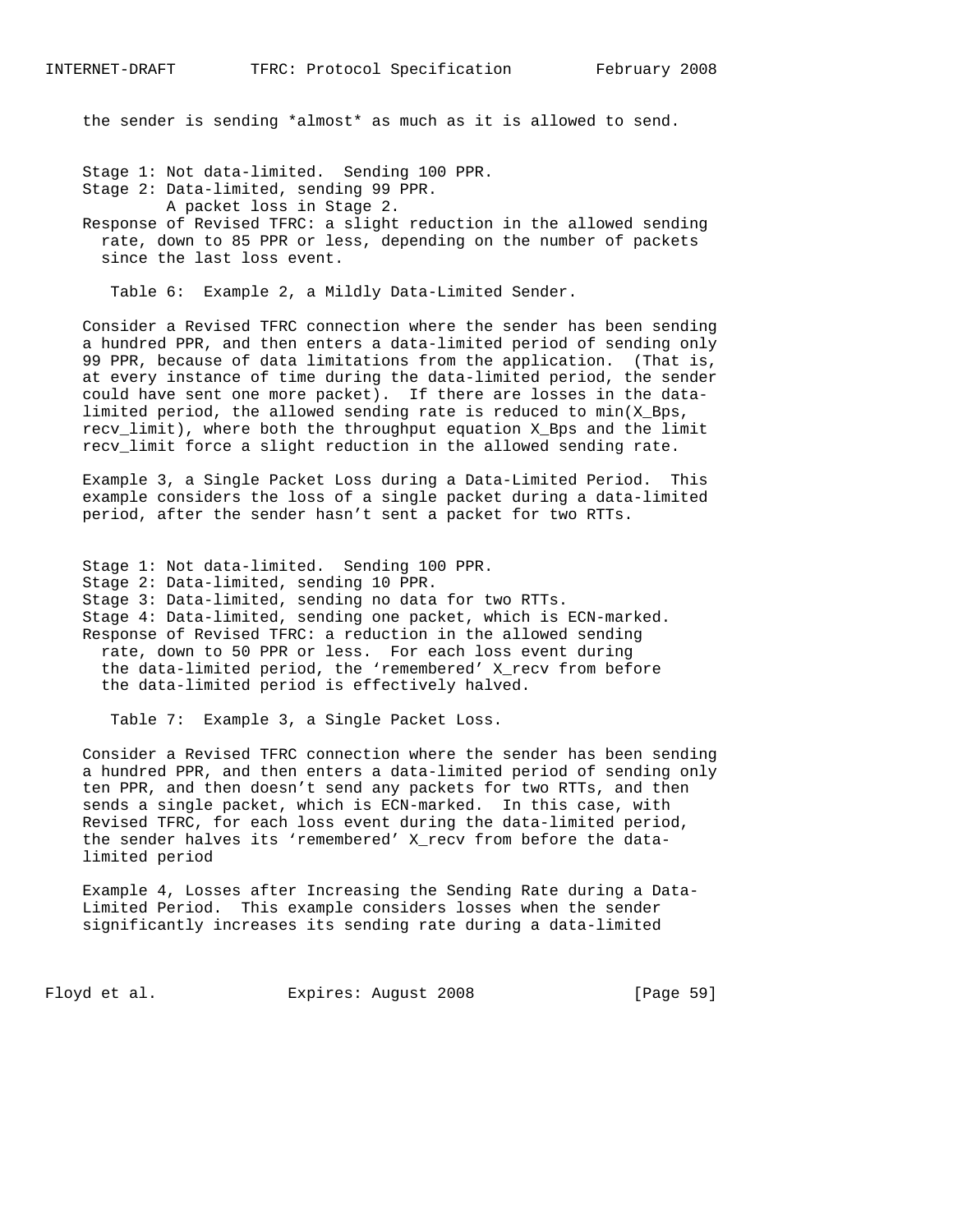period.

 Stage 1: Not data-limited. Sending 100 PPR. Stage 2: Data-limited, sending 1 PPR. Stage 3: Data-limited, sending 20 PPR. Several packets are lost in each RTT of Stage 3. During Stage 3, the sender would \*like\* to send 20 PPR. Response of Revised TFRC: For each loss event during the data-limited period, the 'remembered' X\_recv from before the data-limited period is effectively halved, and the most recent X\_recv is reduced by 0.85.

Table 8: Example 4, Losses after Increasing the Sending Rate.

 Consider a Revised TFRC connection where the sender has been sending a hundred PPR, and then enters a data-limited period of sending only one PPR, and then, while still data-limited, increases its sending rate to twenty PPR, where it experiences a number of successive loss events.

 In this case, with Revised TFRC, for each loss event during the data-limited period, the sender halves its 'remembered' X\_recv from before the data-limited period, and the most recent X\_recv is reduced by 0.85.

### C.5. Other Patterns

 Other possible patterns to consider in evaluating Revised TFRC would be to compare the behavior of TCP, Standard TFRC, and Revised TFRC for connections with alternating busy and idle periods, alternating idle and data-limited periods, or with idle or data-limited periods during Slow-Start.

C.6. Evaluating TFRC's Response to Idle Periods

 In this section we focus on evaluating Revised TFRC's response to idle or data-limited periods.

 One drawback to Standard TFRC's strict response to idle or data limited periods is that it could be seen as encouraging applications to pad their sending rate during idle or data-limited periods, by sending dummy data when there was no other data to send. Because Revised TFRC has a less strict response to data-limited periods than that of Standard TFRC, Revised TFRC also could be seen as giving applications less of an incentive to pad their sending rates during data-limited periods. Work in progress such as Faster Restart [KFS07] can also decrease an application's incentive to pad its

Floyd et al. Expires: August 2008 [Page 60]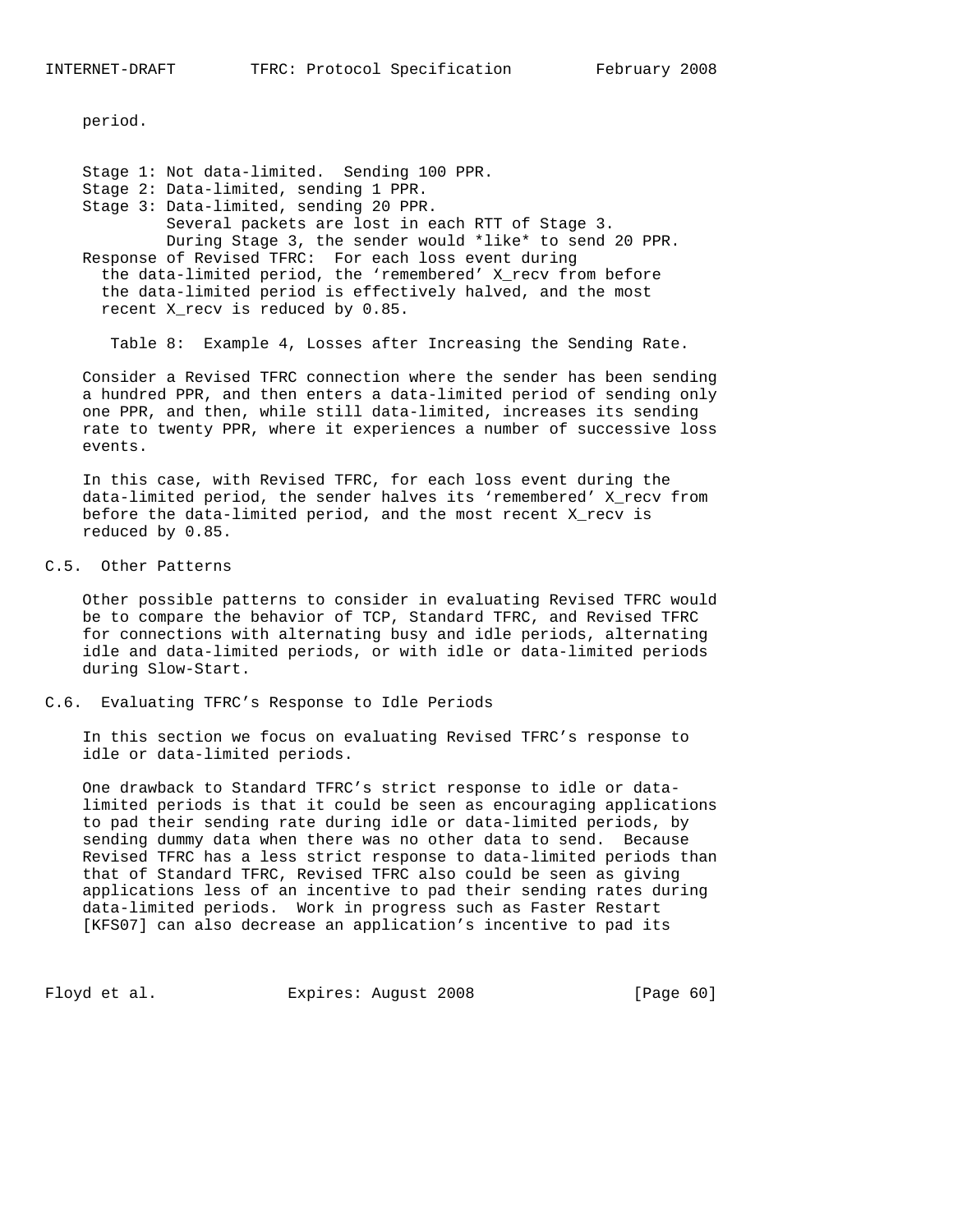sending rate, by allowing faster start-up after idle periods. Further research would be useful to understand in more detail the interaction between TCP or TFRC's congestion control mechanisms, and an application's incentive to pad its sending rate during idle or data-limited periods.

 TCP Congestion Window Validation, described in Appendix C.1 above, is an Experimental standard specifying that the TCP sender slowly reduces the congestion window during an idle or data-limited period [RFC2861]. While TFRC and Revised TFRC's responses to idle periods are roughly similar to those of TCP with Congestion Window Validation, Revised TFRC's response to data-limited periods is less conservative than those of TCP with Congestion Window Validation (and Standard TFRC's response to data-limited periods was considerably \*more\* conservative than those of Congestion Window Validation). Future work could include modifications to this document so that the response of Revised TFRC to a data-limited period includes a slow reduction of the allowed sending rate; Section C specifies a possible mechanism for this. Such a modification would be particularly compelling if Congestion Window Validation became a Proposed Standard in the IETF for TCP.

#### Normative References

| [RFC3448] | M. Handley, S. Floyd, J. Padhye, and J. Widmer, TCP |  |  |  |
|-----------|-----------------------------------------------------|--|--|--|
|           | Friendly Rate Control (TFRC): Protocol              |  |  |  |
|           | Specification, RFC 3448, January 2003.              |  |  |  |

### Informational References

| [BRS99]   | Balakrishnan, H., Rahul, H., and Seshan, S., "An<br>Integrated Congestion Management Architecture for<br>Internet Hosts," Proc. ACM SIGCOMM, Cambridge, MA,<br>September 1999.                       |
|-----------|------------------------------------------------------------------------------------------------------------------------------------------------------------------------------------------------------|
| [FHPW00]  | S. Floyd, M. Handley, J. Padhye, and J. Widmer,<br>"Equation-Based Congestion Control for Unicast<br>Applications", August 2000, Proc SIGCOMM 2000.                                                  |
| [FHPW00a] | S. Floyd, M. Handley, J. Padhye, and J. Widmer,<br>"Equation-Based Congestion Control for Unicast<br>Applications: the Extended Version", ICSI tech<br>report TR-00-03, March 2000.                  |
| [KFS07]   | E. Kohler, S. Floyd, and A. Sathiaseelan, Faster<br>Restart for TCP Friendly Rate Control (TFRC),<br>Internet-draft draft-ietf-dccp-tfrc-faster-<br>restart-05.txt, work-in-progress, November 2007. |

Floyd et al. Expires: August 2008 [Page 61]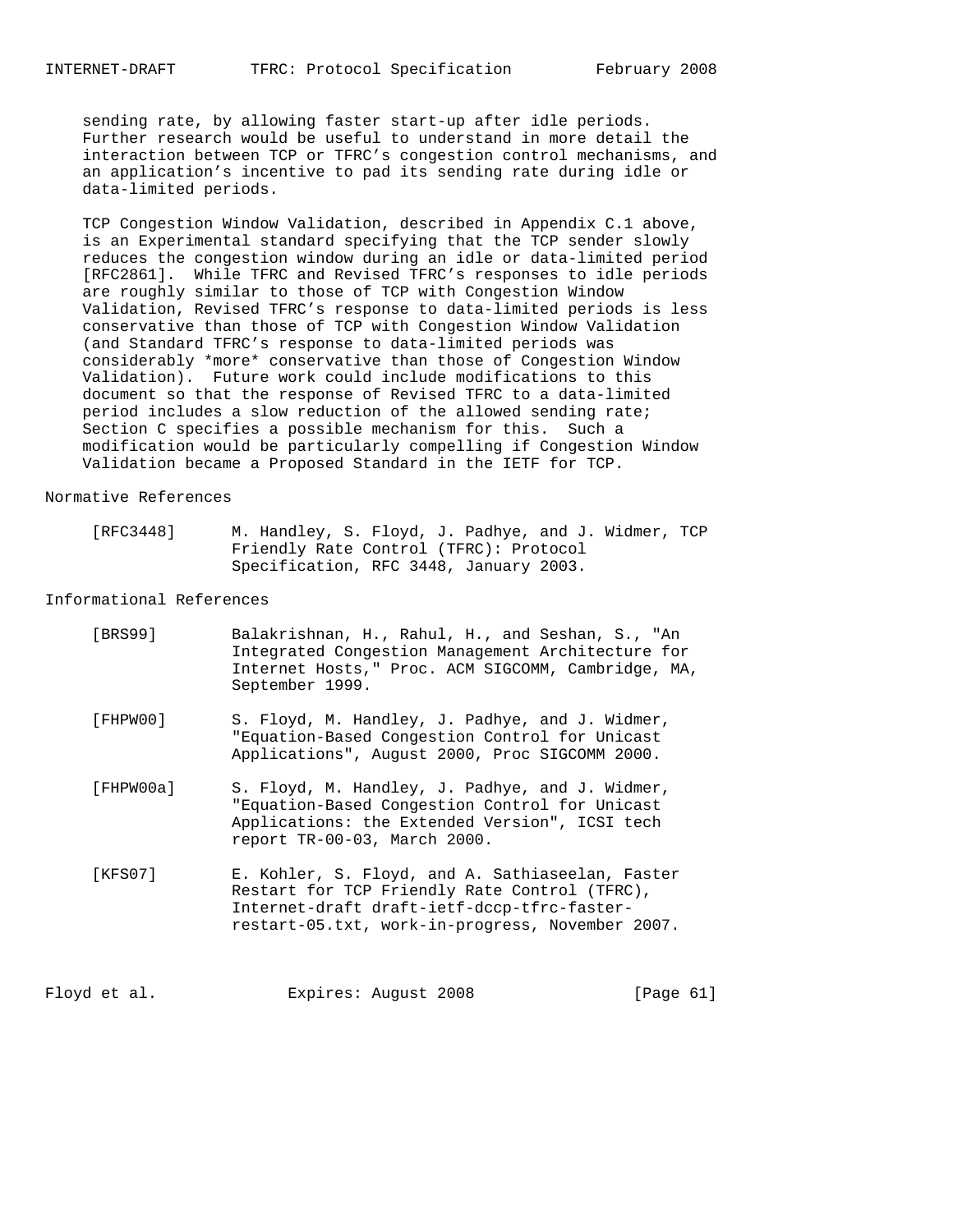INTERNET-DRAFT TFRC: Protocol Specification February 2008

- [PFTK98] Padhye, J. and Firoiu, V. and Towsley, D. and Kurose, J., "Modeling TCP Throughput: A Simple Model and its Empirical Validation", Proc ACM SIGCOMM 1998.
- [RFC2119] S. Bradner, Key Words For Use in RFCs to Indicate Requirement Levels, RFC 2119.
- [RFC2140] J. Touch, "TCP Control Block Interdependence", RFC 2140, April 1997.
- [RFC2581] Allman, M., Paxson, V., and W. Stevens, "TCP Congestion Control", RFC 2581, April 1999.
- [RFC2581bis] Allman, M., Paxson, V., and W. Stevens, "TCP Congestion Control", internet-draft draft-ietf-tcpm rfc2581bis-03.txt, work in progress, September 2007.
- [RFC2861] M. Handley, J. Padhye, and S. Floyd, TCP Congestion Window Validation, RFC2861, June 2000.
- [RFC2988] V. Paxson and M. Allman, "Computing TCP's Retransmission Timer", RFC 2988, November 2000.
- [RFC3168] K. Ramakrishnan and S. Floyd, "The Addition of Explicit Congestion Notification (ECN) to IP", RFC 3168, September 2001.
- [RFC3390] Allman, M., Floyd, S., and C. Partridge, "Increasing TCP's Initial Window", RFC 3390, October 2002.
- [RFC3448Err] RFC 3448 Errata, URL "http://www.icir.org/tfrc/rfc3448.errata".
- [RFC3540] Wetherall, D., Ely, D., and Spring, N., "Robust ECN Signaling with Nonces", RFC 3540, Experimental, June 2003
- [RFC4340] Kohler, E., Handley, M., and S. Floyd, "Datagram Congestion Control Protocol (DCCP)", RFC 4340, March 2006.
- [RFC4342] Floyd, S., Kohler, E., and J. Padhye, "Profile for Datagram Congestion Control Protocol (DCCP) Congestion Control ID 3: TCP-Friendly Rate Control (TFRC)", RFC 4342, March 2006.

Floyd et al. Expires: August 2008 [Page 62]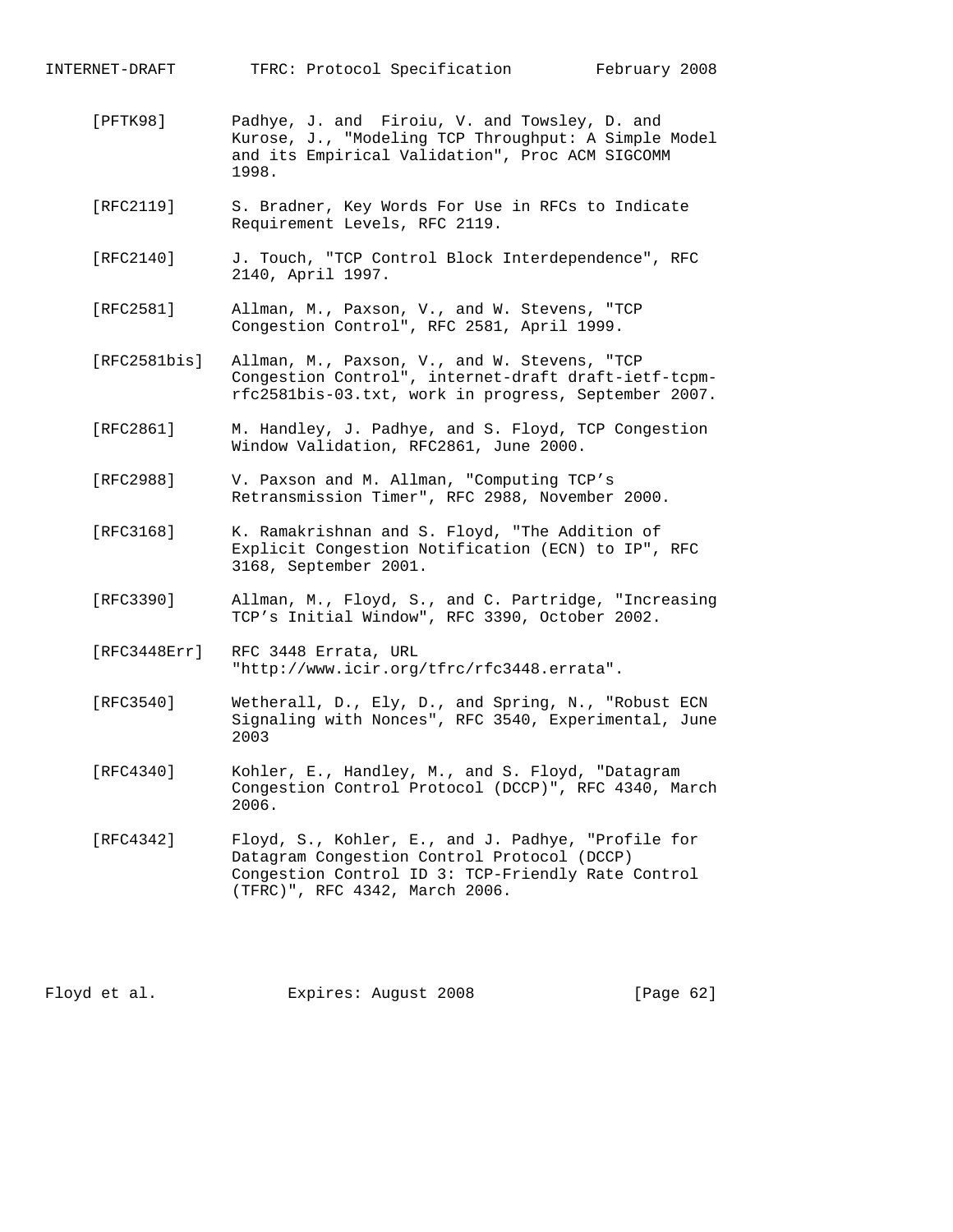- [RFC4828] Floyd, S., and E. Kohler, TCP Friendly Rate Control (TFRC): the Small-Packet (SP) Variant, RFC 4828, Experimental, April 2007.
- [W00] Widmer, J., "Equation-Based Congestion Control", Diploma Thesis, University of Mannheim, February 2000. URL "http://www.icir.org/tfrc/".

### Authors' Addresses

 Mark Handley, Department of Computer Science University College London Gower Street London WC1E 6BT UK EMail: M.Handley@cs.ucl.ac.uk

 Sally Floyd ICSI 1947 Center St, Suite 600 Berkeley, CA 94708 Email: floyd@icir.org

 Jitendra Padhye Microsoft Research Email: padhye@microsoft.com

 Joerg Widmer DoCoMo Euro-Labs Landsberger Strasse 312 80687 Munich Germany Email: widmer@acm.org

Full Copyright Statement

Copyright (C) The IETF Trust (2008).

 This document is subject to the rights, licenses and restrictions contained in BCP 78, and except as set forth therein, the authors

Floyd et al. Expires: August 2008 [Page 63]